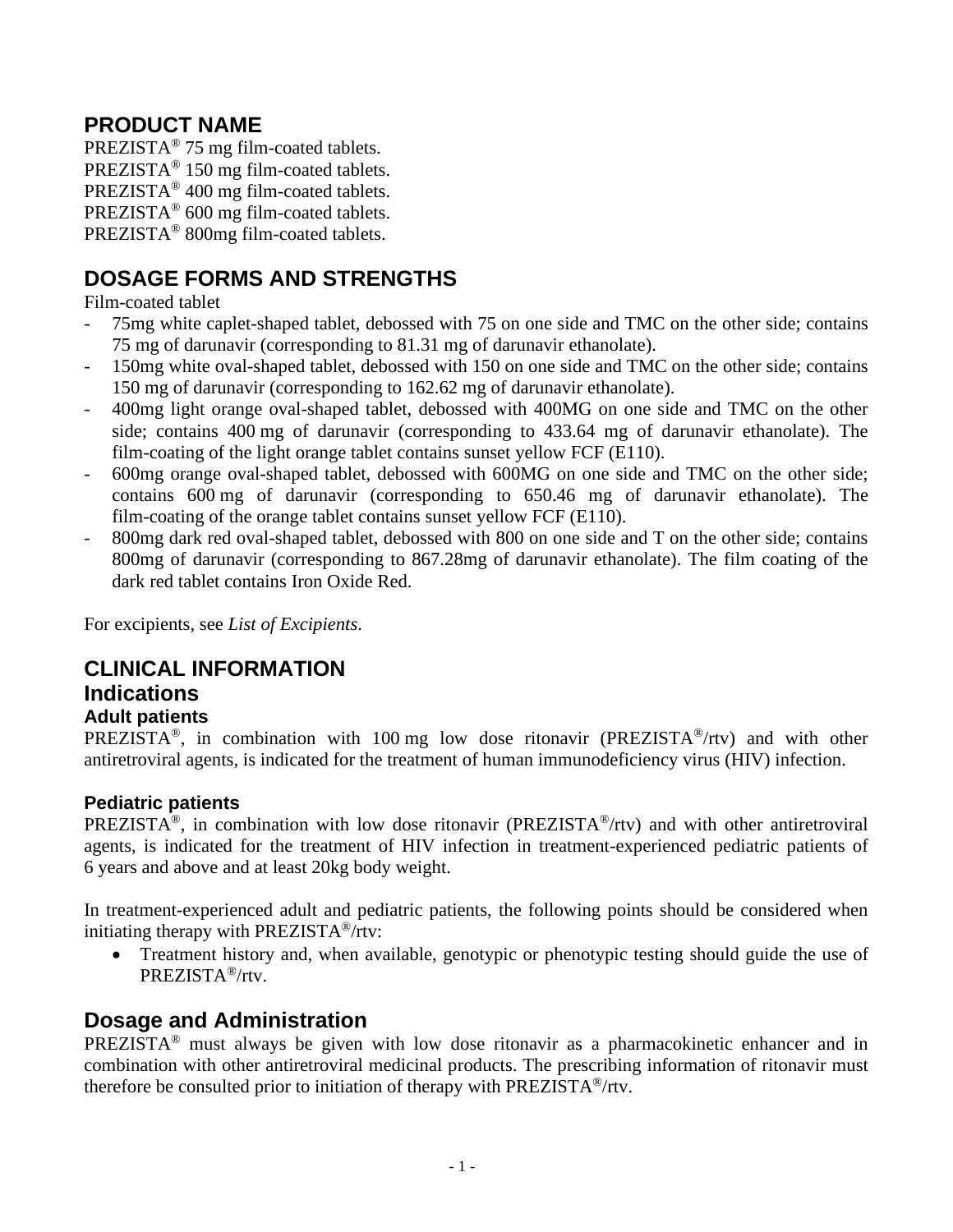After therapy with PREZISTA® has been initiated, patients should be advised not to alter the dosage or discontinue therapy without instruction of their physician.

Method of administration: oral administration.

PREZISTA® must be taken with food. The type of food does not affect the exposure to PREZISTA® (see *Pharmacokinetic Properties – Absorption*).

#### **Dosage - Adults** *Treatment-Naïve Adult Patients*

The recommended oral dose of PREZISTA<sup>®</sup> tablets is 800 mg (one 800 mg tablet or two 400 mg tablets) taken with ritonavir 100 mg once daily and with food.

### *Treatment-Experienced Adult Patients*

| <b>Treatment-Experienced Adult Patients</b>                                                                      |                                                   |  |  |  |
|------------------------------------------------------------------------------------------------------------------|---------------------------------------------------|--|--|--|
| With no darunavir resistance associated                                                                          | With at least one darunavir resistance associated |  |  |  |
| substitution*<br>substitutions*                                                                                  |                                                   |  |  |  |
| 800 mg PREZISTA <sup>®</sup> once daily with ritonavir 100   600 mg PREZISTA <sup>®</sup> twice daily taken with |                                                   |  |  |  |
| ritonavir 100 mg twice daily and with food<br>mg once daily and with food                                        |                                                   |  |  |  |
| * V11I, V32I, L33F, I47V, I50V, I54L, I54M, T74P, L76V, I84V and L89V                                            |                                                   |  |  |  |

For antiretroviral treatment-experienced patients, HIV genotypic testing is recommended. However, when HIV genotypic testing is not feasible, the PREZISTA<sup>®</sup>/ritonavir 600/100 mg twice daily dosing is recommended.

The type of food does not affect the exposure to darunavir. Ritonavir (100 mg) is used as a pharmacokinetic enhancer of darunavir (see *Interactions* and *Pharmacokinetic properties*).

### **Dosage - Pediatrics**

### *Antiretroviral treatment-experienced pediatric patients (6 to < 18 years of age)*

The recommended dose of PREZISTA<sup>®</sup>/rtv for pediatric patients (6 to < 18 years of age and weighing at least 20 kg) is based on body weight (see table below) and should not exceed the recommended adult dose (600/100 mg b.i.d.). PREZISTA® tablets should be taken with ritonavir twice daily and with food. The type of food does not affect exposure to darunavir.

| Recommended dose for treatment-experienced pediatric patients ( $6$ to $<$ 18 years of age)<br>for PREZISTA <sup>®</sup> tablet(s) and ritonavir tablets, capsules (100mg) or oral |                                                    |  |  |  |
|------------------------------------------------------------------------------------------------------------------------------------------------------------------------------------|----------------------------------------------------|--|--|--|
|                                                                                                                                                                                    | solution $(80 \text{ mg/mL})^*$                    |  |  |  |
| Body weight (kg)<br><b>Dose</b>                                                                                                                                                    |                                                    |  |  |  |
| $\geq$ 20 kg to < 30 kg                                                                                                                                                            | 375 mg PREZISTA <sup>®</sup> with 0.6mL (50 mg)    |  |  |  |
|                                                                                                                                                                                    | ritonavir b.i.d.                                   |  |  |  |
| $\geq$ 30 kg to < 40 kg                                                                                                                                                            | 450 mg PREZISTA <sup>®</sup> with 0.8mL (60 mg)    |  |  |  |
|                                                                                                                                                                                    | ritonavir b.i.d.                                   |  |  |  |
| $\geq 40$ kg                                                                                                                                                                       | 600 mg PREZISTA <sup>®</sup> with 100 mg $(1.2mL)$ |  |  |  |
|                                                                                                                                                                                    | ritonavir b.i.d.                                   |  |  |  |

\* V11I, V32I, L33F, I47V, I50V, I54M, I54L, T74P, L76V, I84V and L89V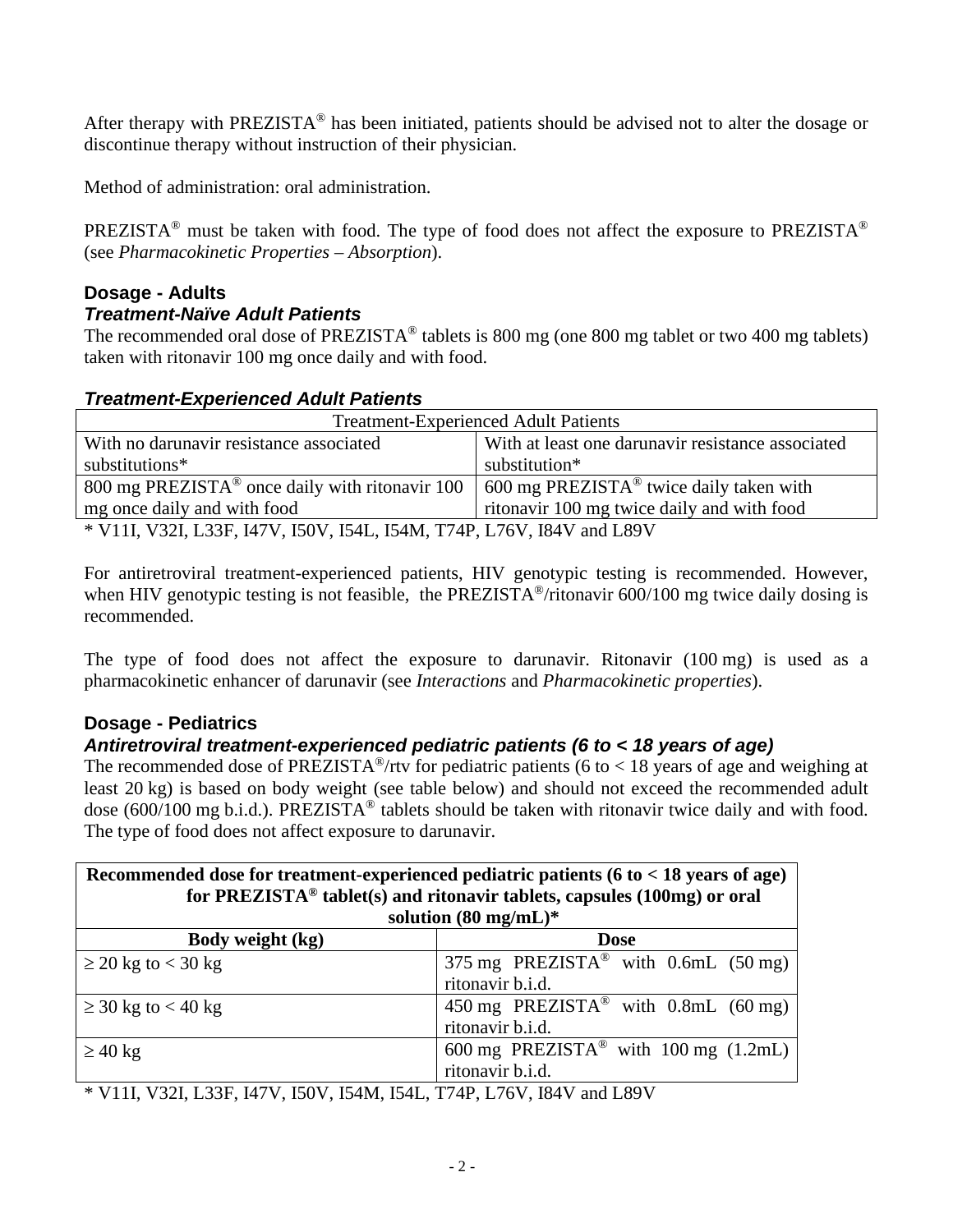### *Antiretroviral treatment-experienced children less than 6 years of age and antiretroviral treatment-naïve pediatric patients*

The safety and efficacy of PREZISTA®/rtv in antiretroviral treatment-experienced children aged 3 to less than 6 years and in antiretroviral treatment-naïve pediatric patients have not been established.

PREZISTA®/rtv should not be used in children below 3 years of age (See *Warnings and Precautions* and *Non-Clinical Information*).

### *Pregnancy and postpartum*

No dose adjustment is required for PREZISTA®/rtv during pregnancy and postpartum. Caution should be used in patients with concomitant medications which may further decrease darunavir exposure (see<br>Pregnancy Represent-feeding and Fertility and Pharmacokinetic Properties - Special *Pregnancy, Breast-feeding and Fertility* and *Pharmacokinetic Properties - Special Populations - Pregnancy and Postpartum*).

### **Missed dose(s)**

If using the once daily regimen: in case a dose of PREZISTA<sup>®</sup> and/or ritonavir was missed within 12 hours of the time it is usually taken, patients should be instructed to take the prescribed dose of PREZISTA® and ritonavir with food as soon as possible. If this was noticed later than 12 hours after the time it is usually taken, the missed dose should not be taken and the patient should resume the usual dosing schedule.

If using the twice daily regimen: in case a dose of  $PREZISTA^{\circledcirc}$  and/or ritonavir was missed within 6 hours of the time it is usually taken, patients should be instructed to take the prescribed dose of PREZISTA® and ritonavir with food as soon as possible. If this was noticed later than 6 hours of the time it is usually taken, the missed dose should not be taken and the patient should resume the usual dosing schedule.

### **Special populations**

### *Elderly (65 years of age and older)*

Limited information is available on the use of  $PREZISTA^{\circledR}$  in patients 65 and older. Therefore PREZISTA® should be used with caution in this age group (see *Warnings and Precautions* and *Pharmacokinetic Properties – Elderly*).

### *Renal impairment*

No dose adjustment is required in patients with renal impairment (see *Warnings and Precautions* and *Pharmacokinetic properties*).

### *Hepatic impairment*

No dose adjustment is required in patients with mild or moderate hepatic impairment. There are no pharmacokinetic or safety data available for subjects with severe hepatic impairment, therefore, PREZISTA®/rtv must not be used in patients with severe hepatic impairment (see *Warnings and Precautions* and *Pharmacokinetic properties*).

### **Administration**

**Method of administration:** oral administration.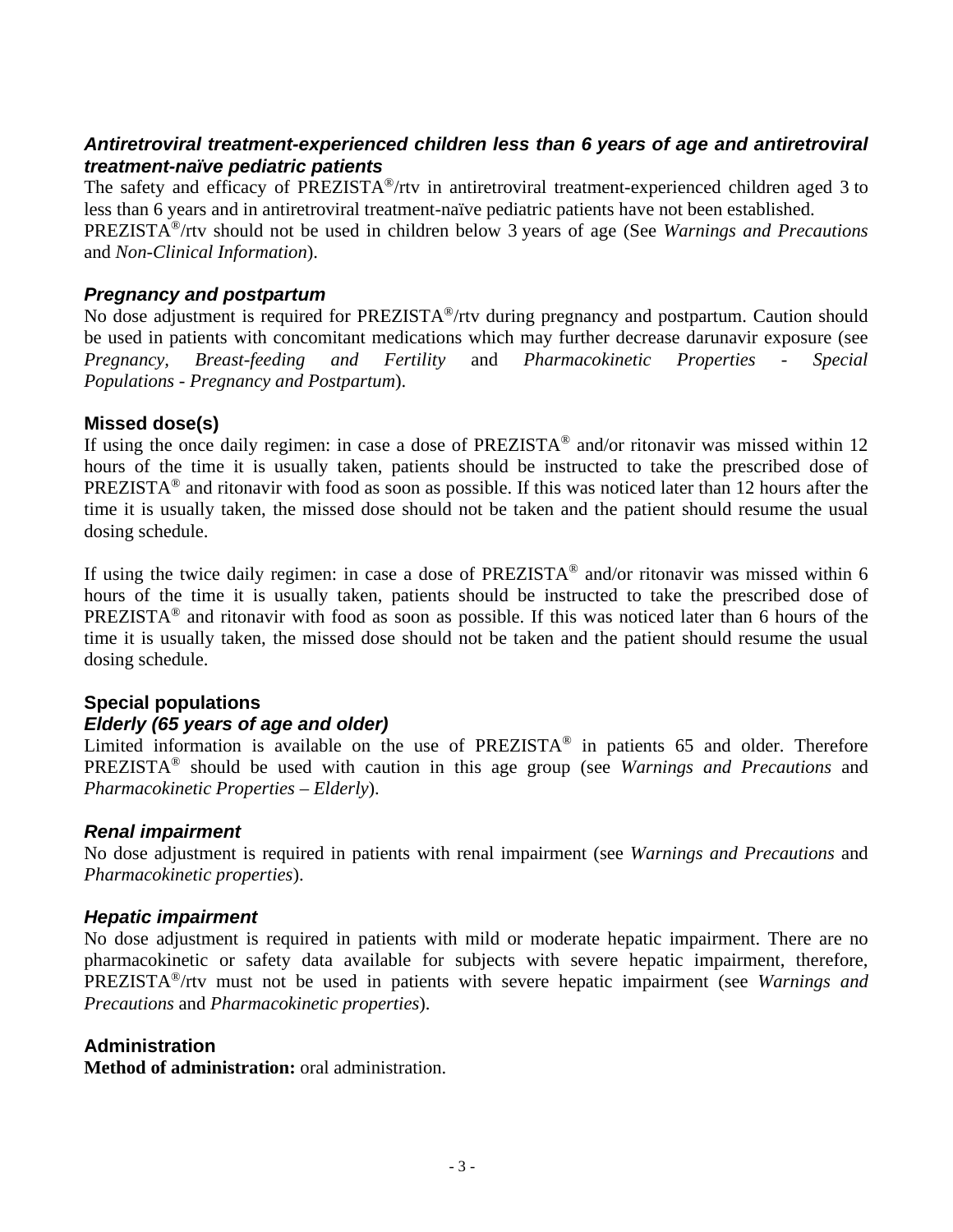PREZISTA® must be taken with food. The type of food does not affect the exposure to PREZISTA® (see *Pharmacokinetic Properties - Absorption*).

## **Contraindications**

Hypersensitivity to darunavir or to any of the excipients.

Darunavir and ritonavir are both inhibitors of the cytochrome P450 3A (CYP3A) isoform. PREZISTA®/rtv should not be co-administered with medicinal products that are highly dependent on CYP3A for clearance and for which increased plasma concentrations are associated with serious and/or life-threatening events (narrow therapeutic index). Examples include alfuzosin, astemizole, cisapride, colchicine (in patients with renal and/or hepatic impairment), dapoxetine, dronedarone, elbasvir/grazoprevir, the ergot alkaloids (e.g., ergotamine, dihydroergotamine, ergonovine and methylergonovine), ivabradine, lomitapide, lovastatin, lurasidone, midazolam (oral), naloxegol, pimozide, ranolazine, sildenafil (when used for treatment of pulmonary arterial hypertension), simvastatin, terfenadine, ticagrelor, and triazolam (see *Interactions*).

Patients taking PREZISTA<sup>®</sup> should not use products containing potent CYP3A inducers such as rifampin or St. John's wort because co-administration may result in reduced plasma concentrations of darunavir. This may result in loss of therapeutic effect and development of resistance.

## **Warnings and Precautions**

Patients should be advised that current antiretroviral therapy does not cure HIV and has not been proven to prevent the transmission of HIV. Appropriate precautions should continue to be employed.

Do not administer PREZISTA<sup>®</sup>/rtv in children below 3 years of age in view of toxicity and mortality observed in juvenile rats dosed with darunavir (from 20 mg/kg to 1,000 mg/kg) up to days 23 to 26 of age (see *Toxicology*).

The safety and efficacy of PREZISTA<sup>®</sup>/rtv in antiretroviral treatment-experienced children aged 3 to less than 6 years and in antiretroviral treatment naïve pediatric patients have not been established.

*Elderly:* As limited information is available on the use of PREZISTA<sup>®</sup>/rtv in patients aged 65 and over, caution should be exercised in the administration of PREZISTA® in elderly patients, reflecting the greater frequency of decreased hepatic function and of concomitant disease or other therapy (see *Pharmacokinetic properties*).

The absolute oral bioavailability of a single 600 mg dose of PREZISTA<sup>®</sup> alone was approximately 37% and increased to approximately 82% in the presence of 100 mg ritonavir b.i.d. The overall pharmacokinetic enhancement effect by ritonavir was an approximate 14-fold increase in the systemic exposure of darunavir when a single dose of 600 mg PREZISTA<sup>®</sup> was given orally in combination with ritonavir at 100 mg b.i.d. Therefore, PREZISTA® should only be used in combination with low dose ritonavir as a pharmacokinetic enhancer (see *Pharmacokinetic properties*).

Increasing the dose of ritonavir did not significantly affect darunavir concentrations. It is not recommended to alter the dose of ritonavir.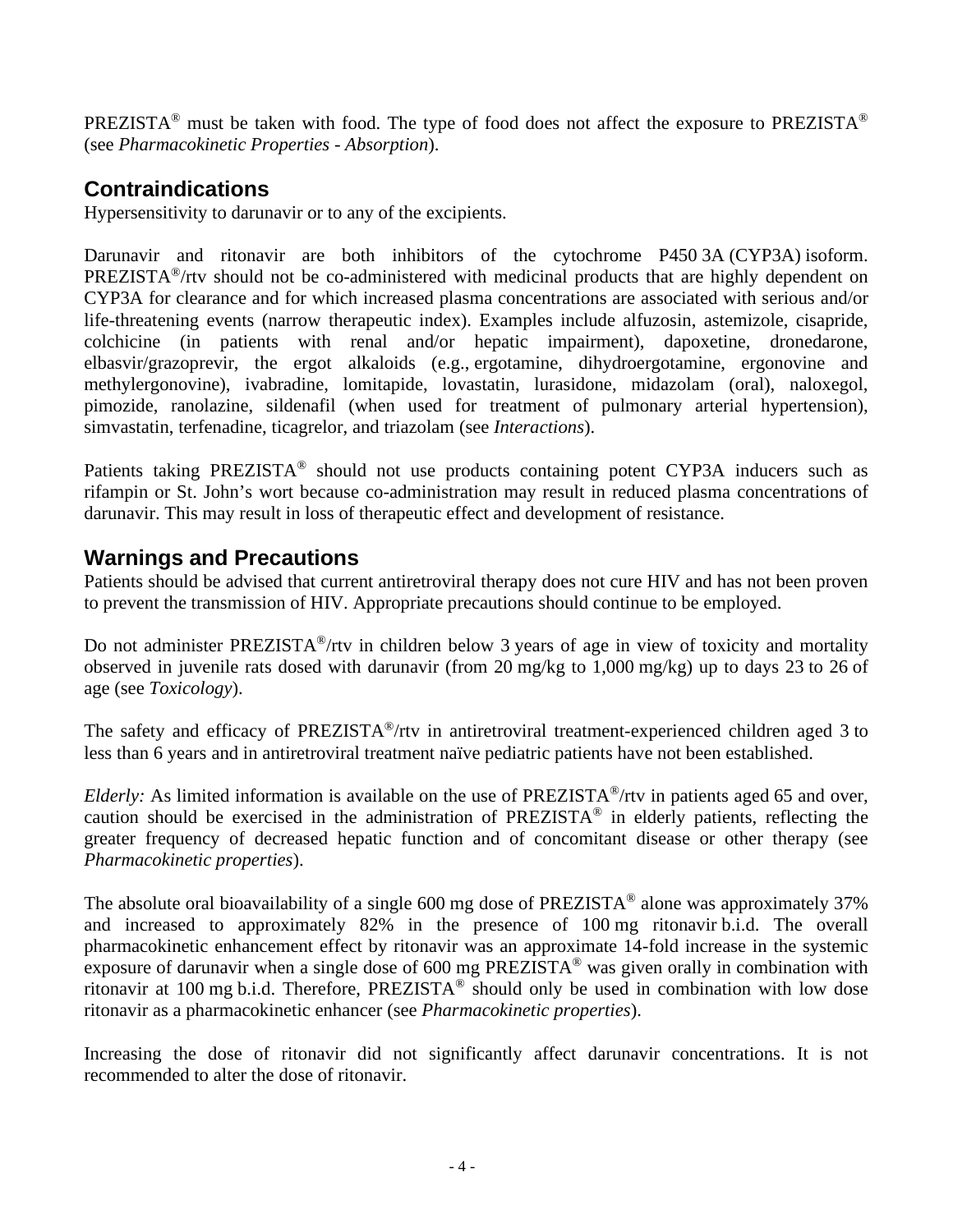### **Severe skin reactions**

During the clinical development program ( $N = 3,063$ ), severe skin reactions, which may be accompanied with fever and/or elevations of transaminases, have been reported in 0.4% of patients. Stevens-Johnson Syndrome has been rarely  $\langle 0.1\% \rangle$  reported; during post-marketing experience, toxic epidermal necrolysis, Drug Rash with Eosinophilia and Systemic Symptoms (DRESS) and acute generalized exanthematous pustulosis have been reported very rarely  $(< 0.01\%)$ . Discontinue PREZISTA<sup>®</sup> immediately if signs or symptoms of severe skin reactions develop. These can include but are not limited to severe rash or rash accompanied with fever, general malaise, fatigue, muscle or joint aches, blisters, oral lesions, conjunctivitis, hepatitis and/or eosinophilia*.* 

Rash (all grades, regardless of causality) occurred in 10.3% of patients treated with PREZISTA® (see *Adverse Reactions*). Rash was mostly mild-to-moderate, often occurring within the first four weeks of treatment and resolving with continued dosing. The discontinuation rate due to rash in patients using PREZISTA®/rtv was 0.5%.

Rash occurred more commonly in treatment-experienced subjects receiving regimens containing PREZISTA<sup>®</sup>/rtv + raltegravir compared to subjects receiving PREZISTA<sup>®</sup>/rtv without raltegravir or raltegravir without PREZISTA®/rtv. However, rash that was considered drug related occurred at similar rates for all three groups. These rashes were mild to moderate in severity and did not limit therapy; there were no discontinuations due to rash.

Darunavir contains a sulfonamide moiety. PREZISTA<sup>®</sup> should be used with caution in patients with a known sulfonamide allergy. In clinical studies with PREZISTA®/rtv, the incidence and severity of rash was similar in patients with or without a history of sulfonamide allergy.

### **Hepatotoxicity**

Drug-induced hepatitis (e.g., acute hepatitis, cytolytic hepatitis) has been reported with PREZISTA<sup>®</sup>/rtv. During the clinical development program ( $N = 3063$ ), hepatitis was reported in 0.5% of patients receiving combination therapy with PREZISTA®/rtv. Patients with pre-existing liver dysfunction, including chronic active hepatitis B or C, have an increased risk for liver function abnormalities including severe hepatic adverse events.

Post-marketing cases of liver injury, including some fatalities, have been reported. These have generally occurred in patients with advanced HIV-1 disease taking multiple concomitant medications, having comorbidities including hepatitis B or C co-infection, and/or developing immune reconstitution syndrome. A causal relationship with PREZISTA®/rtv therapy has not been established.

Appropriate laboratory testing should be conducted prior to initiating therapy with PREZISTA®/rtv and patients should be monitored during treatment. Increased AST/ALT monitoring should be considered in patients with underlying chronic hepatitis, cirrhosis, or in patients who have pre-treatment elevations of transaminases, especially during the first several months of PREZISTA®/rtv treatment. If there is evidence of new or worsening liver dysfunction (including clinically significant elevation of liver enzymes and/or symptoms such as fatigue, anorexia, nausea, jaundice, dark urine, liver tenderness, hepatomegaly) in patients on PREZISTA<sup>®</sup>/rtv, interruption or discontinuation of treatment must be considered.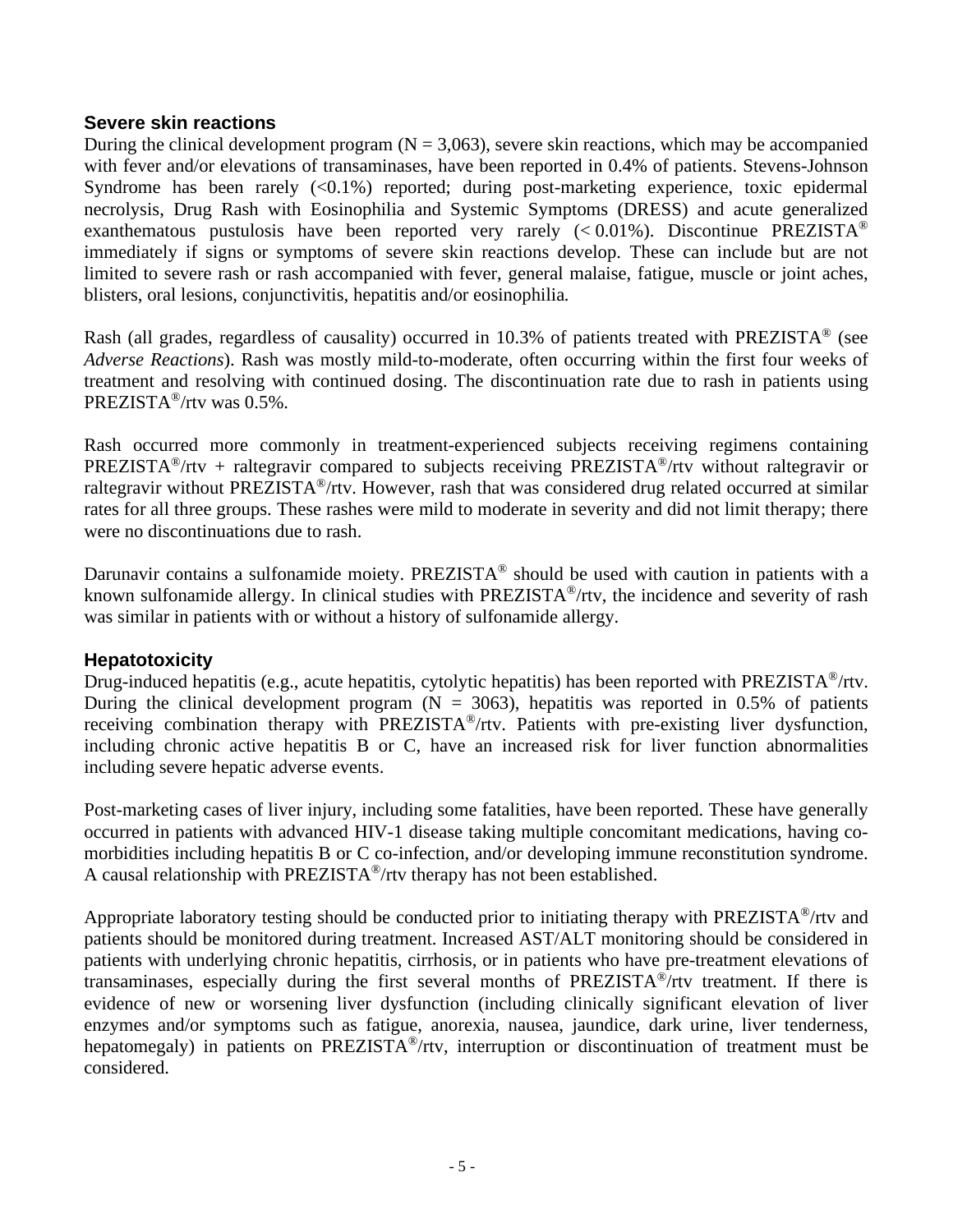#### **Patients with coexisting conditions** *Hepatic impairment*

There are no data regarding the use of  $PREZISTA^{\circledast}/r$ tv when co-administered to patients with severe hepatic impairment; therefore, PREZISTA<sup>®</sup>/rtv is not recommended for use in patients with severe hepatic impairment. Based on data that demonstrated that the steady-state pharmacokinetic parameters of darunavir in subjects with mild and moderate hepatic impairment were comparable with those in healthy subjects, no dose adjustment is required in patients with mild or moderate hepatic impairment (see *Dosage and Administration* and *Pharmacokinetic properties*).

### *Renal impairment*

Since the renal clearance of darunavir is limited, a decrease in total body clearance is not expected in patients with renal impairment. As darunavir and ritonavir are highly bound to plasma proteins, it is unlikely that they will be significantly removed by hemodialysis or peritoneal dialysis (see *Dosage and Administration* and *Pharmacokinetic properties*).

### *Hemophiliac patients*

There have been reports of increased bleeding, including spontaneous skin hematomas and hemarthrosis in patients with hemophilia type A and B treated with PIs. In some patients additional factor VIII was given. In more than half of the reported cases, treatment with PIs was continued or reintroduced if treatment had been discontinued. A causal relationship has been suggested, although the mechanism of action has not been elucidated. Hemophiliac patients should therefore be made aware of the possibility of increased bleeding.

### **Metabolic disorders**

### **Hyperglycemia/Diabetes mellitus**

New onset diabetes mellitus, hyperglycemia, or exacerbation of existing diabetes mellitus has been reported in patients receiving antiretroviral therapy, including PIs. In some of these patients the hyperglycemia was severe and in some cases also associated with ketoacidosis. Many patients had confounding medical conditions some of which required therapy with agents that have been associated with the development of diabetes mellitus or hyperglycemia.

Consideration should be given to measurement of fasting serum lipids and blood glucose. Lipid disorders should be managed as clinically appropriate (see *Adverse Reactions*).

### **Immune reconstitution inflammatory syndrome**

In HIV infected patients with severe immune deficiency at the time of institution of combination antiretroviral therapy (CART), an inflammatory reaction to asymptomatic or residual opportunistic pathogens may arise and cause serious clinical conditions, or aggravation of symptoms. Typically, such reactions have been observed within the first weeks or months of initiation of CART. Relevant examples are cytomegalovirus retinitis, generalised and/or focal mycobacterial infections, and *Pneumocystis jirovecii* pneumonia. Any inflammatory symptoms should be evaluated and treatment instituted when necessary. Autoimmune disorders such as Graves' disease and autoimmune hepatitis have also been reported to occur in the setting of immune reconstitution; however, the time to onset is more variable, and can occur many months after initiation of treatment (see *Adverse Reactions*).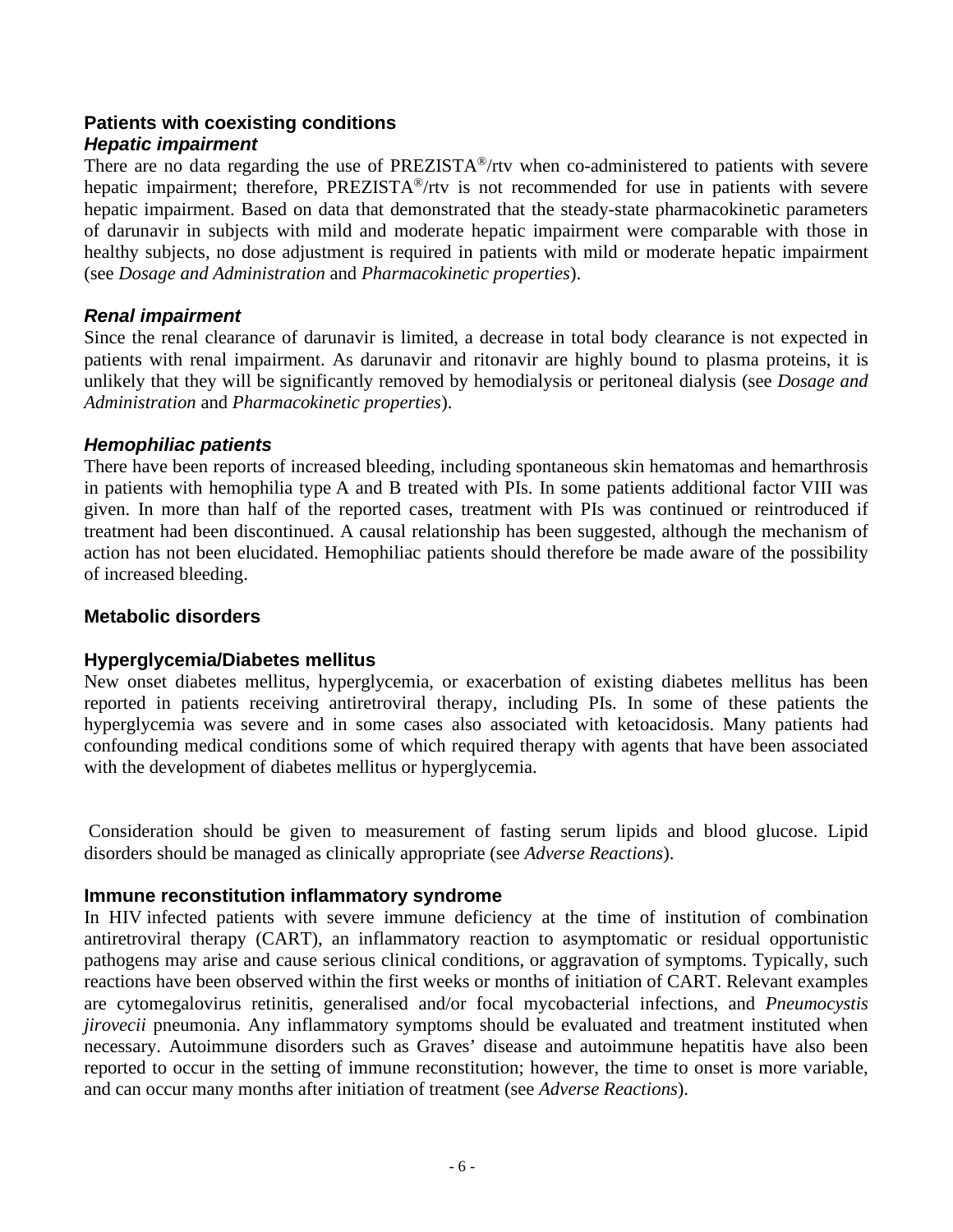### **Interactions with medicinal products**

Darunavir when used in combination with ritonavir is an inhibitor of CYP3A, CYP2D6 and P-gp. Co-administration of PREZISTA® and ritonavir with medicinal products primarily metabolised by CYP3A, CYP2D6, or transported by P-gp may result in increased plasma concentrations of such medicinal products, which could increase or prolong their therapeutic effect and adverse event (see *Contraindications* and *Interactions*).

Darunavir and ritonavir are metabolised by CYP3A. Medicinal products that induce CYP3A activity would be expected to increase the clearance of darunavir and ritonavir, resulting in lower plasma concentrations of darunavir and ritonavir. Co-administration with other medicinal products that inhibit CYP3A may decrease the clearance of darunavir and ritonavir and may result in increased plasma concentrations of darunavir and ritonavir (see *Interactions*). Co-administration of PREZISTA®/rtv with drugs that have active metabolite(s), formed by CYP3A may result in reduced plasma concentrations of these active metabolite(s), potentially leading to loss of their therapeutic effect (see *Interactions*).

### **Interactions**

PREZISTA<sup>®</sup> should not be used in combination with other antiretrovirals that also require pharmacokinetic boosting with ritonavir.

Darunavir when used in combination with ritonavir is an inhibitor of CYP3A and CYP2D6 and P-gp. Co-administration of PREZISTA®/rtv and medicinal products primarily metabolized by CYP3A, CYP2D6, or transported by P-gp may result in increased plasma concentrations of such medicinal products, which could increase or prolong their therapeutic effect and adverse events. Co-administration of PREZISTA®/rtv with drugs that have active metabolite(s), formed by CYP3A may result in reduced plasma concentrations of these active metabolite(s), potentially leading to loss of their therapeutic effect.

Darunavir and ritonavir are metabolised by CYP3A. Medicinal products that induce CYP3A activity would be expected to increase the clearance of darunavir and ritonavir, resulting in lower plasma concentrations of darunavir and ritonavir. Co administration with other medicinal products that inhibit CYP3A may decrease the clearance of darunavir and ritonavir and may result in increased plasma concentrations of darunavir and ritonavir.

Drug-drug interactions presented by drug class including drug name examples are presented below.This list of examples of drug-drug interactions is not comprehensive and therefore the label of each drug that is co-administered with PREZISTA® should be consulted for information related to the route of metabolism, interaction pathways, potential risks, and specific actions to be taken with regards to coadministration.

### **Antiretroviral medicinal products** *Integrase strand tranfer inhibitors*

#### DOLUTEGRAVIR

PREZISTA<sup>®</sup>/rtv (600/100 mg b.i.d.) did not have a clinically relevant effect on dolutegravir exposure. Using cross-study comparisons to historical pharmacokinetic data, dolutegravir had no clinically significant effect on the pharmacokinetics of darunavir. PREZISTA®/rtv co-administered with dolutegravir can be used without dose adjustment.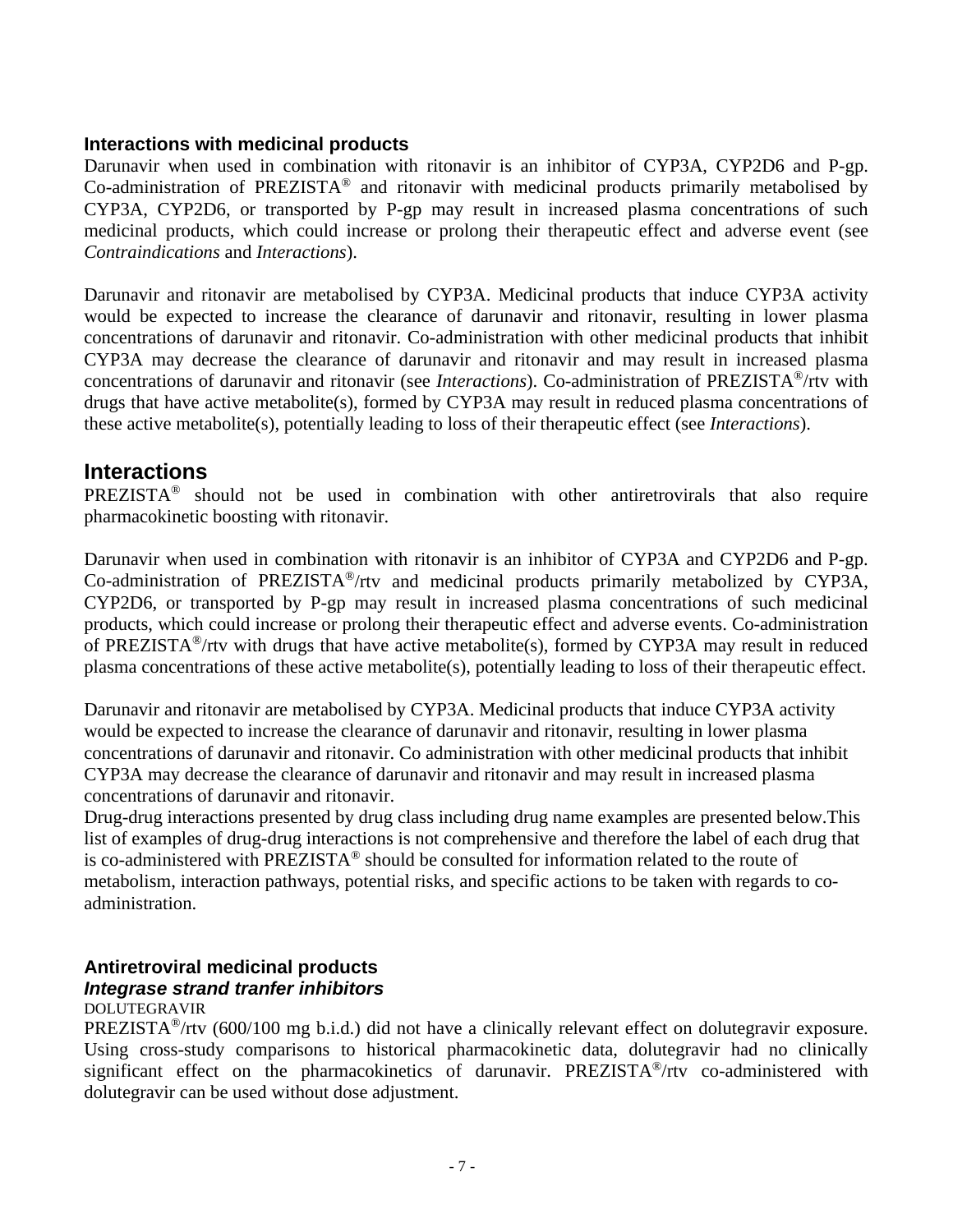#### ELVITEGRAVIR

When PREZISTA<sup>®</sup>/rtv (600/100 mg b.i.d.) is used in combination with elvitegravir, the dose of elvitegravir should be 150mg once daily. The pharmacokinetics and dosing recommendations for other doses of darunavir or with elvitegravir/cobicistat have not been established. Therefore, co-administration of PREZISTA®/rtv in doses other than 600/100 mg b.i.d. and elvitegravir is not recommended.

Co-administration of PREZISTA®/rtv and elvitegravir in the presence of cobicistat is not recommended.

#### RALTEGRAVIR

Some clinical studies suggest raltegravir may cause a modest decrease in darunavir plasma concentrations. At present the effect of raltegravir on darunavir plasma concentrations does not appear to be clinically relevant. PREZISTA® co-administered with low dose ritonavir and raltegravir can be used without dose adjustments.

### *Nucleoside/nucleotide reverse transcriptase inhibitors (N(t)RTIs)*

#### DIDANOSINE

PREZISTA®/rtv (600/100 mg b.i.d.) did not significantly affect didanosine exposure. The combination of PREZISTA® co-administered with low dose ritonavir and didanosine can be used without dose adjustments. It is recommended that didanosine be administered on an empty stomach. Didanosine should be administered 1 hour before or 2 hours after PREZISTA®/rtv (which are administered with food).

#### TENOFOVIR DISOPROXIL FUMARATE

The results of an interaction trial with tenofovir (tenofovir disoproxil fumarate 300 mg once daily [q.d.]) demonstrated that the systemic exposure of tenofovir was increased by 22% when co-administered with PREZISTA®/rtv (300/100 mg b.i.d.). This finding is not considered to be clinically relevant. There was no change in the urinary excretion of tenofovir or darunavir during co-administration. Tenofovir did not have a significant influence on darunavir exposure. No dose adjustments of PREZISTA<sup>®</sup>, ritonavir, or tenofovir disoproxil fumarate are required when these drugs are co-administered.

#### EMTRICITABINE/TENOFOVIR ALAFENAMIDE

The results of an interaction trial with tenofovir (tenofovir alafenamide 10 mg once daily [q.d.]) demonstrated that the systemic exposure of tenofovir was increased by 105% when co-administered with PREZISTA<sup>®</sup>/rtv (800/100 mg q.d.). The recommended dose of emtricitabine/tenofovir alafenamide is 200/10 mg once daily when used with PREZISTA<sup>®</sup>/rtv  $(800/100 \text{ mg } q.d.).$ 

#### OTHER NRTIS

Based on the different elimination pathways of the other NRTIs (zidovudine, zalcitabine, emtricitabine, stavudine, lamivudine, and abacavir) that are primarily renally excreted, no drug interactions are expected for these medicinal compounds and PREZISTA®/rtv.

#### *Non-nucleoside reverse transcriptase inhibitors (NNRTIs)*

#### DELAVIRDINE

Co-administration of PREZISTA®/rtv and delavirdine may increase darunavir and delavirdine concentrations (inhibition of CYP3A). The appropriate doses of PREZISTA®/rtv and delavirdine have not been established. The combination of PREZISTA®/rtv and delavirdine is not recommended.

ETRAVIRINE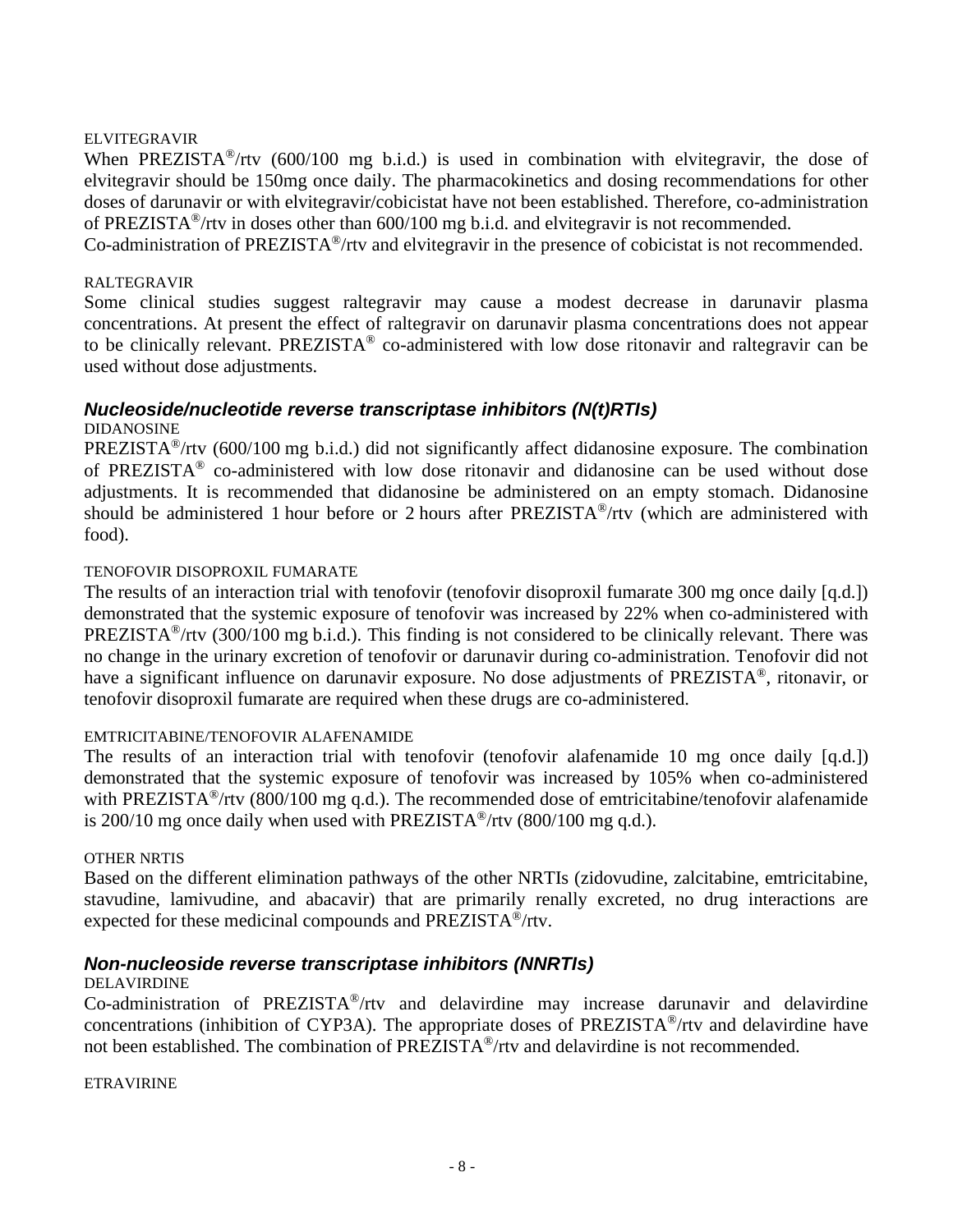In an interaction trial between PREZISTA<sup>®</sup>/rtv (600/100 mg b.i.d) and etravirine, there was a 37% decrease in etravirine exposure in the presence of PREZISTA®/rtv and no relevant change in exposure to darunavir. Therefore, PREZISTA<sup>®</sup>/rtv can be co-administered with etravirine 200 mg b.i.d without dose adjustments.

#### EFAVIRENZ

An interaction trial between PREZISTA<sup>®</sup>/rtv (300/100 mg b.i.d.) and efavirenz (600 mg q.d.) has been performed. In the presence of efavirenz, a decrease of 13% for darunavir exposure was observed. Exposure to efavirenz was increased by 21% when administered in combination with PREZISTA®/rtv. Since this difference is considered not to be clinically relevant, the combination of PREZISTA®/rtv and efavirenz can be used without dose adjustments.

#### NEVIRAPINE

The results of an interaction trial with PREZISTA<sup>®</sup>/rtv  $(400/100 \text{ mg b.i.d.})$  and nevirapine (200 mg b.i.d.) demonstrated that darunavir exposure was not affected when administered concomitantly with nevirapine. Exposure to nevirapine increased by 27% (compared to historical controls) when administered in combination with PREZISTA®/rtv. Since this difference is not considered to be clinically relevant, the combination of PREZISTA®/rtv and nevirapine can be used without dose adjustments.

#### RILPIVIRINE

In an interaction trial between PREZISTA<sup>®</sup>/rtv (800/100 mg q.d.) and rilpivirine (150 mg q.d.), no clinically relevant effect on darunavir exposure was observed. Exposure to rilpivirine increased by 130% (2.3-fold) when administered in combination with  $PREZISTA^*$ /rtv. Since this difference is not considered to be clinically relevant, the combination of PREZISTA®/rtv and rilpivirine can be used without dose adjustments.

#### *HIV protease inhibitors (PIs)*

#### RITONAVIR

The overall pharmacokinetic enhancement effect by ritonavir was an approximate 14-fold increase in the systemic exposure of darunavir when a single dose of 600 mg PREZISTA® was given orally in combination with ritonavir at 100 mg b.i.d. Therefore, PREZISTA<sup>®</sup> should only be used in combination with low dose ritonavir as a pharmacokinetic enhancer.

#### LOPINAVIR/RITONAVIR

Results of interaction trials with PREZISTA® with or without ritonavir and lopinavir/ritonavir (1200 mg darunavir b.i.d. with or without 100 mg ritonavir b.i.d. and lopinavir/ritonavir 400/100 mg b.i.d. or 533/133.3 mg b.i.d.) demonstrated a decrease in the exposure (AUC) of darunavir by 40%. The appropriate doses of the combination have not been established. Hence, it is not recommended to co-administer PREZISTA®/rtv with lopinavir/ritonavir.

#### SAQUINAVIR

In an interaction trial between PREZISTA® (400 mg b.i.d.), saquinavir (1000 mg b.i.d.) and ritonavir (100 mg b.i.d.), darunavir exposure was decreased by 26% in the presence of saquinavir/rtv; saquinavir exposure was not affected by the presence of PREZISTA®/rtv. It is not recommended to combine saquinavir and PREZISTA®, with or without low-dose ritonavir.

ATAZANAVIR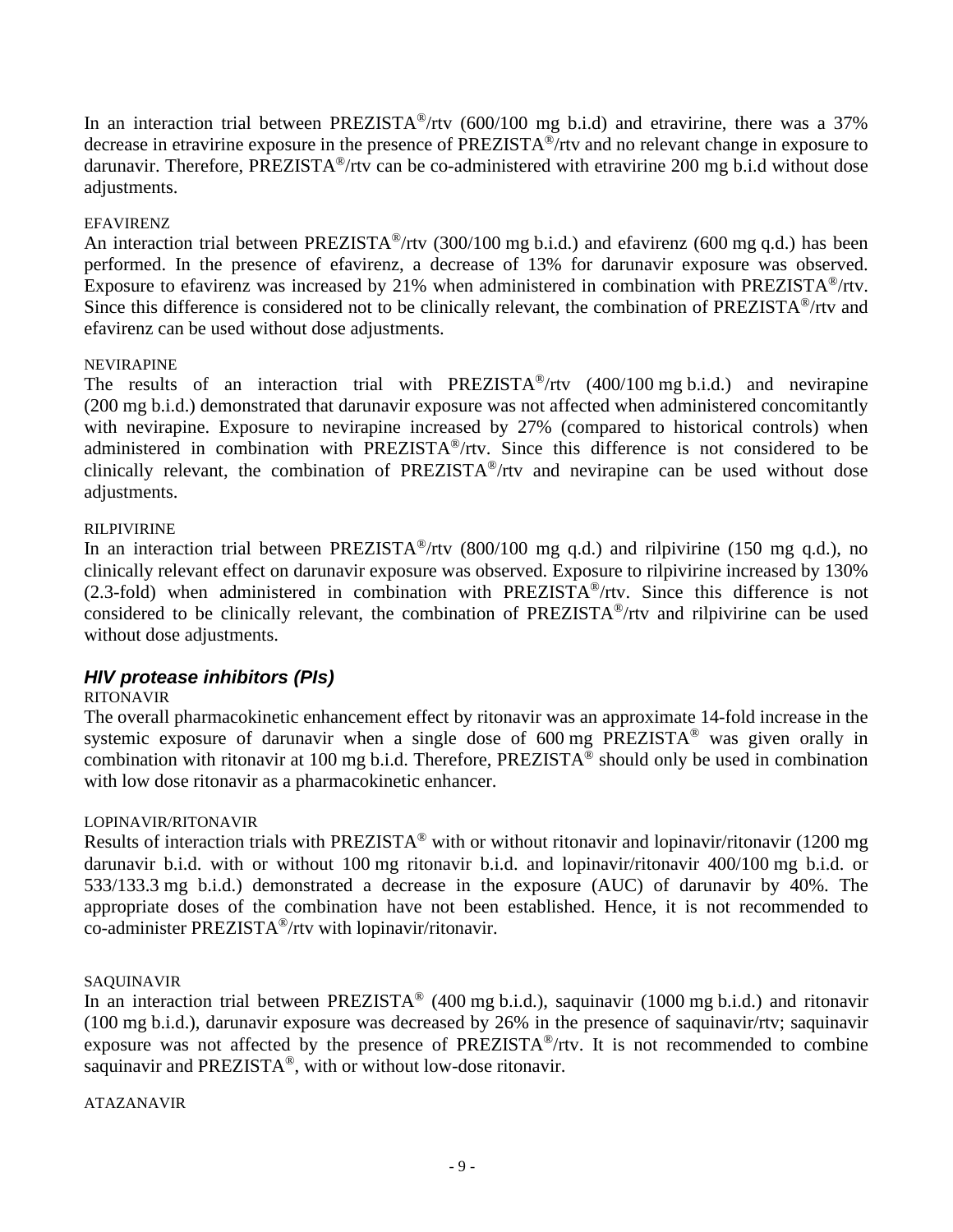An interaction trial between PREZISTA<sup>®</sup>/rtv (400/100 mg b.i.d.) and atazanavir (300 mg q.d.) demonstrated that systemic exposure to darunavir and atazanavir was not significantly affected when co-administered. Atazanavir can be co-administered with PREZISTA®/rtv.

#### INDINAVIR

In an interaction trial between  $PREZISTA^{\circledast}/r$ tv (400/100 mg b.i.d.) and indinavir (800 mg b.i.d.), darunavir exposure was increased by 24% in the presence of indinavir/rtv; indinavir exposure was increased by 23% in the presence of PREZISTA<sup>®</sup>/rtv. When used in combination with PREZISTA<sup>®</sup>/rtv, dose adjustment of indinavir from 800 mg b.i.d. to 600 mg b.i.d. may be warranted in case of intolerance.

#### OTHER HIV PIs

The co-administration of PREZISTA®/rtv and PIs other than lopinavir/ritonavir, saquinavir, atazanavir and indinavir have not been studied. Therefore, such co-administration is not recommended.

### *CCR5 antagonist*

When used in combination with PREZISTA<sup>®</sup>/rtv, the dose of maraviroc should be 150 mg twice daily. An interaction trial between PREZISTA<sup>®</sup>/rtv (600/100 mg b.i.d.) and maraviroc (150 mg b.i.d.) demonstrated that in the presence of PREZISTA®/rtv the exposure of maraviroc was increased by 305%. There was no apparent effect of maraviroc on darunavir/ritonavir exposure.

### **Other medicinal products** *Acid reducing agents*

### *H2-receptor antagonists*

e.g. CIMETIDINE, FAMOTIDINE, NIZATIDINE, RANITIDINE

Co-administration of ranitidine (150 mg b.i.d.) and PREZISTA®/rtv (400/100mg b.i.d.) did not affect the exposure to darunavir. PREZISTA<sup>®</sup>/rtv can be co-administered with H<sub>2</sub>-receptor antagonists without dose adjustments.

### *Proton pump inhibitors*

e.g. ESOMEPRAZOLE, LANSOPRAZOLE, OMEPRAZOLE, PANTOPRAZOLE, RABEPRAZOLE Co-administration of omeprazole (20 mg q.d.) and PREZISTA®/rtv (400/100 mg b.i.d.) did not affect the exposure to darunavir. PREZISTA®/rtv and proton pump inhibitors can be co-administered without dose adjustments.

### *Alpha 1-adrenoreceptor antagonist*

ALFUZOSIN

Exposure to alfuzosin may be increased when co-administered with PREZISTA®/rtv. Concomitant use of PREZISTA®/rtv with alfuzosin is contraindicated.

### *Antianginals/ Antiarrhythmics*

RANOLAZINE Exposure to ranolazine may be increased (CYP3A inhibition) when co-administered with PREZISTA®/rtv. Concomitant use of PREZISTA®/rtv with ranolazine is contraindicated.

IVABRADINE

Concomitant use of PREZISTA®/rtv with ivabradine is contraindicated.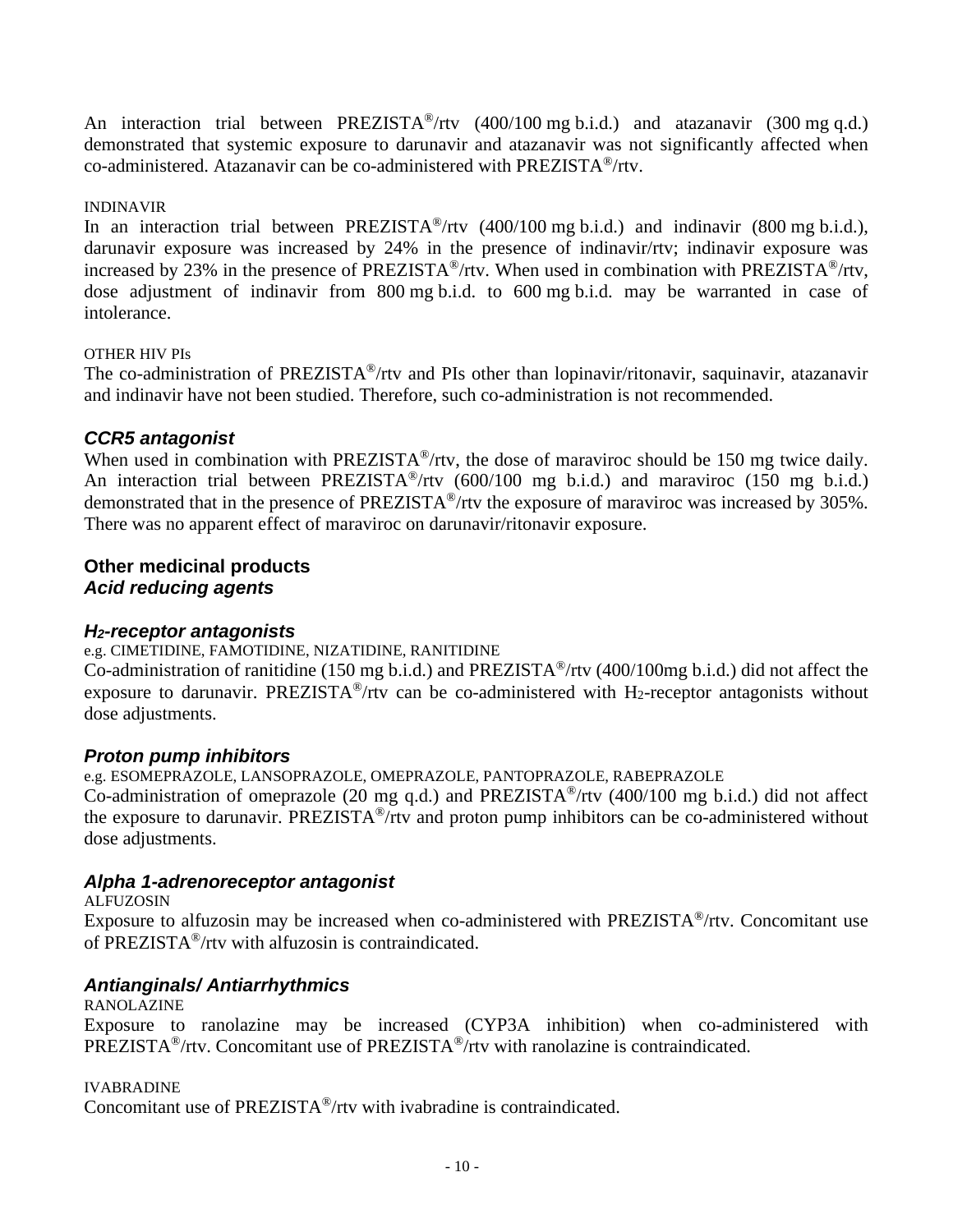AMIODARONE, BEPRIDIL, DISOPYRAMIDE, DRONEDARONE, FELCAINIDE, MEXILETINE, PROPAFENONE, SYSTEMIC LIDOCAINE, AND QUINIDINE

Exposure to these antiarrhythmics may be increased when co-administered with PREZISTA®/rtv. Caution is warranted and therapeutic drug monitoring of antiarrhythmics is recommended when available. Concomitant use of PREZISTA®/rtv with dronedarone is contraindicated.

#### DIGOXIN

An interaction trial with PREZISTA<sup>®</sup>/rtv (600/100 mg b.i.d.) and a single dose of digoxin (0.4 mg) showed an increase of digoxin AUC<sub>last</sub> of 77% (ratio of Least Square Means (LSM) was 1.77 with a 90% CI of 0.90 to 3.50). It is recommended that the lowest dose of digoxin should initially be prescribed and digoxin dose should be titrated to obtain the desired clinical effect when co-administered with PREZISTA®/rtv. Serum digoxin concentrations should be monitored to assist in the titration.

#### *Antibacterials*

#### CLARITHROMYCIN

An interaction trial between PREZISTA<sup>®</sup>/rtv (400/100 mg b.i.d.) and clarithromycin (500 mg b.i.d.) showed an increase in exposure to clarithromycin by 57%, while exposure to darunavir was not affected. PREZISTA®/rtv and clarithromycin can be used without dose adjustment in patients with normal renal function. For patients with renal impairment, a dose reduction of clarithromycin should be considered. Consult the prescribing information for clarithromycin for the recommended dosage.

#### *Anticoagulants*

DIRECT ORAL ANTICOAGULANTS (DOACs): APIXABAN, DABIGATRAN, EDOXABAN, RIVAROXABAN

DOACs are primarily metabolized by CYP3A4 and/or transported by P-gp. Co-administration with PREZISTA®/rtv may result in increased plasma concentrations of the DOAC, which may lead to an increased bleeding risk. Co-administration of a DOAC affected by both P-gp and CYP3A4, including apixaban and rivaroxaban, is not recommended with PREZISTA®/rtv. Clinical monitoring and/or dose adjustment is recommended when a DOAC not affected by CYP3A4 but transported by P-gp, including dabigatran and edoxaban, is co-administered with PREZISTA®/rtv.

#### WARFARIN

Warfarin concentrations may be affected when co-administered with PREZISTA®/rtv. It is recommended that the international normalized ratio (INR) is monitored when warfarin is combined with PREZISTA®/rtv.

#### *Anticonvulsants*

#### PHENOBARBITAL AND PHENYTOIN

Phenobarbital and phenytoin are inducers of CYP450 enzymes. PREZISTA®/rtv should not be used in combination with these medicines, as co-administration may cause significant decreases in darunavir plasma concentrations. This may result in loss of therapeutic effect to PREZISTA®.

#### CARBAMAZEPINE

An interaction trial between PREZISTA<sup>®</sup>/rtv (600/100 mg b.i.d.) and carbamazepine (200 mg b.i.d.) showed that the exposure to darunavir, co-administered with ritonavir, was unaffected by carbamazepine. Ritonavir exposure  $(AUC_{12h})$  was decreased by 49%. For carbamazepine,  $AUC_{12h}$  was increased by 45%. No dose adjustment for PREZISTA®/rtv is recommended. If there is a need to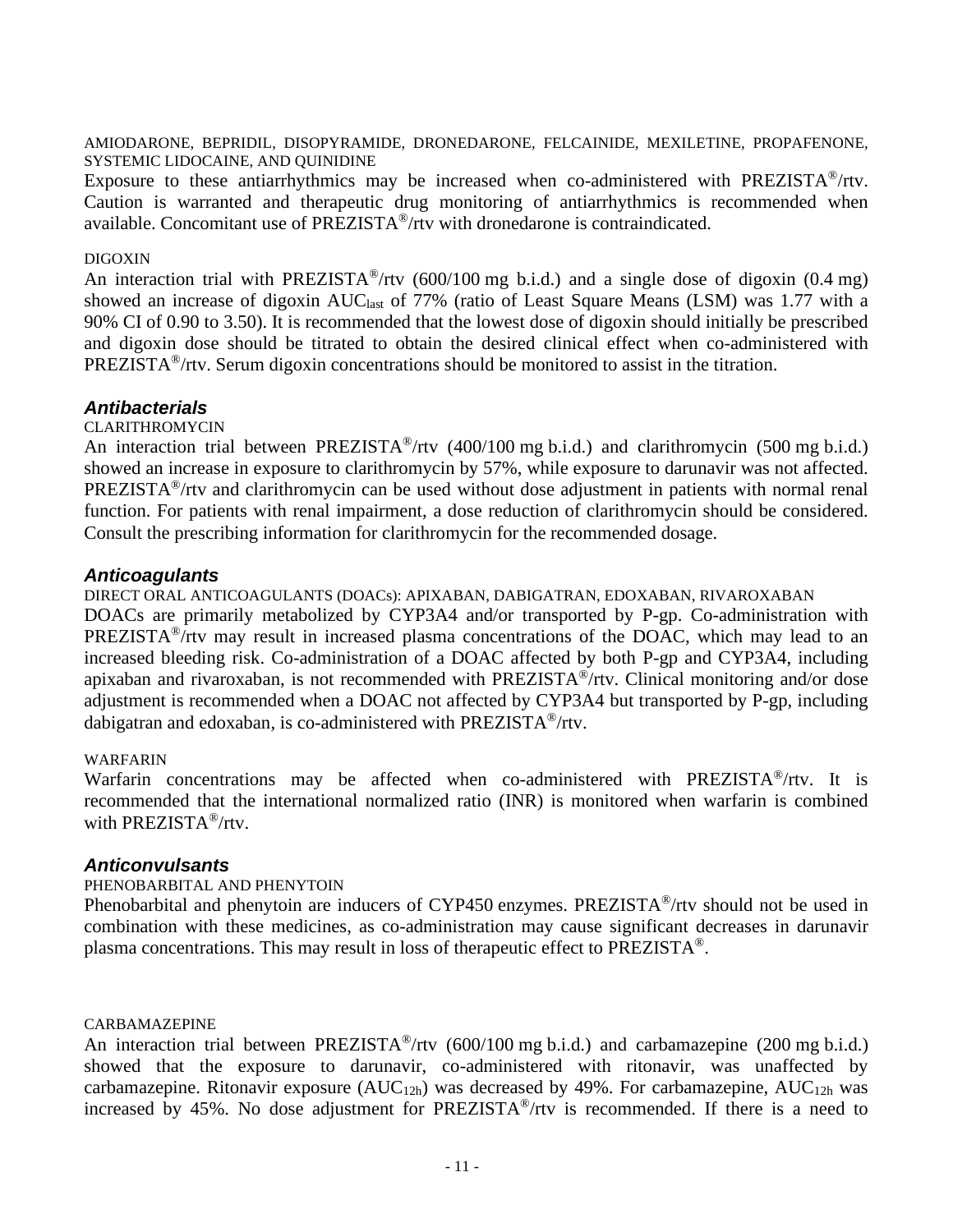combine PREZISTA®/rtv and carbamazepine, patients should be monitored for potential carbamazepine-related adverse events. Carbamazepine concentrations should be monitored and its dose should be titrated for adequate response. Based upon the findings, the carbamazepine dose may need to be reduced by 25% to 50% in the presence of PREZISTA®/rtv.

#### CLONAZEPAM

Co-administration of PREZISTA®/rtv with clonazepam may increase concentrations of clonazepam. Clinical monitoring is recommended when co-administering PREZISTA®/rtv with clonazepam.

### *Antidepressants*

#### PAROXETINE AND SERTRALINE

In an interaction trial between paroxetine (20 mg q.d.) or sertraline (50 mg q.d.) and PREZISTA<sup>®</sup>/rtv (400/100 mg b.i.d.), the exposure to darunavir was not affected by the presence of sertraline or paroxetine. Exposure to sertraline and paroxetine, was decreased by 49% and 39%, respectively, in the presence of PREZISTA®/rtv. If SSRIs are co-administered with PREZISTA®/rtv, the recommended approach is a careful dose titration of the SSRI based on a clinical assessment of antidepressant response. In addition, patients on a stable dose of sertraline or paroxetine who start treatment with PREZISTA®/rtv should be monitored for an antidepressant response.

### AMITRIPTYLINE, DESIPRAMINE, IMIPRAMINE, NORTRIPTYLINE, AND TRAZODONE

Concomitant use of PREZISTA®/rtv and these antidepressants may increase concentrations of the antidepressant (inhibition of CYP2D6 and/or CYP3A). Clinical monitoring is recommended when coadministering PREZISTA®/rtv with these antidepressants and a dose adjustment of the antidepressant may be needed.

### *Antiemetics*

DOMPERIDONE Use with caution: monitor for domperidone adverse reactions.

### *Antifungals*

ITRACONAZOLE, ISAVUCONAZOLE, KETOCONAZOLE, POSACONAZOLE AND VORICONAZOLE Itraconazole, isavuconazole, ketoconazole, posaconazole, and voriconazole are moderate to potent inhibitors of CYP3A and/or some are substrates of CYP3A.

Concomitant systemic use of these antifungals with PREZISTA®/rtv may increase plasma concentrations of darunavir. Simultaneously, plasma concentrations of some of these antifungals may be increased by PREZISTA®/rtv. This was confirmed in an interaction trial where the concomitant administration of ketoconazole (200 mg b.i.d.) with PREZISTA<sup>®</sup>/rtv (400/100 mg b.i.d.) increased exposure of ketoconazole and darunavir by 212% and 42%, respectively.

Plasma concentrations of voriconazole may be decreased in the presence of PREZISTA®/rtv. Voriconazole should not be administered to patients receiving PREZISTA®/rtv unless an assessment of the benefit/risk ratio justifies the use of voriconazole.

Clinical monitoring is recommended when co administering PREZISTA®/rtv with posaconazole or isavuconazole.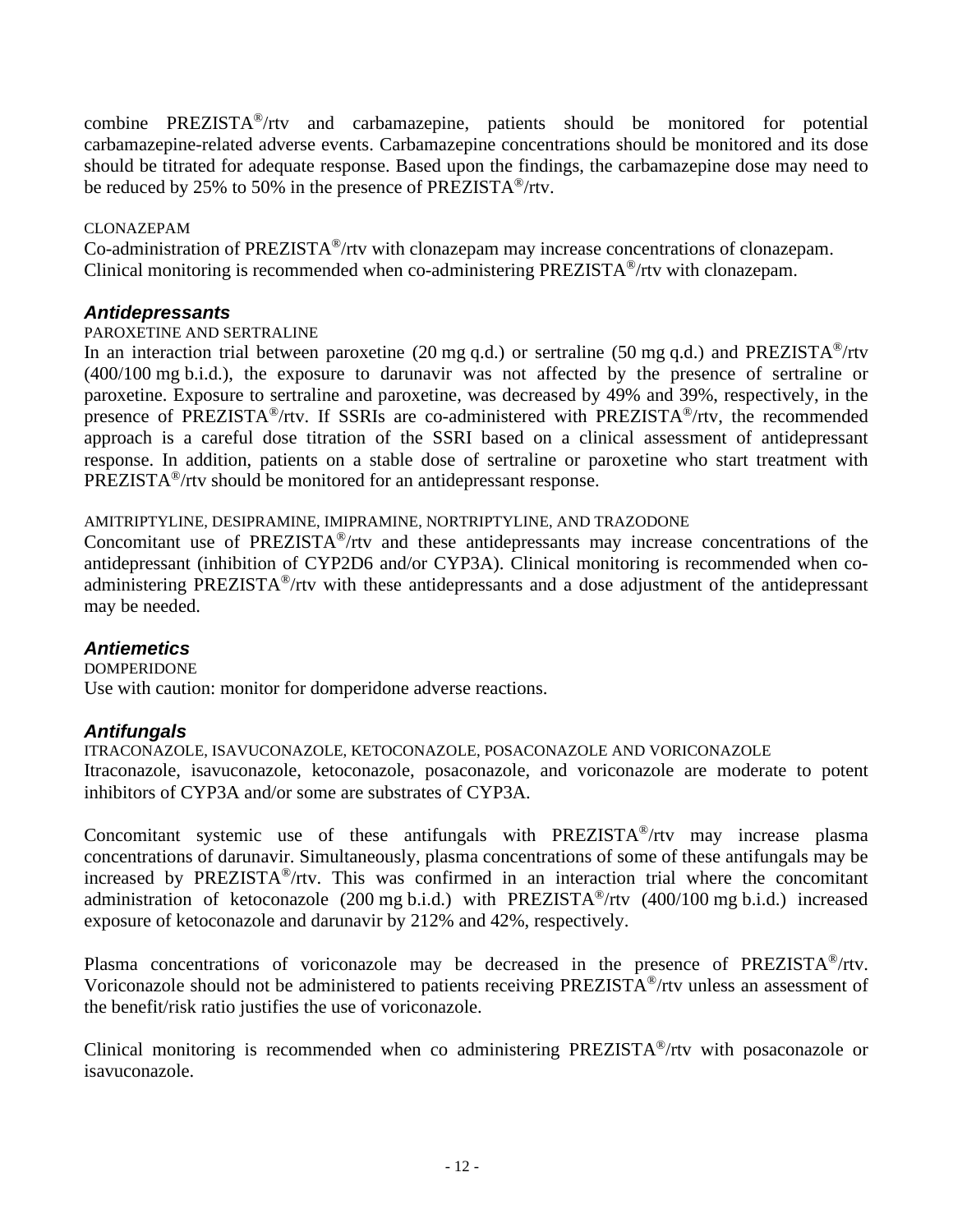When co-administration is required the daily dose of ketoconazole or itraconazole should not exceed 200 mg.

#### CLOTRIMAZOLE AND FLUCONAZOLE

Co-administration of PREZISTA®/rtv with these antifungals may increase concentrations of darunavir, ritonavir and/or the antifungal. Clinical monitoring is recommended when co-administering PREZISTA®/rtv with these antifungals.

### *Anti-gout*

#### **COLCHICINE**

Concomitant use of colchicine and PREZISTA®/rtv may increase the exposure to colchicine. The following dose adjustments are recommended for colchicine. For the treatment of gout-flares in patients on PREZISTA®/rtv, the recommended dose of colchicine is 0.6 mg, followed by 0.3 mg 1 hour later. Treatment course to be repeated no earlier than 3 days. For the prophylaxis of gout-flares in patients on PREZISTA<sup>®</sup>/rtv, the recommended dose of colchicine is 0.3 mg q.d. or q.o.d. For the treatment of familial Mediterranean fever in patients on PREZISTA®/rtv, the maximum dose of colchicine is 0.6 mg q.d. (may be given as 0.3 mg b.i.d.). Co-administration of PREZISTA<sup>®</sup>/rtv with colchicine in patients with renal or hepatic impairment is contraindicated.

### *Antihistamines*

ASTEMIZOLE, TERFENADINE

Exposure to these antihistamines may be increased when co-administered with PREZISTA®/rtv. Concomitant use of PREZISTA®/rtv with astemizole and terfenadine is contraindicated.

### *Antimalarials*

#### ARTEMETHER/LUMEFANTRINE

An interaction trial between PREZISTA<sup>®</sup>/rtv (600/100 mg b.i.d.) and artemether/lumefantrine (80/480 mg, 6 doses at 0, 8, 24, 36, 48, and 60 hours) showed an increase in exposure to lumefantrine by 2.75-fold, while exposure to darunavir was not affected. The exposure to artemether and its active metabolite, dihydroartemisinin, decreased by 16% and 18%, respectively. The combination of PREZISTA® and artemether/lumefantrine can be used without dose adjustments. The combination should be used with caution as increase in lumefantrine exposure may increase the risk of QT prolongation.

#### *Antimycobacterials*

#### RIFAMPIN AND RIFAPENTINE

Co-administration of PREZISTA®/rtv with rifampin and rifapentine may decrease darunavir concentrations (induction of CYP3A), which may result in loss of therapeutic effect of PREZISTA®. Co-administration of PREZISTA®/rtv with rifampin is contraindicated. Co-administration of PREZISTA®/rtv with rifapentine is not recommended.

#### RIFABUTIN

Rifabutin is a substrate of CYP450 enzymes. In an interaction trial, an increase of systemic exposure to darunavir by 57% was observed, when PREZISTA<sup>®</sup>/rtv  $(600/100 \text{ mg b.i.d.})$  was administered with rifabutin (150 mg once every other day [q.o.d.]). Based on the safety profile of PREZISTA®/rtv, the increase in darunavir exposure in the presence of rifabutin does not warrant a dose adjustment for PREZISTA®/rtv. The interaction trial showed a comparable systemic exposure for rifabutin between treatment at 300 mg q.d. alone and at 150 mg q.o.d. in combination with PREZISTA<sup>®</sup>/rtv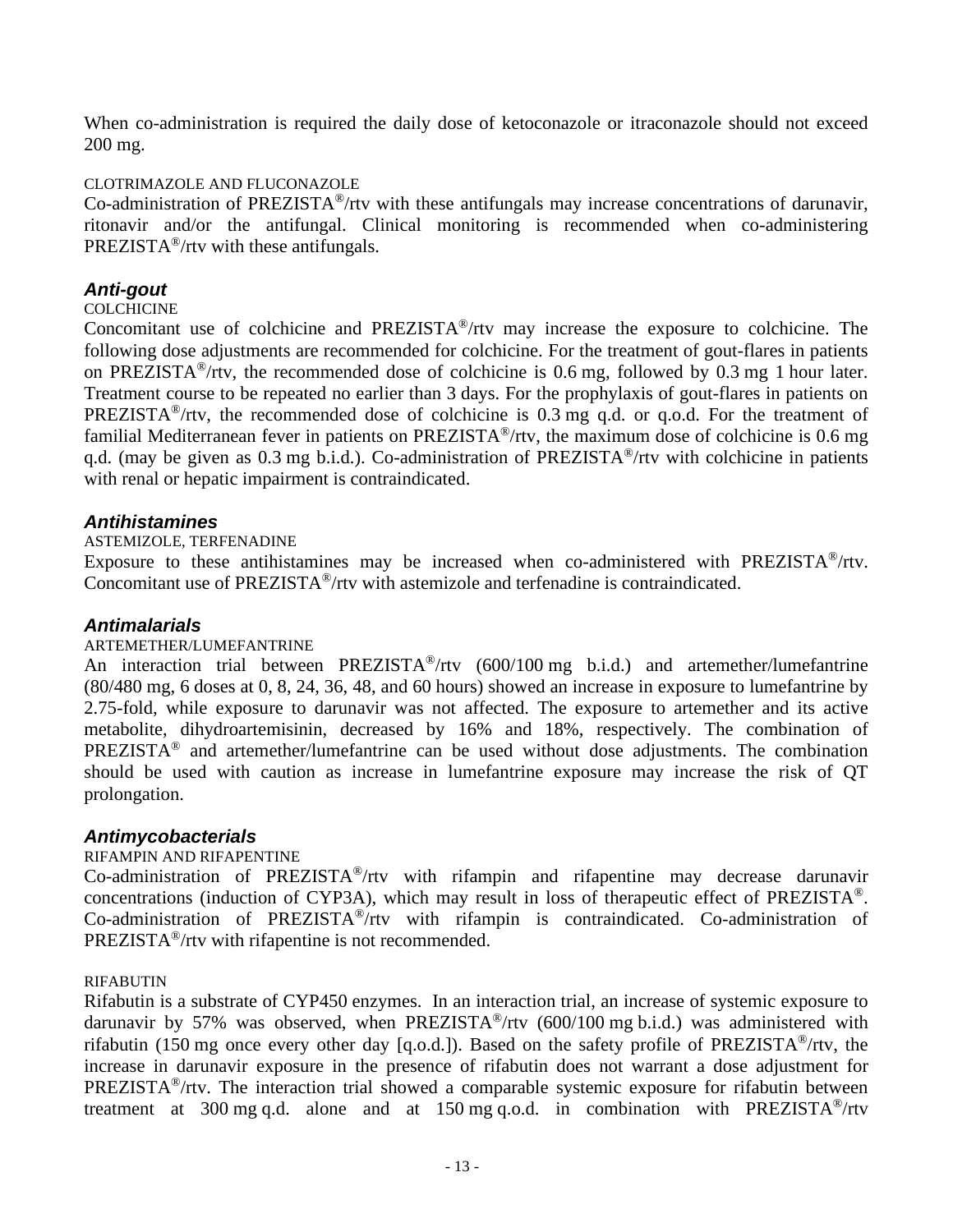(600/100 mg b.i.d.) with an increase in exposure to the active metabolite 25-*O-*desacetylrifabutin. A dosage reduction of rifabutin by 75% of the usual dose of 300 mg/day (i.e. rifabutin 150 mg q.o.d.) and increased monitoring for rifabutin-related adverse events is warranted in patients receiving the combination.

### *Antineoplastics*

#### DASATINIB, EVEROLIMUS, IRINOTECAN, NILOTINIB, VINBLASTINE, VINCRISTINE

The plasma concentrations of these antineoplastics are expected to increase with co-administration of PREZISTA®/rtv (inhibition of CYP3A), resulting in the potential for adverse events usually associated with these agents. Caution should be exercised when combining one of these antineoplastic agents with PREZISTA®/rtv. Concomitant use of everolimus or irinotecan and PREZISTA®/rtv is not recommended.

### *Antiplatelets*

#### CLOPIDOGREL

Co-administration of PREZISTA®/rtv with clopidogrel is expected to decrease clopidogrel active metabolite plasma concentration, which may reduce the antiplatelet activity of clopidogrel. Coadministration of PREZISTA®/rtv with clopidogrel is not recommended.

#### PRASUGREL

PREZISTA®/rtv is not expected to have a clinically relevant effect on plasma concentrations of the active metabolite of prasugrel.

#### *Antipsychotics/neuroleptics*

#### LURASIDONE

Concomitant use of lurasidone and PREZISTA®/rtv may increase the exposure to lurasidone (inhibition of CYP3A4). Concomitant use of PREZISTA®/rtv with lurasidone is contraindicated.

#### PIMOZIDE

Concomitant use of pimozide and PREZISTA®/rtv may increase the exposure to these antipsychotics (inhibition of CYP3A and CYP2D6). Concomitant use of PREZISTA®/rtv with pimozide is contraindicated.

#### PERPHENAZINE

Co-administration of PREZISTA®/rtv and perphenazine may increase concentrations of the neuroleptic (inhibition of CYP3A or CYP2D6). Clinical monitoring is recommended when co-administering PREZISTA®/rtv with perphenazine and a lower dose of the neuroleptic should be considered.

#### RISPERIDONE, THIORIDAZINE

Concomitant use of risperidone or thioridazine and PREZISTA®/rtv may increase the exposure to these antipsychotics (inhibition CYP2D6 and/or P-gp). Decrease of risperidone or thioridazine dose may be needed when co-administered with PREZISTA®/rtv.

#### QUETIAPINE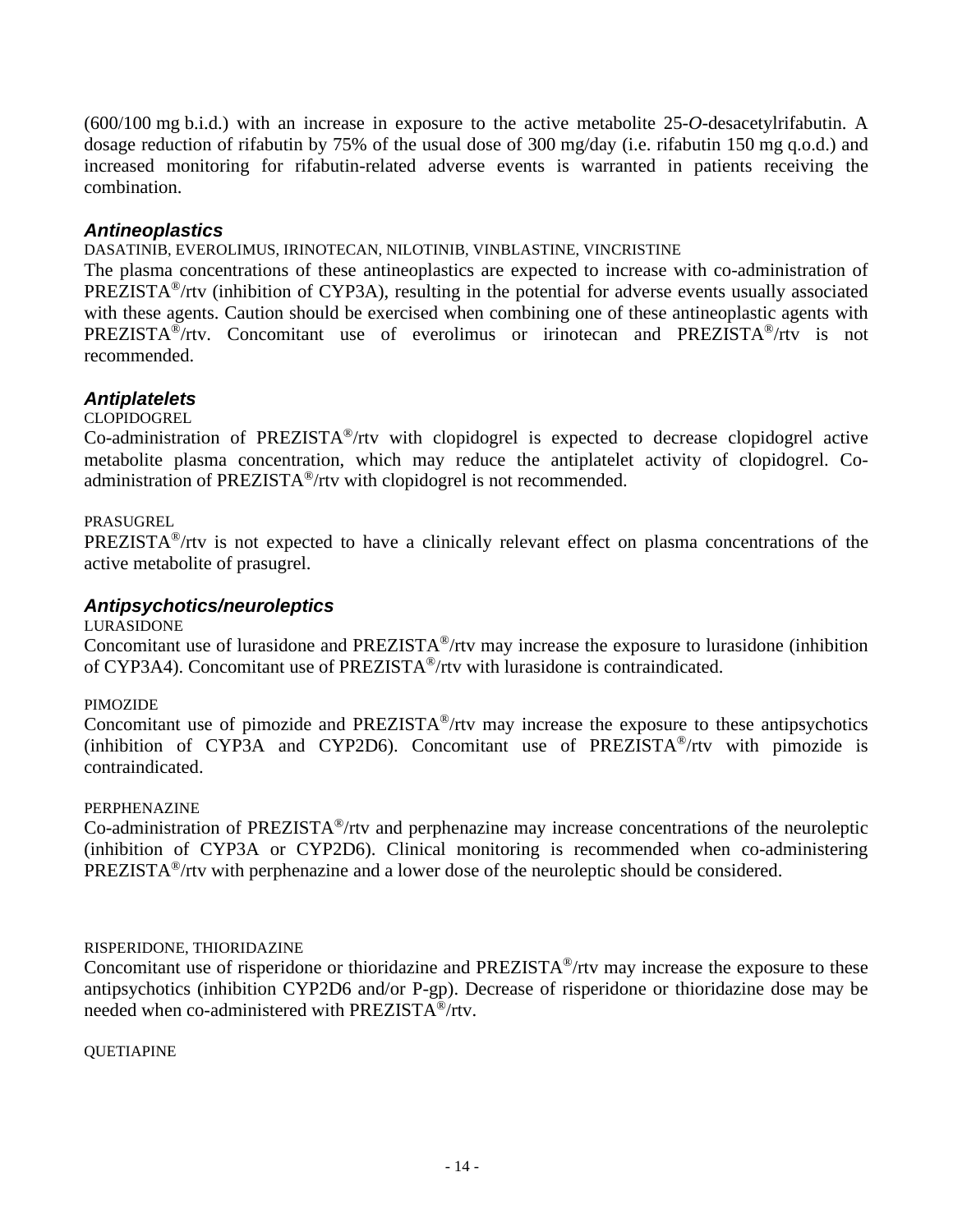Concomitant use of quetiapine and PREZISTA®/rtv may increase the exposure to quetiapine (inhibition of CYP3A). The quetiapine dose should be substantially reduced when co-administered with PREZISTA®. For details, refer to the quetiapine prescribing information.

### *β-Blockers*

CARVEDILOL, METOPROLOL, TIMOLOL

Co-administration of PREZISTA®/rtv and beta-blockers may increase concentrations of the beta-blocker (inhibition of CYP2D6). Clinical monitoring is recommended when co-administering PREZISTA®/rtv with beta-blockers and a lower dose of beta-blocker should be considered.

### *Calcium channel blockers*

AMLODIPINE, DILTIAZEM, FELODIPINE, NICARDIPINE, NIFEDIPINE, VERAPAMIL

The exposure to calcium channel blockers (e.g., felodipine, nifedipine, nicardipine) may increase when PREZISTA®/rtv are used concomitantly (inhibition of CYP2D6 and/or CYP3A). Caution is warranted and careful clinical monitoring is recommended.

### *Contraceptives*

#### ETHINYLESTRADIOL AND NORETHINDRONE

The results of an interaction trial between PREZISTA<sup>®</sup>/rtv (600/100 mg b.i.d.) and ethinylestradiol and norethindrone demonstrated that at steady-state systemic exposures to ethinylestradiol and norethindrone are decreased by 44% and 14%, respectively. Therefore, additional or alternative (non-hormonal) methods of contraception are recommended.

#### ETHINYLESTRADIOL AND DROSPIRENONE

The effect of PREZISTA®/rtv on drospirenone exposure is not known. Therefore, additional or alternative (non-hormonal) methods of contraception are recommended.

When PREZISTA<sup>®</sup>/rtv is co-administered with a drospirenone-containing product, clinical monitoring is recommended due to the potential of hyperkalemia.

#### OTHER HORMONAL CONTRACEPTIVES

No data are available to make recommendations on the use of PREZISTA®/rtv with other hormonal contraceptives. Therefore, additional or alternative (non-hormonal) methods of contraception are recommended.

#### *Corticosteroids*

CORTICOSTEROIDS PRIMARILY METABOLIZED BY CYP3A (BETAMETHASONE, BUDESONIDE, FLUTICASONE, MOMETASONE, PREDNISONE, TRIAMCINOLONE)

Concomitant use of corticosteroids and PREZISTA®/rtv may increase plasma concentrations of these corticosteroids. Concomitant use may increase the risk for development of systemic corticosteroid effects, including Cushing's syndrome and adrenal suppression. Clinical monitoring is recommended when co-administering PREZISTA<sup>®</sup>/rtv with corticosteroids. Alternatives should be considered, particularly for long term use.

For co-administration of cutaneously-administered corticosteroids sensitive to CYP3A inhibition, refer to the prescribing information of the corticosteroid for conditions or uses that augment its systemic absorption.

SYSTEMIC DEXAMETHASONE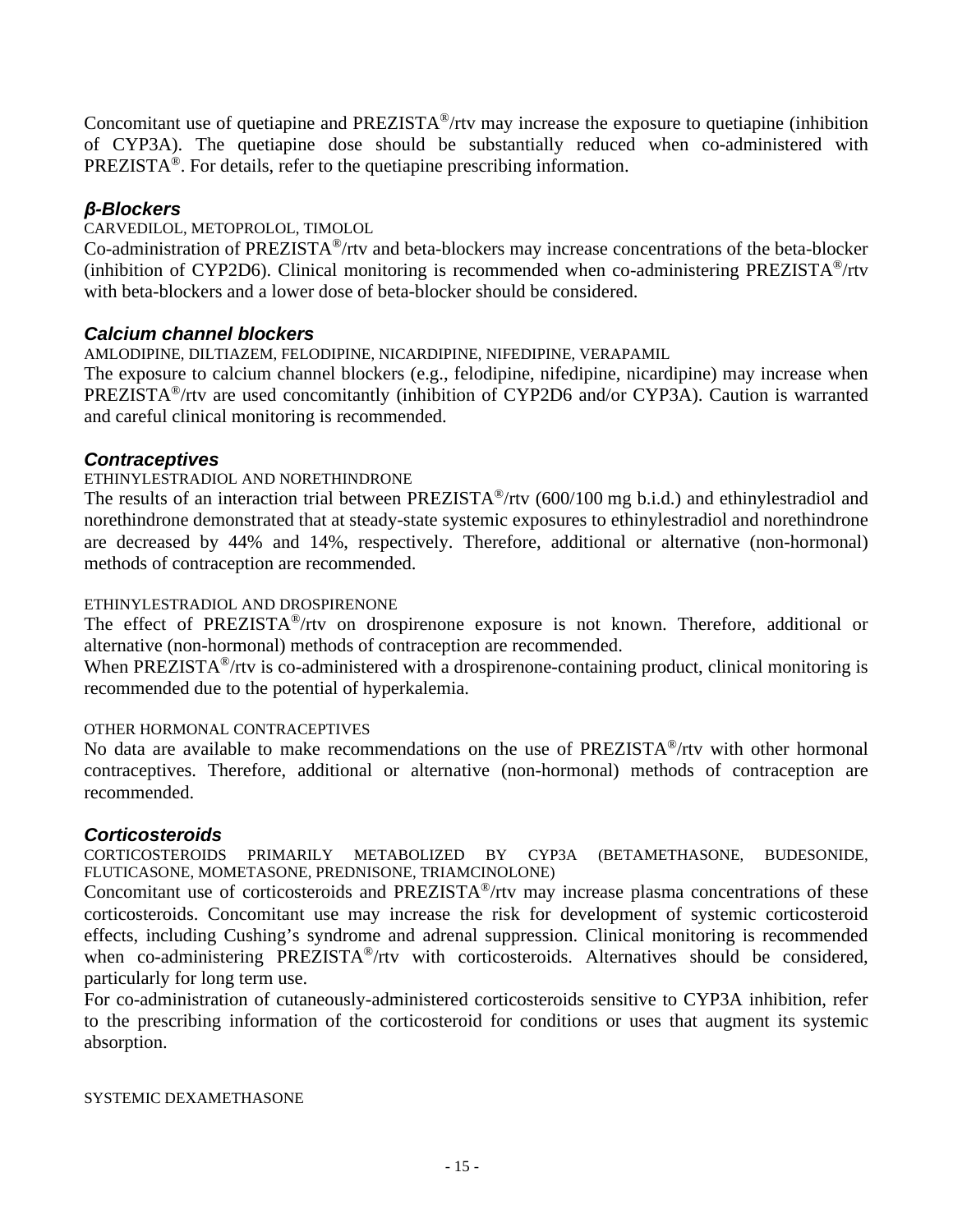Systemic dexamethasone induces CYP3A and thereby may decrease darunavir exposure. This may result in loss of therapeutic effect. Therefore this combination should be used with caution.

### *Endothelin receptor antagonist*

BOSENTAN

Concomitant use of bosentan and PREZISTA®/rtv may increase plasma concentrations of bosentan. In patients who have been receiving PREZISTA®/rtv for at least 10 days, start bosentan at 62.5 mg q.d. or q.o.d. based upon individual tolerability. For patients on bosentan and initiating PREZISTA®/rtv, discontinue the use of bosentan at least 36 hours prior to initiation of PREZISTA®/rtv. After at least 10 days following the initiation of PREZISTA<sup>®</sup>/rtv, resume bosentan at 62.5 mg q.d. or q.o.d. based upon individual tolerability.

### *Ergot alkaloids*

e.g. ERGOTAMINE, ERGONOVINE, DIHYDROERGOTAMINE, AND METHYLERGONOVINE Exposure to the ergot alkaloids may be increased when co-administered with PREZISTA®/rtv. Concomitant use of PREZISTA®/rtv with ergot alkaloids is contraindicated.

### *Gastrointestinal motility agents*

**CISAPRIDE** 

Exposure to cisapride may be increased when co-administered with PREZISTA®/rtv. Concomitant use of PREZISTA®/rtv with cisapride is contraindicated.

### *Hepatitis C Virus (HCV) direct-acting antivirals*

BOCEPREVIR

In an interaction trial between PREZISTA<sup>®</sup>/rtv (600/100 mg b.i.d.) and boceprevir (800 mg three times daily), darunavir exposure was reduced by 44% and boceprevir exposure was reduced by 32%. It is not recommended to co-administer PREZISTA®/rtv with boceprevir.

#### ELBASVIR/GRAZOPREVIR

Concomitant use of elbasvir/grazoprevir and PREZISTA®/rtv may increase the exposure to grazoprevir (inhibition of OATP1B and CYP3A). Concomitant use of  $PREZISTA^{\circledast}/r$ tv with elbasvir/grazoprevir is contraindicated.

#### GLECAPREVIR/PIBRENTASVIR

Concomitant use of glecaprevir/pibrentasvir and PREZISTA®/rtv may increase the exposure to glecaprevir and pibrentasvir (inhibition of P-gp, BCRP and/or OATP1B1/3). Co-administration of PREZISTA®/rtv with glecaprevir/pibrentasvir is not recommended.

#### SIMEPREVIR

Co-administration of PREZISTA®/rtv (800/100 mg q.d.) and simeprevir increased darunavir and simprevir concentrations (inhibition of CYP3A). In an interaction trial between PREZISTA<sup>®</sup>/rtv (800/100 mg q.d.) and simeprevir (50 mg q.d.), simeprevir exposure increased 2.59-fold and darunavir exposure increased by 1.18-fold. The combination of PREZISTA®/rtv and simeprevir is not recommended.

#### TELAPREVIR

In an interaction trial between PREZISTA<sup>®</sup>/rtv (600/100 mg b.i.d.) and telaprevir (750 mg every 8 hours), darunavir exposure was reduced by 40% and telaprevir exposure was reduced by 35%. It is not recommended to co-administer PREZISTA®/rtv with telaprevir.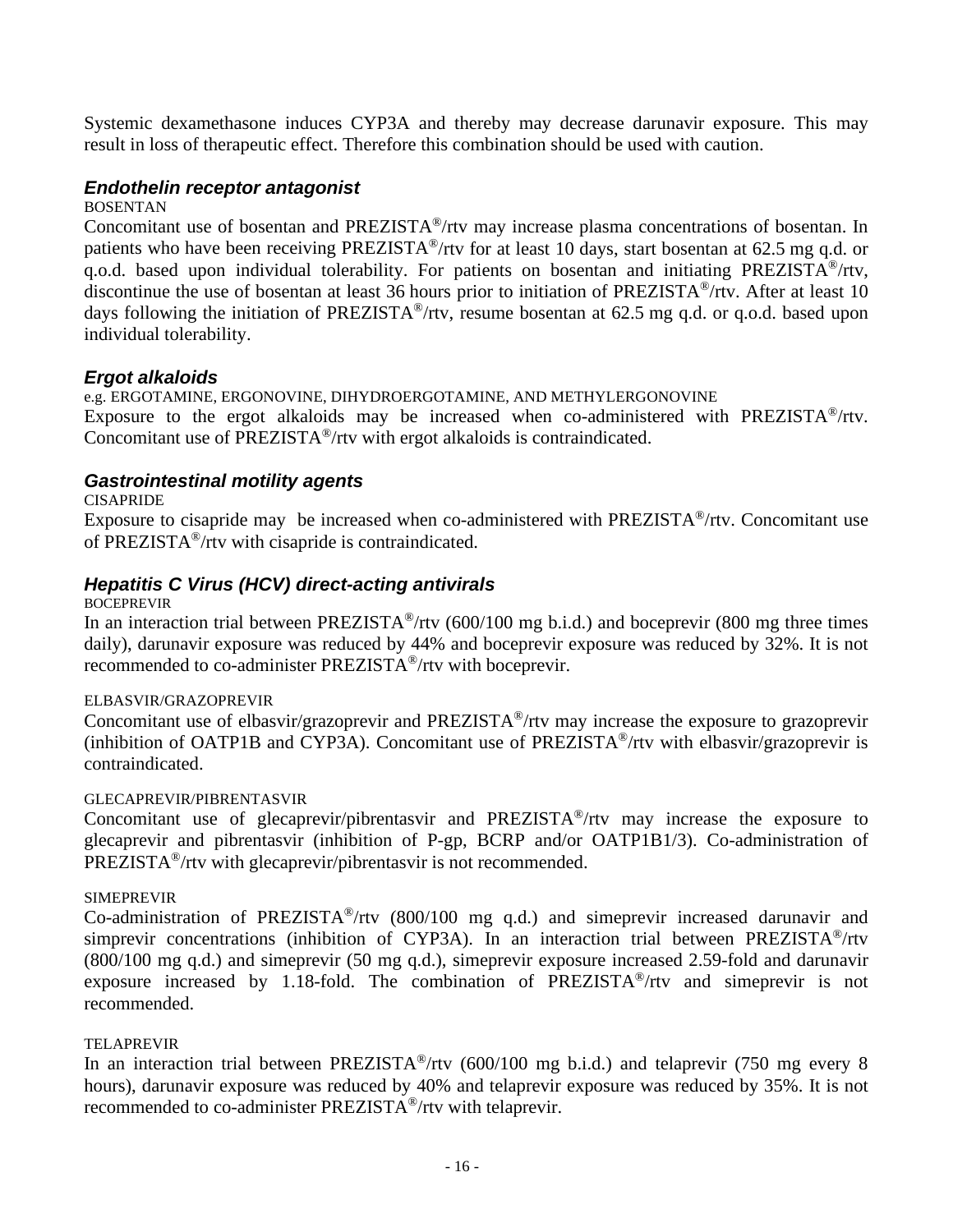### *Herbal Products*

#### ST. JOHN'S WORT

Co-administration of PREZISTA®/rtv with products containing St. John's wort (*Hypericum perforatum*) may cause significant decreases in darunavir concentrations (induction of CYP3A), which may result in loss of therapeutic effect to PREZISTA®. Co-administration of PREZISTA®/rtv with products containing St. John's wort (*Hypericum perforatum*) is contraindicated.

### *HMG-CoA reductase inhibitors*

### ATORVASTATIN, LOVASTATIN, PITAVASTATIN, PRAVASTATIN, ROSUVASTATIN, SIMVASTATIN

HMG-CoA reductase inhibitors, such as lovastatin and simvastatin, which are highly dependent on CYP3A metabolism are therefore expected to have markedly increased plasma concentrations when co-administered with PREZISTA®/rtv. Increased concentrations of HMG-CoA reductase inhibitors may cause myopathy, including rhabdomyolysis. Concomitant use of PREZISTA®/rtv with lovastatin and simvastatin is contraindicated.

The results of an interaction trial with atorvastatin show that atorvastatin (10 mg q.d.) in combination with PREZISTA<sup>®</sup>/rtv (300/100 mg b.i.d.) provides an exposure to atorvastatin, which is only 15% lower than that obtained with atorvastatin (40 mg q.d.) alone. When administration of atorvastatin and PREZISTA®/rtv is desired, it is recommended to start with an atorvastatin dose of 10 mg q.d. A gradual dose increase of atorvastatin may be tailored to the clinical response.

PREZISTA<sup>®</sup>/rtv (600/100 mg b.i.d.) increased exposure to a single dose of pravastatin (40 mg) by approximately 80%, but only in a subset of subjects. When administration of pravastatin and PREZISTA®/rtv is required, it is recommended to start with the lowest possible dose of pravastatin and titrate up to the desired clinical effects while monitoring safety.

An interaction study evaluating PREZISTA<sup>®</sup>/rtv (600/100 mg b.i.d.) in combination with rosuvastatin (10 mg q.d.) resulted in an increase in rosuvastatin exposure. When administration of rosuvastatin and PREZISTA®/rtv is desired, it is recommended to start with the lowest possible dose of rosuvastatin and titrate up to the desired clinical effect while monitoring for safety.

An interaction study evaluating PREZISTA<sup>®</sup>/rtv (800/100 mg q.d.) in combination with pitavastatin (4 mg q.d.) resulted in a decrease in pitavastatin exposure, which is not considered clinically relevant. PREZISTA®/rtv and pitavastatin can be co-administered without dose adjustment.

### *Other lipid modifying agents*

### LOMITAPIDE

PREZISTA®/rtv is expected to increase the exposure of lomitapide when co-administered. Coadministration is contraindicated.

### *Immunosuppressants*

CYCLOSPOTIN, EVEROLIMUS, SIROLIMUS, TACROLIMUS

Exposure to these immunosuppressants may be increased when co-administered with PREZISTA<sup>®</sup>/rtv. Therapeutic drug monitoring of the immunosuppressive agent is recommended when co-administered with PREZISTA<sup>®</sup>/rtv. Concomitant use of everolimus and PREZISTA<sup>®</sup>/rtv is not recommended.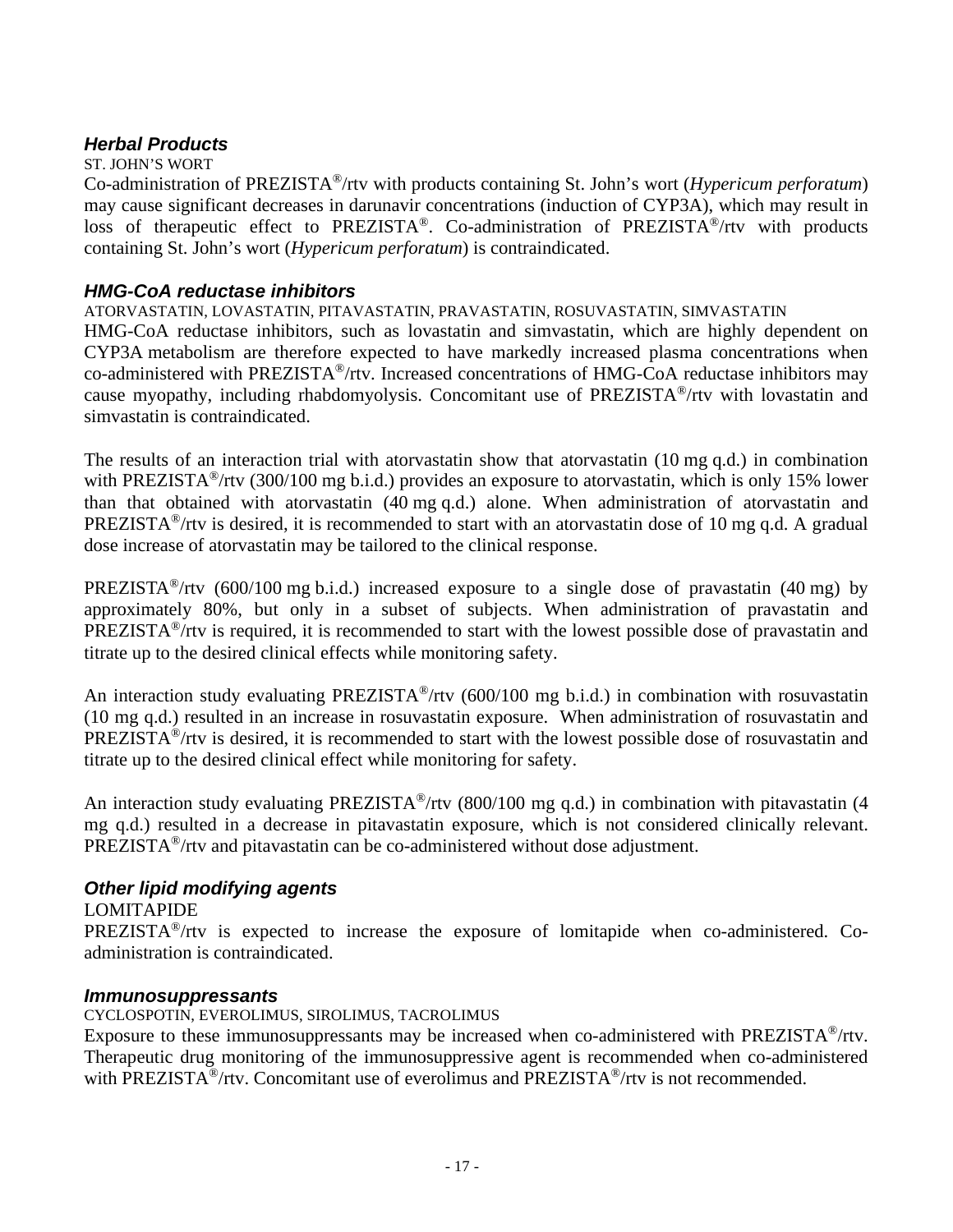### *Inhaled beta agonist*

#### **SALMETEROL**

Concomitant use of salmeterol and PREZISTA®/rtv is not recommended. The combination may result in increased risk of cardiovascular adverse events with salmeterol, including QT prolongation, palpitations and sinus tachycardia.

### *Narcotic analgesic/treatment of opioid dependence*

#### BUPRENORPHINE/NALOXONE

The results of an interaction trial with PREZISTA®/rtv and buprenorphine/naloxone demonstrated that buprenorphine exposure was not affected when administered with PREZISTA®/rtv. Exposure of the active metabolite, norbuprenorphine, increased by 46%. No dose adjustment for buprenorphine was required. Careful clinical monitoring is recommended if PREZISTA®/rtv and buprenorphine are coadministered.

#### FENTANYL, OXYCODONE, TRAMADOL

Co-administration of PREZISTA®/rtv with fentanyl, oxycodone or tramadol may increase concentrations of the analgesic. Clinical monitoring is recommended when co-administering PREZISTA®/rtv with these analgesics.

#### METHADONE

An interaction trial investigating the effect of PREZISTA®/rtv (600/100 mg b.i.d.) on a stable methadone maintenance therapy showed an AUC decrease of 16% for R-methadone. Based on pharmacokinetic and clinical findings, no adjustment of methadone dosage is required when initiating co-administration of PREZISTA®/rtv. However, clinical monitoring is recommended as maintenance therapy may need to be adjusted in some patients.

#### *Opioid antagonist*

**NALOXEGOL** 

Co-administration of PREZISTA®/rtv with naloxegol is contraindicated.

### *PDE-5 inhibitors*

#### *Treatment of erectile dysfunction*

AVANAFIL, SILDENAFIL, TADALAFIL, VARDENAFIL

In an interaction trial a comparable systemic exposure to sildenafil was observed for a single intake of 100 mg sildenafil alone and a single intake of 25 mg sildenafil co-administered with PREZISTA<sup>®</sup>/rtv (400/100 mg b.i.d.). Concomitant use of PDE-5 inhibitors for the treatment of erectile dysfunction with PREZISTA®/rtv should be done with caution. If concomitant use of PREZISTA®/rtv with sildenafil, vardenafil, or tadalafil is indicated, sildenafil at a single dose not exceeding 25 mg in 48 hours, vardenafil at a single dose not exceeding 2.5 mg dose in 72 hours or tadalafil at a single dose not exceeding 10 mg dose in 72 hours is recommended. Co-administration of PREZISTA®/rtv and avanafil is not recommended.

#### *Treatment of pulmonary arterial hypertension*

#### SILDENAFIL, TADALAFIL

A safe and effective dose of sildenafil when combined with PREZISTA®/rtv for the treatment of pulmonary arterial hypertension has not been established. There is an increased potential for sildenafil-associated adverse events (including visual disturbances, hypotension, prolonged erection and syncope). Therefore, co-administration of PREZISTA<sup>®</sup>/rtv with sildenafil when used for pulmonary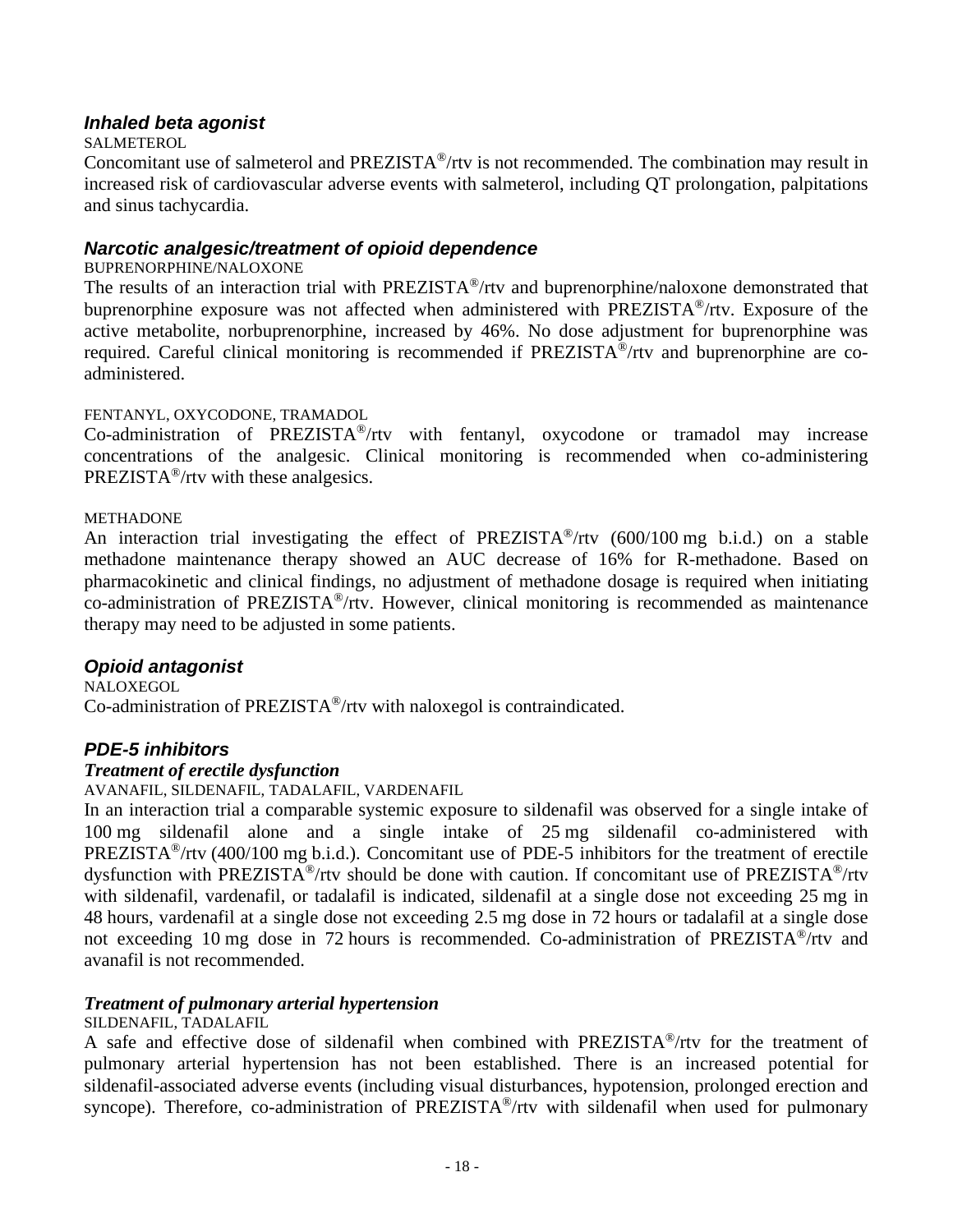arterial hypertension is contraindicated. For the treatment of pulmonary arterial hypertension with tadalafil co-administered with PREZISTA®/rtv, a dose adjustment for tadalafil is warranted. In patients who have been receiving PREZISTA<sup>®</sup>/rtv for at least 1 week, start tadalafil at 20 mg q.d., and increase to 40 mg q.d. based upon individual tolerability. For patients on tadalafil and initiating PREZISTA®/rtv, discontinue the use of tadalafil at least 24 hours prior to initiating PREZISTA®/rtv and avoid the use of tadalafil during the initiation of PREZISTA®/rtv. After at least 1 week following the initiation of PREZISTA<sup>®</sup>/rtv, resume tadalafil at 20 mg q.d. and increase to 40 mg q.d. based upon individual tolerability.

### *Pharmacokinetic enhancer*

PREZISTA® should be used in combination with a pharmacokinetic enhancer such as low dose ritonavir.

PREZISTA® should not be used in combination with other antiretrovirals that also require pharmacokinetic boosting with ritonavir.

### *Platelet aggregation inhibitors*

#### **TICAGRELOR**

Co-administration of PREZISTA®/rtv and ticagrelor is contraindicated. Co-administration of PREZISTA®/rtv with ticagrelor may increase concentrations of ticagrelor.

### *Sedatives/Hypnotics*

BUSPIRONE, CLORAZEPATE, DIAZEPAM, FLURAZEPAM, MIDAZOLAM, TRIAZOLAM, ZOLPIDEM

Co-administration of PREZISTA®/rtv with these sedatives/hypnotics may increase concentrations of the sedative/hypnotic (inhibition of CYP3A). Co administration of PREZISTA<sup>®</sup>/rtv with oral midazolam or triazolam is contraindicated. Co-administration of parenteral midazolam should be done in a setting that ensures close clinical monitoring and appropriate medical management in case of respiratory depression and/or prolonged sedation. Dose reduction for parenteral midazolam should be considered, especially if more than a single dose of midazolam is administered. Clinical monitoring is recommended when co administering PREZISTA®/rtv with the other sedatives/hypnotics and a lower dose of the sedatives/hypnotics should be considered.

### *Treatment of premature ejaculation*

Co-administration of PREZISTA®/rtv with dapoxetine is contraindicated.

### *Urinary antispasmodics*

FESOTERODINE, SOLIFENACIN

Use with caution: monitor for fesoterodine or solifenacin adverse reactions, dose reduction of fesoterodine or solifenacin may be necessary.

### **Pregnancy, Breast-feeding and Fertility Pregnancy**

There are no adequate and well controlled studies with darunavir in pregnant women. Studies in animals have not shown evidence of developmental toxicity or effect on reproductive function and fertility (see *Toxicology*).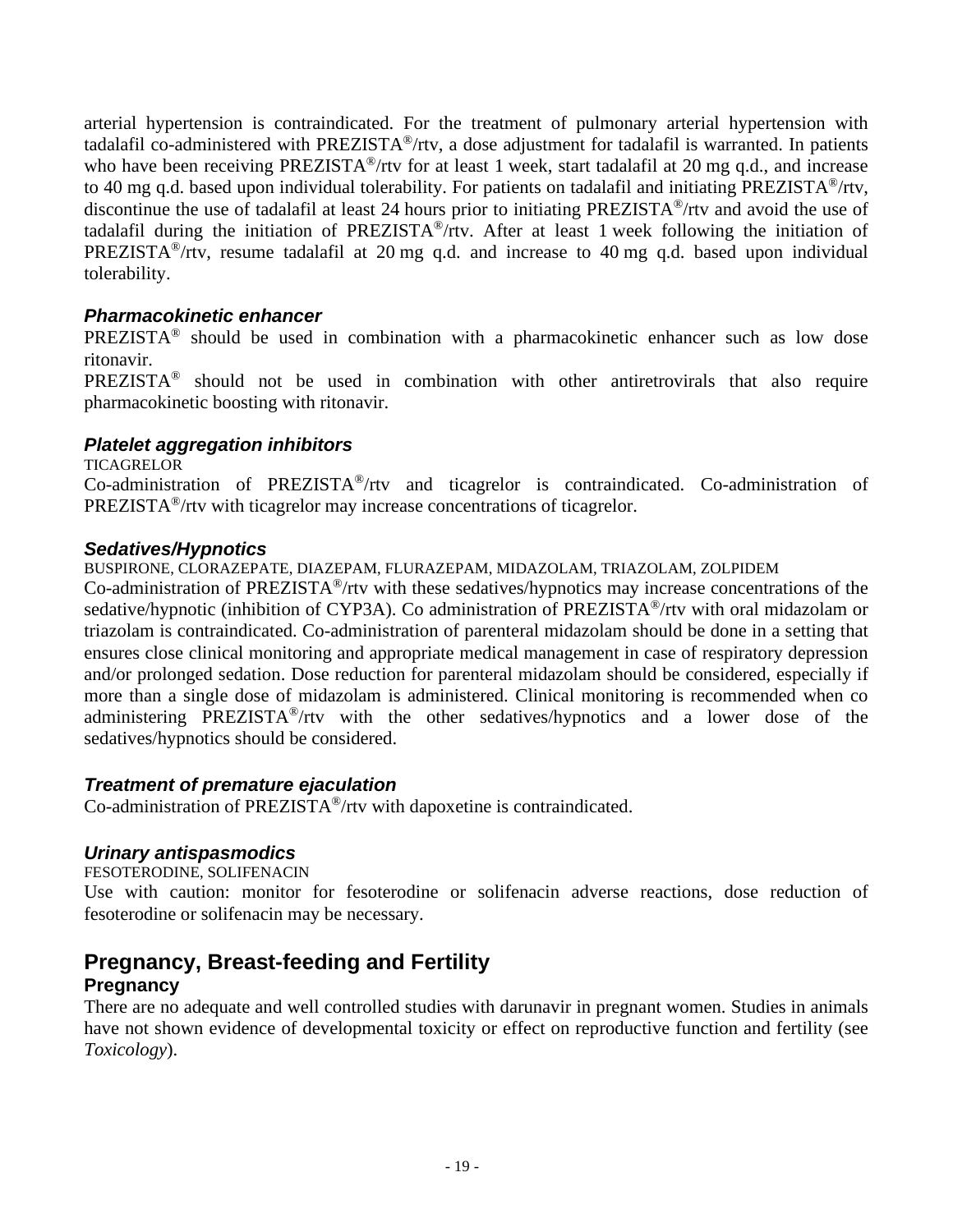To monitor maternal-fetal outcomes of pregnant women, an Antiretroviral Pregnancy Registry has been established (http://www.apregistry.com). This is a voluntary prospective, exposure-registration, observational study designed to collect and evaluate data on the outcomes of pregnancy exposures to antiretroviral products. For darunavir, sufficient first trimester exposures are available to allow detection of at least a two-fold increase in risk of overall birth defects. No such increases have been detected to date.

Darunavir/ritonavir (600/100 mg twice daily or 800/100 mg once daily) in combination with a background regimen was evaluated in a clinical trial of 36 pregnant women during the second and third trimesters, and postpartum. The pharmacokinetic data demonstrate that exposure to darunavir and ritonavir as part of an antiretroviral regimen was lower during pregnancy compared with postpartum (6- 12 weeks). Virologic response was preserved throughout the study period in both arms. No mother to child transmission occurred in the infants born to the 31 subjects who stayed on the antiretroviral treatment through delivery. Darunavir/ritonavir was well tolerated during pregnancy and postpartum. There were no new clinically relevant safety findings compared with the known safety profile of darunavir/ritonavir in HIV-1 infected adults (see *Pharmacokinetic Properties - Special Populations - Pregnancy and Postpartum*).

PREZISTA®/ritonavir should be used during pregnancy only if the potential benefit justifies the potential risk.

### **Breast-feeding**

It is not known whether darunavir is excreted in human milk. Studies in rats have demonstrated that darunavir is excreted in milk. Because of both the potential for HIV transmission and the potential for serious adverse events in nursing infants, mothers should be instructed not to breastfeed if they are receiving PREZISTA®.

### **Fertility**

There was no effect on mating or fertility with PREZISTA® treatment in rats (see *Toxicology*).

## **Effects on Ability to Drive and Use Machines**

No trials on the effects of PREZISTA<sup>®</sup> in combination with ritonavir on the ability to drive or use machines have been performed. However, dizziness has been reported in some patients during treatment with regimens containing PREZISTA<sup>®</sup>/rtv and should be borne in mind when considering a patient's ability to drive or operate machinery.

## **Adverse Reactions**

The overall safety profile of PREZISTA<sup>®</sup> is based on all available clinical trial and post-marketing data, and is consistent with the data presented below.

### **a. Summary of the safety profile**

During the clinical development program  $(N=1,968$  treatment-experienced subjects who initiated therapy with PREZISTA®/rtv 600/100 mg b.i.d.), 49.5% of subjects experienced at least one adverse reaction. The total mean treatment duration for subjects was 48.58 weeks. For treatment-naïve patients, see the information below the table. The most frequent adverse reactions reported in clinical trials and as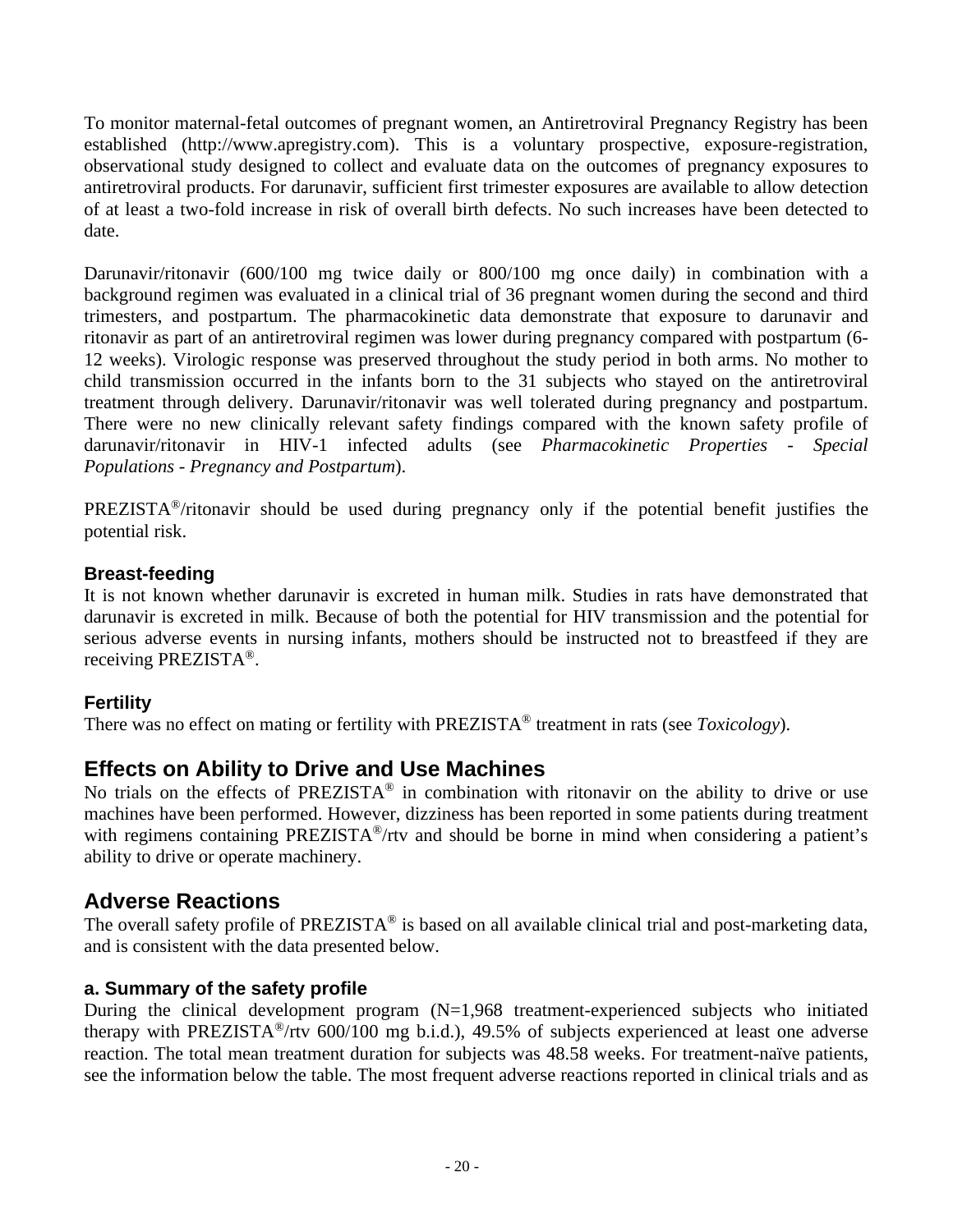spontaneous reports are diarrhea, immune reconstitution syndrome, nausea, pyrexia and rash. The most frequent serious reactions are diarrhea, hepatitis, immune reconstitution syndrome, pyrexia and rash.

### **b. Tabulated summary of adverse reactions**

Adverse reactions are listed by system organ class (SOC) and frequency category. Within each frequency category, adverse reactions are presented in order of decreasing seriousness. Frequency categories are defined as follows: very common ( $\geq 1/10$ ), common ( $\geq 1/100$  to  $\lt 1/10$ ),

uncommon ( $\geq 1/1,000$  to  $\leq 1/100$ ), rare ( $\geq 1/10,000$  to  $\leq 1/1,000$ ) and not known (frequency cannot be estimated from the available data).

| <b>SOC Frequency</b>                 | <b>Adverse reaction</b>                                         |
|--------------------------------------|-----------------------------------------------------------------|
| category                             |                                                                 |
| Infections and infestations          |                                                                 |
| Uncommon                             | herpes simplex                                                  |
| Blood and lymphatic system disorders |                                                                 |
| Uncommon                             | thrombocytopenia, neutropenia, anemia, increased eosinophil     |
|                                      | count, leukopenia                                               |
| Immune system disorders              |                                                                 |
| Uncommon                             | Immune reconstitution inflammatory syndrome, (drug)             |
|                                      | hypersensitivity                                                |
| Endocrine disorders                  |                                                                 |
| Uncommon                             | hypothyroidism, increased blood thyroid stimulating hormone     |
| Metabolism and nutrition disorders   |                                                                 |
| common                               | hypertriglyceridemia, hypercholesterolemia, hyperlipidemia      |
| Uncommon                             | diabetes mellitus, gout, anorexia, decreased appetite,          |
|                                      | decreased weight, increased weight, hyperglycemia,              |
|                                      | insulin resistance, decreased high density lipoprotein,         |
|                                      | increased appetite, polydipsia, increased blood lactate         |
|                                      | dehydrogenase                                                   |
| Psychiatric disorders                |                                                                 |
| Common                               | Insomnia                                                        |
| Uncommon                             | depression, confusional state, disorientation, anxiety, altered |
|                                      | mood, sleep disorder, abnormal dreams, nightmare, decreased     |
|                                      | libido, restlessness                                            |
| Nervous system disorders             |                                                                 |
| Common                               | headache, peripheral neuropathy, dizziness                      |
| Uncommon                             | syncope, convulsion, lethargy, paresthesia, hypoesthesia,       |
|                                      | ageusia, dysgeusia, disturbance in attention, memory            |
|                                      | impairment, somnolence, sleep phase rhythm disturbance          |
| Eye disorders                        |                                                                 |
| Uncommon                             | Visual disturbance, conjunctival hyperemia, dry eye             |
| Ear and labyrinth disorders          |                                                                 |
| Uncommon                             | Vertigo                                                         |
| Cardiac disorders                    |                                                                 |
| Uncommon                             | acute myocardial infarction, myocardial infarction, angina      |

*Adverse reactions in clinical trials and post-marketing in adult patients*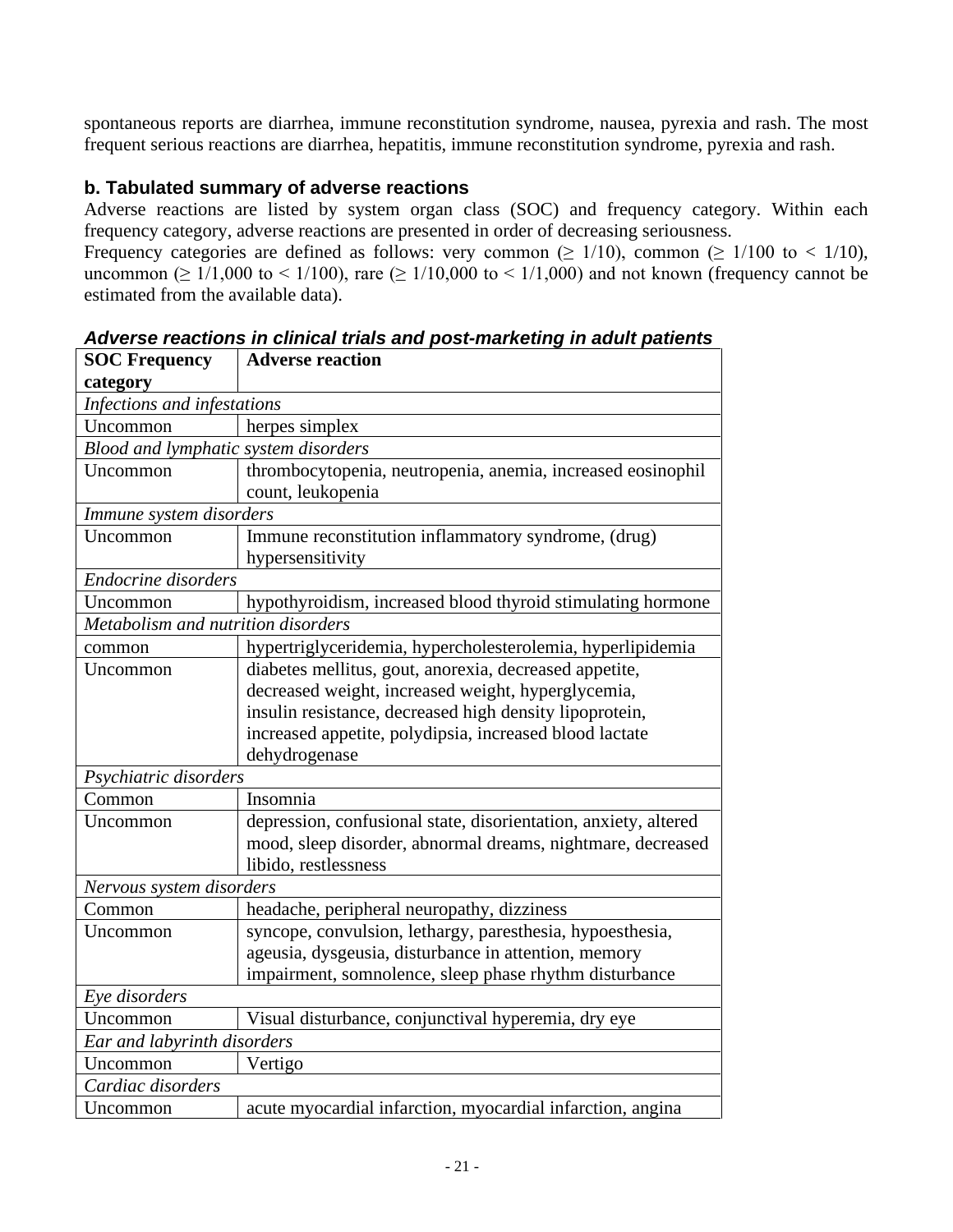|                             | pectoris, prolonged electrocardiogram QT, sinus bradycardia,<br>tachycardia, palpitations                                                                                                                                                                    |  |  |  |  |
|-----------------------------|--------------------------------------------------------------------------------------------------------------------------------------------------------------------------------------------------------------------------------------------------------------|--|--|--|--|
| Vascular disorders          |                                                                                                                                                                                                                                                              |  |  |  |  |
| Uncommon                    | Hypertension, flushing                                                                                                                                                                                                                                       |  |  |  |  |
|                             | Respiratory, thoracic and mediastinal disorders                                                                                                                                                                                                              |  |  |  |  |
| Uncommon                    | dyspnoea, cough, epistaxis, rhinorrhoea, throat irritation                                                                                                                                                                                                   |  |  |  |  |
| Gastrointestinal disorders  |                                                                                                                                                                                                                                                              |  |  |  |  |
| Very common                 | Diarrhea                                                                                                                                                                                                                                                     |  |  |  |  |
| Common                      | vomiting, nausea, abdominal pain, increased blood amylase,<br>dyspepsia, abdominal distension, flatulence                                                                                                                                                    |  |  |  |  |
| Uncommon                    | Pancreatitis, gastritis, gastrooesophageal reflux disease,<br>aphthous stomatitis, stomatitis, retching, hematemesis, dry<br>mouth, abdominal discomfort, constipation, increased lipase,<br>eructation, oral dysesthesia, cheilitis, dry lip, coated tongue |  |  |  |  |
| Hepatobiliary disorders     |                                                                                                                                                                                                                                                              |  |  |  |  |
| Common                      | increased alanine aminotransferase, increased aspartate<br>aminotransferase                                                                                                                                                                                  |  |  |  |  |
| Uncommon                    | hepatitis, cytolytic hepatitis, hepatic steatosis, hepatomegaly,<br>increased transaminase, increased blood bilirubin, increased<br>blood alkaline phosphatase, increased gamma-<br>glutamyltransferase                                                      |  |  |  |  |
|                             | Skin and subcutaneous tissue disorders                                                                                                                                                                                                                       |  |  |  |  |
| Common                      | Rash (including macular, maculopapular, papular,<br>erythematous and pruritic rash), pruritus                                                                                                                                                                |  |  |  |  |
| Uncommon                    | Angioedema, generalised rash, allergic dermatitis, urticaria,<br>dermatitis, eczema, erythema, hyperhidrosis, night sweats,<br>alopecia, acne, seborrhoeic dermatitis, skin lesion, xeroderma,<br>dry skin, nail pigmentation                                |  |  |  |  |
| Rare                        | Erythema multiforme, Stevens-Johnson syndrome                                                                                                                                                                                                                |  |  |  |  |
| Very Rare                   | Acute generalized exanthematous pustulosis, Toxic epidermal<br>necrolysis, Drug reaction with eosinophilia and systemic<br>symptoms (DRESS)                                                                                                                  |  |  |  |  |
|                             | Musculoskeletal and connective tissue disorders                                                                                                                                                                                                              |  |  |  |  |
| Uncommon                    | myalgia, osteonecrosis, muscle spasms, muscular weakness,<br>musculoskeletal stiffness, arthritis, arthralgia, joint stiffness,<br>pain in extremity, osteoporosis, increased blood creatine<br>phosphokinase                                                |  |  |  |  |
| Renal and urinary disorders |                                                                                                                                                                                                                                                              |  |  |  |  |
| Uncommon                    | acute renal failure, renal failure, nephrolithiasis, increased<br>blood creatinine, decreased creatinine renal clearance,<br>proteinuria, bilirubinuria, dysuria, nocturia, pollakiuria                                                                      |  |  |  |  |
|                             | Reproductive system and breast disorders                                                                                                                                                                                                                     |  |  |  |  |
| Uncommon                    | erectile dysfunction, gynecomastia                                                                                                                                                                                                                           |  |  |  |  |
|                             | General disorders and administration site conditions                                                                                                                                                                                                         |  |  |  |  |
| Common                      | Asthenia, fatigue                                                                                                                                                                                                                                            |  |  |  |  |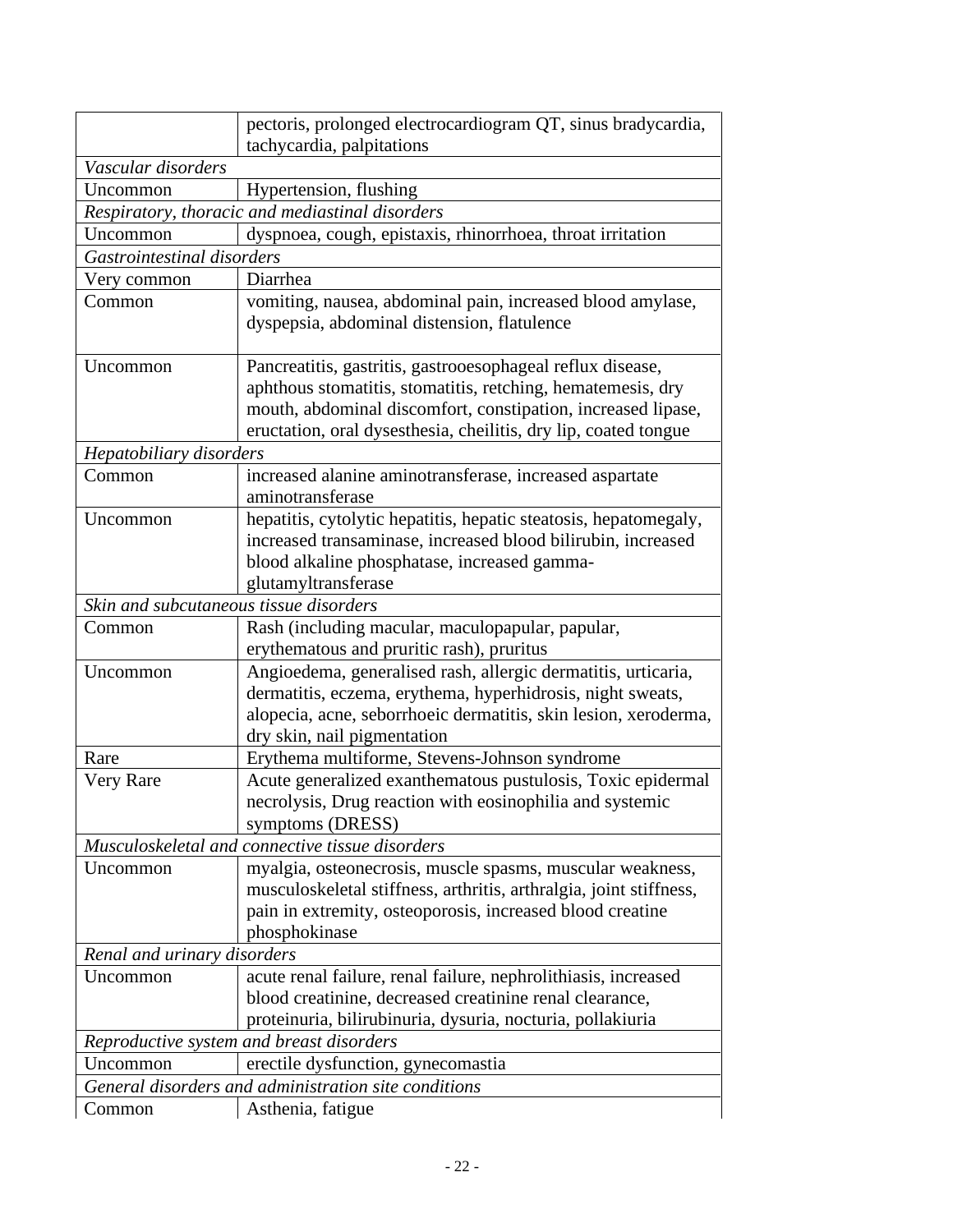| Uncommon | pyrexia, chest pain, peripheral oedema, malaise, chills,   |
|----------|------------------------------------------------------------|
|          | abnormal feeling, feeling hot, irritability, pain, xerosis |

The safety profile of PREZISTA<sup>®</sup>/rtv 800/100 mg q.d. in treatment-naïve subjects is similar to that seen with PREZISTA<sup>®</sup>/rtv 600/100 mg b.i.d. in treatment-experienced subjects except for nausea which was observed more frequently in treatment-naïve subjects. This was driven by mild intensity nausea

#### **c. Description of selected adverse reactions** *Rash*

In clinical trials, rash was mostly mild to moderate, often occurring within the first four weeks of treatment and resolving with continued dosing. In cases of severe skin reaction see the warning in section *Warnings and Precautions*.

### *Metabolic abnormalities*

Combination antiretroviral therapy has been associated with metabolic abnormalities such as hypertriglyceridemia, hypercholesterolemia, insulin resistance, hyperglycemia and hyperlactatemia (see *Warnings and Precautions***)**.

### *Musculoskeletal abnormalities*

Increased CPK, myalgia, myositis and rarely, rhabdomyolysis have been reported with the use of HIV protease inhibitors, particularly in combination with NRTIs.

Cases of osteonecrosis have been reported, particularly in patients with generally acknowledged risk factors, advanced HIV disease or long-term exposure to combination antiretroviral therapy (CART). The frequency of this is unknown (see *Warnings and Precautions***)**.

### *Immune reconstitution syndrome*

In HIV infected patients with severe immune deficiency at the time of initiation of combination antiretroviral therapy, an inflammatory reaction to asymptomatic or residual opportunistic infections may arise (immune reconstitution inflammatory syndrome). Autoimmune disorders such as Graves' disease and autoimmune hepatitis have also been reported in the context of immune reconstitution inflammatory syndrome (see *Warnings and Precautions***)**.

### *Bleeding in hemophiliac patients*

There have been reports of increased spontaneous bleeding in hemophilia patients receiving protease inhibitors (see *Warnings and Precautions***)**.

### **d. Pediatric population**

The safety assessment in children and adolescents is based on the safety data from the Phase 2 trial DELPHI in which 80 ART-experienced HIV-1 infected pediatric patients aged from 6 to 17 years and weighing at least 20 kg received PREZISTA<sup>®</sup> with low dose ritonavir in combination with other antiretroviral agents (see *Pharmacodynamic properties*).

Overall, the safety profile in these 80 children and adolescents was similar to that observed in the adult population.

### **e. Other special Populations**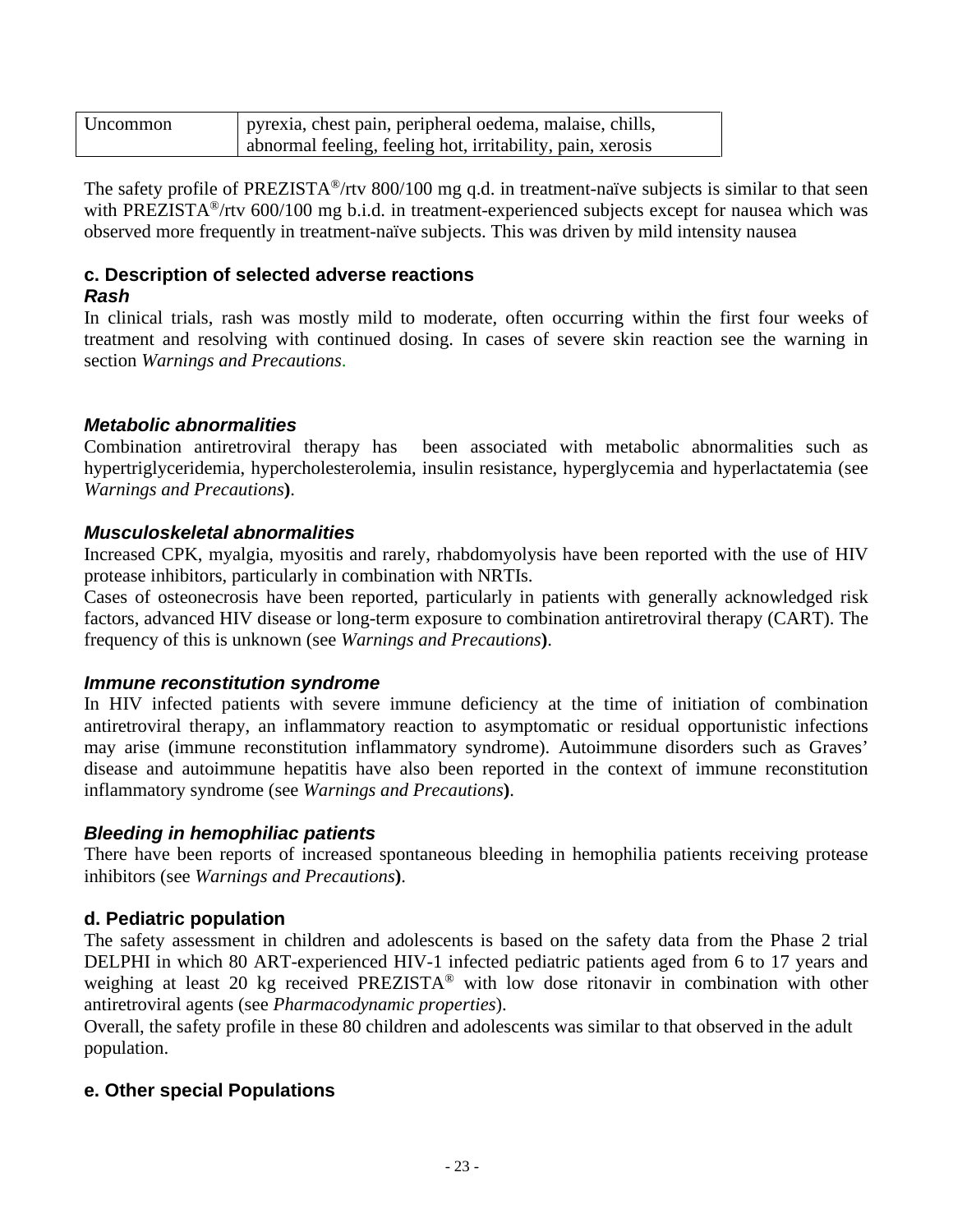### *Patients co-infected with hepatitis B and/or hepatitis C virus*

Among 1,968 treatment-experienced patients receiving PREZISTA<sup>®</sup> co-administered with ritonavir 600/100 mg b.i.d., 236 patients were co-infected with hepatitis B or C. Co-infected patients were more likely to have baseline and treatment emergent hepatic transaminase elevations than those without chronic viral hepatitis (see *Warnings and Precautions***)**.

# **Overdose**

### **Symptoms and signs**

Human experience of acute overdose with PREZISTA®/rtv is limited. Single doses up to 3200 mg of the oral solution of PREZISTA<sup>®</sup> alone and up to 1600 mg of the tablet formulation of PREZISTA<sup>®</sup> in combination with ritonavir have been administered to healthy volunteers without untoward symptomatic effects.

## **Treatment**

There is no specific antidote for overdose with PREZISTA®. Treatment of overdose with PREZISTA® consists of general supportive measures including monitoring of vital signs and observation of the clinical status of the patient. Since darunavir is highly protein bound, dialysis is unlikely to be beneficial in significant removal of the active substance.

# **PHARMACOLOGICAL PROPERTIES**

## **Pharmacodynamic Properties**

Pharmacotherapeutic group: Antivirals for systemic use, ATC code: J05A-E010.

### **Mechanism of action**

Darunavir is an inhibitor of the dimerisation and of the catalytic activity of the HIV-1 protease. It selectively inhibits the cleavage of HIV encoded Gag-Pol polyproteins in virus infected cells, thereby preventing the formation of mature infectious virus particles.

Darunavir tightly binds to the HIV-1 protease with a  $K_D$  of  $4.5 \times 10^{-12}$  M. Darunavir shows resilience to the effects of HIV protease inhibitors Resistance-Associated Mutations (RAMs).

Darunavir is not an inhibitor of any of 13 tested human cellular proteases.

## **Pharmacodynamic effects** *Microbiology*

### *Antiviral activity in vitro*

Darunavir exhibits activity against laboratory strains and clinical isolates of HIV-1 and laboratory strains of HIV-2 in acutely infected T-cell lines, human peripheral blood mononuclear cells and human monocytes/macrophages with median  $EC_{50}$  values ranging from 1.2 to 8.5 nM (0.7 to 5.0 ng/mL). Darunavir demonstrates antiviral activity *in vitro* against a broad panel of HIV-1 group M (A, B, C, D, E, F, G) and group O primary isolates with  $EC_{50}$  values ranging from < 0.1 to 4.3 nM.

These EC<sub>50</sub> values are well below the 50% cellular toxicity concentration range of 87  $\mu$ M to > 100  $\mu$ M. The EC<sub>50</sub> value of darunavir increases by a median factor of 5.4 in the presence of human serum.

Darunavir showed synergistic antiviral activity when studied in combination with the protease inhibitors ritonavir, nelfinavir, or amprenavir and additive antiviral activity when studied in combination with the protease inhibitors indinavir, saquinavir, lopinavir, atazanavir, or tipranavir, the N(t)RTIs zidovudine,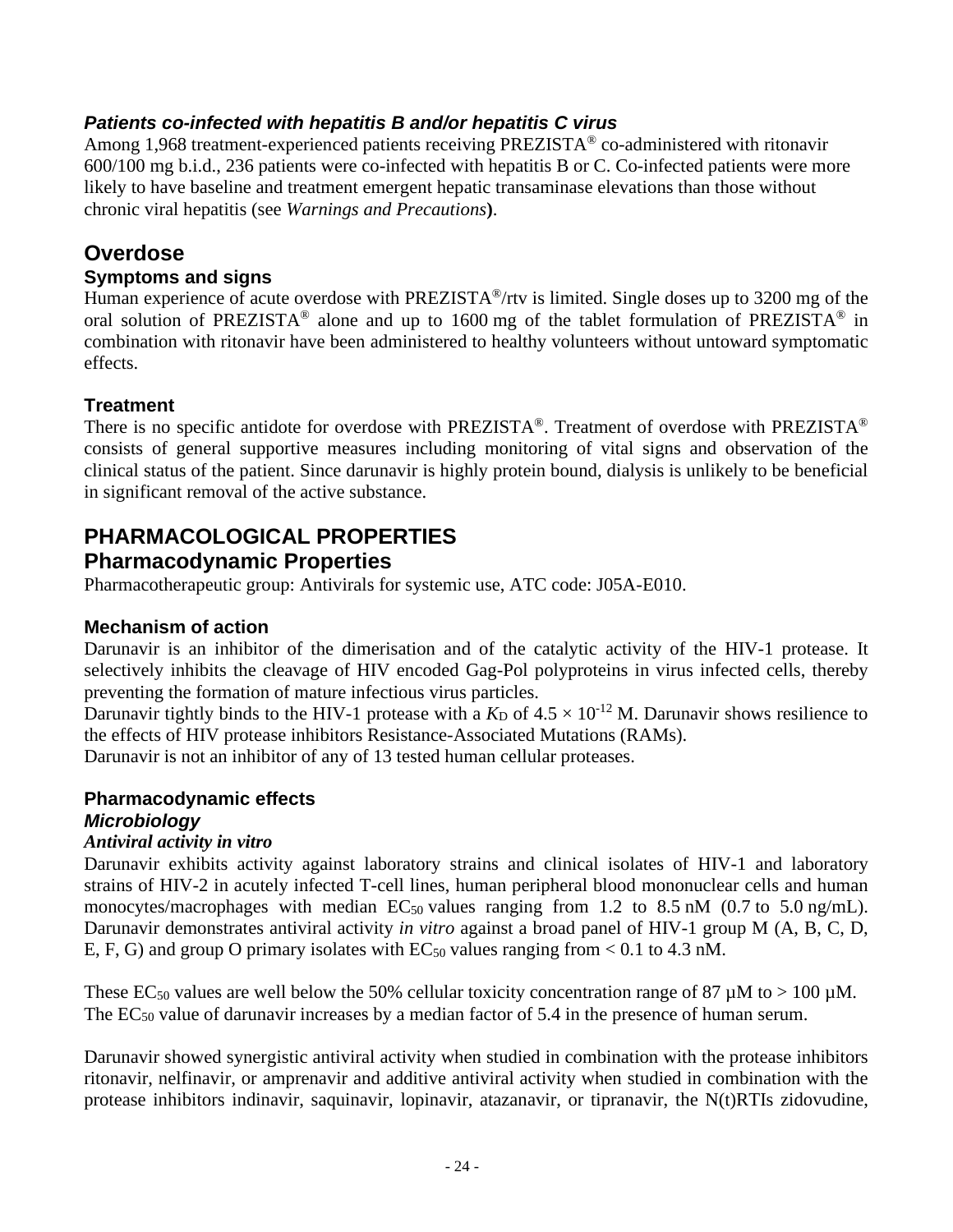lamivudine, zalcitabine, didanosine, stavudine, abacavir, emtricitabine, or tenofovir, the NNRTIs etravirine, nevirapine, delavirdine, rilpivirine or efavirenz and the fusion inhibitor enfuvirtide. No antagonism was observed between darunavir and any of those antiretrovirals.

### *Resistance in vitro*

*In vitro* selection of darunavir-resistant virus from wildtype HIV-1 was lengthy (>3 years). The selected viruses were unable to grow in the presence of darunavir concentrations above 400 nM. Viruses selected in these conditions and showing decreased susceptibility to darunavir (range: 23 - 50-fold) harboured 2 to 4 amino acid substitutions in the protease gene. The decreased susceptibility to darunavir of the emerging viruses in the selection experiment could not be explained by the emergence of these protease mutations.

*In vitro* selection of darunavir-resistant HIV-1 (range:  $53 - 641$ -fold change in EC<sub>50</sub> values [FC]) from 9 HIV-1 strains harbouring multiple PI RAMS resulted in the overall emergence of 22 mutations in the protease, of which L10F, V32I, L33F, S37N, M46I, I47V, I50V, L63P, A71V and I84V were present in more than 50% of the 9 darunavir-resistant isolates. A minimum of 8 of these darunavir *in vitro* selected mutations, from which at least 2 were already present in the protease prior to selection, were required in the HIV-1 protease to render a virus resistant ( $FC > 10$ ) to darunavir.

In 1113 clinical isolates resistant to amprenavir, atazanavir, indinavir, lopinavir, nelfinavir, ritonavir, saquinavir and/or tipranavir and in 886 baseline isolates from the patients enrolled in the POWER 1 and POWER 2 trials and in the POWER 3 analysis, only the subgroups with > 10 PI RAMs showed a median FC for darunavir  $> 10$ .

### *Cross-resistance in vitro*

Cross-resistance has been observed among HIV protease inhibitors. Darunavir has a < 10-fold decreased susceptibility against 90% of 3309 clinical isolates resistant to amprenavir, atazanavir, indinavir, lopinavir, nelfinavir, ritonavir, saquinavir and/or tipranavir showing that viruses resistant to most PIs remain susceptible to darunavir.

Seven of the 9 darunavir-resistant viruses selected from PI-resistant viruses had phenotypic data for tipranavir. Six of those showed a  $FC < 3$  for tipranavir, indicative of limited cross-resistance between these 2 protease inhibitors.

Cross-resistance between darunavir and the nucleoside/nucleotide reverse transcriptase inhibitors, the non-nucleoside reverse transcriptase inhibitors the entry inhibitors or the integrase inhibitor, is unlikely because the viral targets for those inhibitors are different.

### **Clinical studies**

### *Description of clinical studies in adults*

### *Efficacy of PREZISTA®/rtv in treatment- of naïve adult patients*

The evidence of efficacy of PREZISTA<sup>®</sup>/rtv 800/100 mg q.d. is based on the analyses of 192 week data from the randomised, controlled, open-label Phase 3 trial ARTEMIS in antiretroviral treatment naïve HIV-1 infected patients comparing PREZISTA®/rtv 800/100 mg q.d. with lopinavir/rtv 800/200 mg per day (given as a twice-daily or as a once-daily regimen). Both arms used a fixed background regimen consisting of tenofovir disoproxil fumarate 300 mg q.d. (TDF) and emtricitabine 200 mg q.d. (FTC).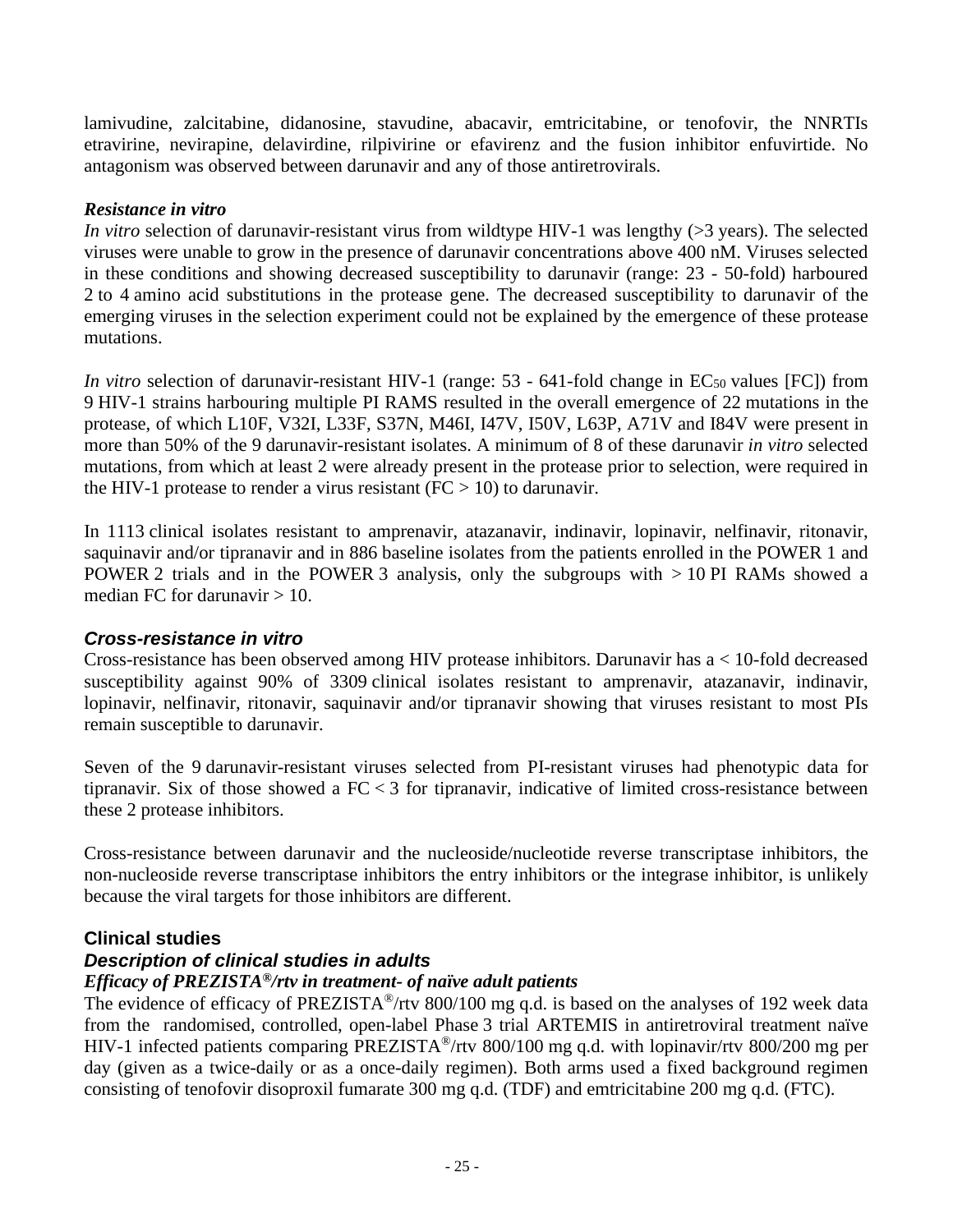HIV-1 infected patients who were eligible for this trial had plasma HIV-1 RNA > 5000 copies/mL. Randomisation was stratified by screening plasma viral load and screening CD4+ cell count. Virologic response was defined as a confirmed plasma HIV-1 RNA viral load < 50 copies/mL.

Demographics and baseline characteristics were balanced between the PREZISTA®/rtv arm and the lopinavir/rtv arm. The 343 patients on PREZISTA<sup>®</sup>/rtv 800/100 mg q.d. had a median age of 34 years (range 18-70), 70% were male, 40% white, 23% black, 23% hispanic, and 13% asian. The mean baseline plasma HIV-1 RNA was  $4.86 \log_{10} \text{copies/mL}$  and the median baseline CD4+ cell count was  $228 \times 10^6$  cells/L (range  $4 - 750 \times 10^6$  cells/L).

The table below shows the efficacy data of the 48 week and 192 week analyses from the ARTEMIS trial:

|                                                                                    | At week 48 <sup>a</sup>                                     |                                                         | At week 192 <sup>b</sup>                                                |                                                                   |                                                         |                                                                         |
|------------------------------------------------------------------------------------|-------------------------------------------------------------|---------------------------------------------------------|-------------------------------------------------------------------------|-------------------------------------------------------------------|---------------------------------------------------------|-------------------------------------------------------------------------|
| <b>Outcomes</b>                                                                    | <b>PREZISTA®/</b><br>rtv<br>800/100 mg<br>q.d.<br>$N = 343$ | Lopinavir/<br>rty<br>800/200 mg<br>per day<br>$N = 346$ | <b>Treatment</b><br>difference<br>$(95\% \text{ CI of})$<br>difference) | PREZISTA <sup>®</sup> /<br>rtv<br>800/100 mg<br>q.d.<br>$N = 343$ | Lopinavir/<br>rtv<br>800/200 mg<br>per day<br>$N = 346$ | <b>Treatment</b><br>difference<br>$(95\% \text{ CI of})$<br>difference) |
| <b>HIV-1 RNA</b><br>$<$ 50 copies/mL <sup>c</sup>                                  | 287<br>(83.7%)                                              | 271<br>$(78.3\%)$                                       | 5.3<br>$(-0.5; 11.2)^d$                                                 | 236<br>$(68.8\%)$                                                 | 198<br>$(57.2\%)$                                       | 11.6<br>$(4.4; 18.8)^d$                                                 |
| <b>HIV-1 RNA</b><br>$<$ 400 copies/mL <sup>c</sup>                                 | 301<br>$(87.8\%)$                                           | 295<br>$(85.3\%)$                                       | 2.5<br>$(-2.6; 7.6)^{b}$                                                | 258<br>$(75.2\%)$                                                 | 225<br>$(65.0\%)$                                       | 10.2<br>(3.4; 17.0)                                                     |
| HIV-1 RNA<br>mean<br>from<br>log<br>change<br>baseline<br>$(log_{10} copies/mL)^e$ | $-2.77$                                                     | $-2.65$                                                 | $-0.11$ <sup>f</sup><br>$(-0.30; 0.07)^d$                               | $-2.35$                                                           | $-2.03$                                                 | $-0.32$ <sup>f</sup><br>$(-0.55; -0.09)$                                |
| median<br>$CD4+cell$<br>change from<br>count<br>baseline $(\times 10^6/L)^e$       | 137                                                         | 141                                                     |                                                                         | 258                                                               | 263                                                     |                                                                         |

<sup>a</sup> Data based on analyses at week 48<br>b. Deta based on analyses at week  $10^{\circ}$ 

Data based on analyses at week 192

<sup>c</sup> Imputations according to the TLOVR algorithm

<sup>d</sup> Based on normal approximation to the difference in % response

<sup>e</sup> Non-completer is failure imputation: patients who discontinued prematurely are imputed with a change equal to 0<br> $\frac{1}{2}$ 

Difference in means

Analyses of data at 192 weeks of treatment in the ARTEMIS trial demonstrated sustained antiretroviral efficacy and immunological benefit of the PREZISTA®/rtv arm. In the 192 weeks analysis, virologic response (HIV-1 RNA  $\lt$  50 copies/mLL) was 68.8% and 57.2% for the PREZISTA<sup>®</sup>/rtv and lopinavir/rtv arm, respectively. Non-inferiority in virologic response was demonstrated ( $p < 0.001$ ) for both ITT and OP population. Furthermore, statistical superiority of the PREZISTA<sup>®</sup>/rtv arm over the lopinavir/rtv arm was demonstrated ( $p = 0.002$ ) for both ITT and OP population.

### *Efficacy of PREZISTA®/rtv 800/100 mg q.d. in treatment-experienced adult patients*

The evidence of comparable efficacy of PREZISTA<sup>®</sup>/rtv 800/100 mg q.d. and PREZISTA<sup>®</sup>/rtv 600/100 mg b.i.d. in treatment-experienced patients with no darunavir RAMs is based on the 48 week analysis of the Phase 3 trial ODIN.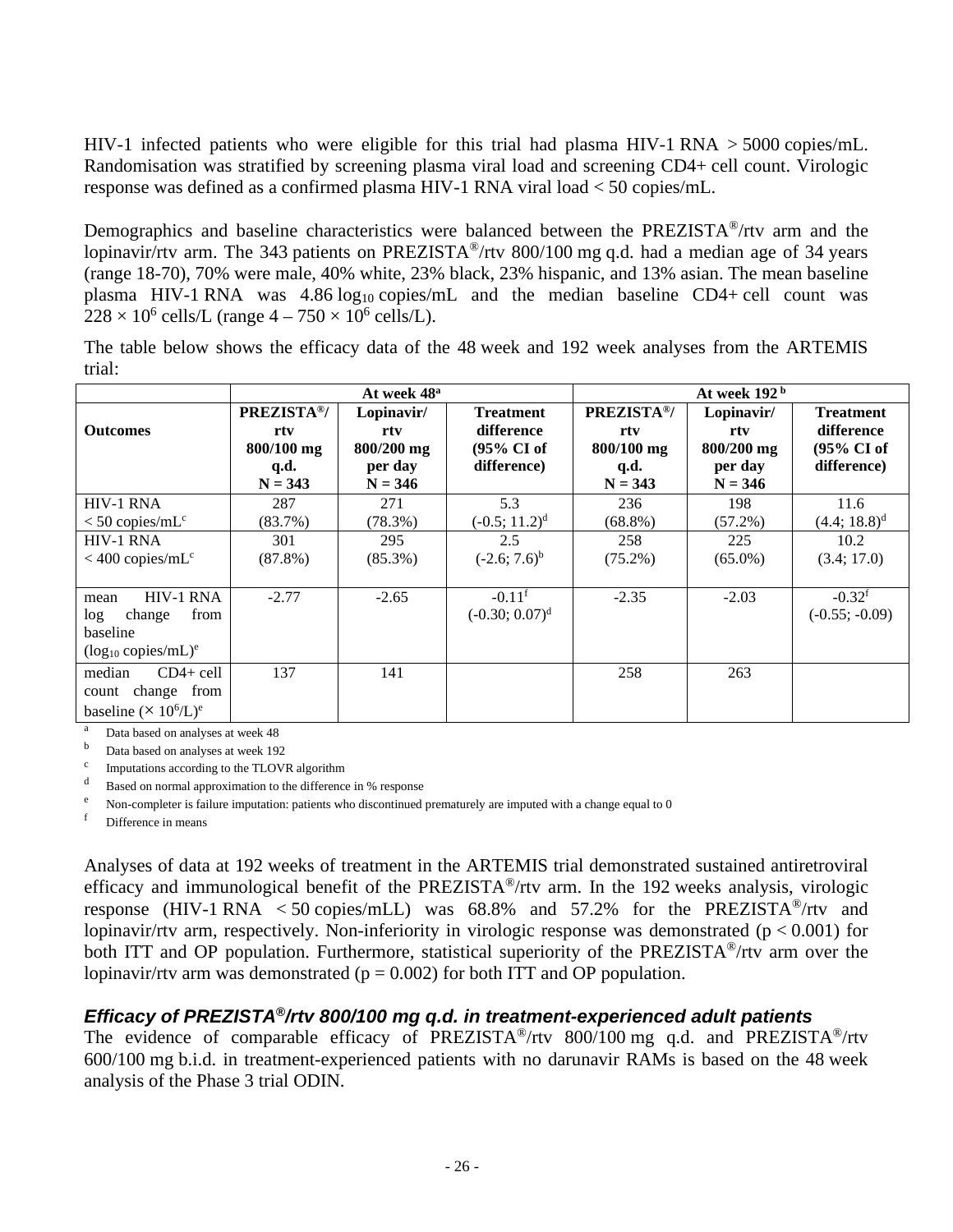*ODIN* is a randomised, open-label trial comparing PREZISTA<sup>®</sup>/rtv 800/100 mg q.d. to PREZISTA<sup>®</sup>/rtv 600/100 mg b.i.d. in treatment-experienced HIV-1 infected patients with screening genotype resistance testing showing no darunavir RAMs (i.e. V11I, V32I, L33F, I47V, I50V, I54M, I54L, T74P, L76V, I84V, L89V) and a viral load of >1,000 HIV-1 RNA copies/mL. Both arms used an optimised background regimen consisting of ≥2 NRTIs selected by the investigator.

Demographics and baseline characteristics were balanced between the PREZISTA<sup>®</sup>/rtv q.d. arm and the PREZISTA<sup>®</sup>/rtv b.i.d. arm. The 590 patients in total had a median age of 40 years (range 18-77), 64% were male, 36% white, 26% black, 18% hispanic, and 15% asian. The mean baseline plasma HIV-1 RNA was 4.16 log<sub>10</sub> copies/mL and the median baseline CD4+ cell count was 228 x 10<sup>6</sup> cells/L  $(\text{range } 24 - 1306 \times 10^6 \text{ cells/L}).$ 

| <b>Outcomes</b>               | <b>PREZISTA®/rtv</b><br>$800/100$ mg q.d. +<br><b>OBR</b> | PREZISTA <sup>®</sup> /rtv<br>$600/100$ mg b.i.d. +<br><b>OBR</b> | <b>Treatment</b><br>difference<br>(95% CI of |
|-------------------------------|-----------------------------------------------------------|-------------------------------------------------------------------|----------------------------------------------|
|                               | $N = 294$                                                 | $N = 296$                                                         | difference)                                  |
| <b>HIV-1 RNA</b>              | 212 (72.1%)                                               | 210 (70.9%)                                                       | 1.2%                                         |
| $<$ 50 copies/mL <sup>a</sup> |                                                           |                                                                   | $(-6.1; 8.5)^{b}$                            |
| <b>HIV-1 RNA</b><br>mean      | $-1.84$                                                   | $-1.80$                                                           | $-0.04d$                                     |
| log<br>change<br>from         |                                                           |                                                                   | $(-0.24; 0.16)$                              |
| baseline                      |                                                           |                                                                   |                                              |
| $(log_{10} copies/mL)^e$      |                                                           |                                                                   |                                              |
| $CD4 + cell$<br>mean          | 108                                                       | 112                                                               | $-5^d$                                       |
| change from<br>count          |                                                           |                                                                   | $(-25; 16)$                                  |
| baseline $(\times 10^6/L)^c$  |                                                           |                                                                   |                                              |

The table below shows the efficacy data of the 48 week analysis from the ODIN trial:

<sup>a</sup> Imputations according to the TLOVR algorithm

<sup>b</sup> Based on a normal approximation of the difference in % response

<sup>c</sup> Last Observation Carried Forward imputation

<sup>d</sup> Difference in means

 $e$  NC=F

In the 48 week analysis, the virologic response defined as a confirmed plasma HIV-1 RNA viral load  $<$  50 copies/mL, was 72.1% for the PREZISTA<sup>®</sup>/rtv q.d. arm and 70.9% for the PREZISTA<sup>®</sup>/rtv b.i.d. arm. Statistical comparisons between the treatment arms at week 48 confirmed non-inferiority of PREZISTA®/rtv q.d. versus PREZISTA®/rtv b.i.d. for both the ITT and OP population (p-value  $< 0.001$ ).

### *Efficacy of PREZISTA®/rtv 600/100mg b.i.d.in treatment-experienced adult patients*

The evidence of efficacy of PREZISTA®/rtv 600/100mg b.i.d. in treatment-experienced patients is based on the 96week analysis of the Phase 3 trial TITAN in treatment-experienced, lopinavir/rtv naïve patients and on the analyses of 96 week data from the Phase 2b trials POWER 1, 2 and 3, in patients with high level of PI resistance.

*TITAN* is a randomised, controlled, open-label Phase 3 trial comparing PREZISTA®/rtv 600/100 mg b.i.d. versus lopinavir/rtv 400/100 mg b.i.d. in antiretroviral treatment-experienced,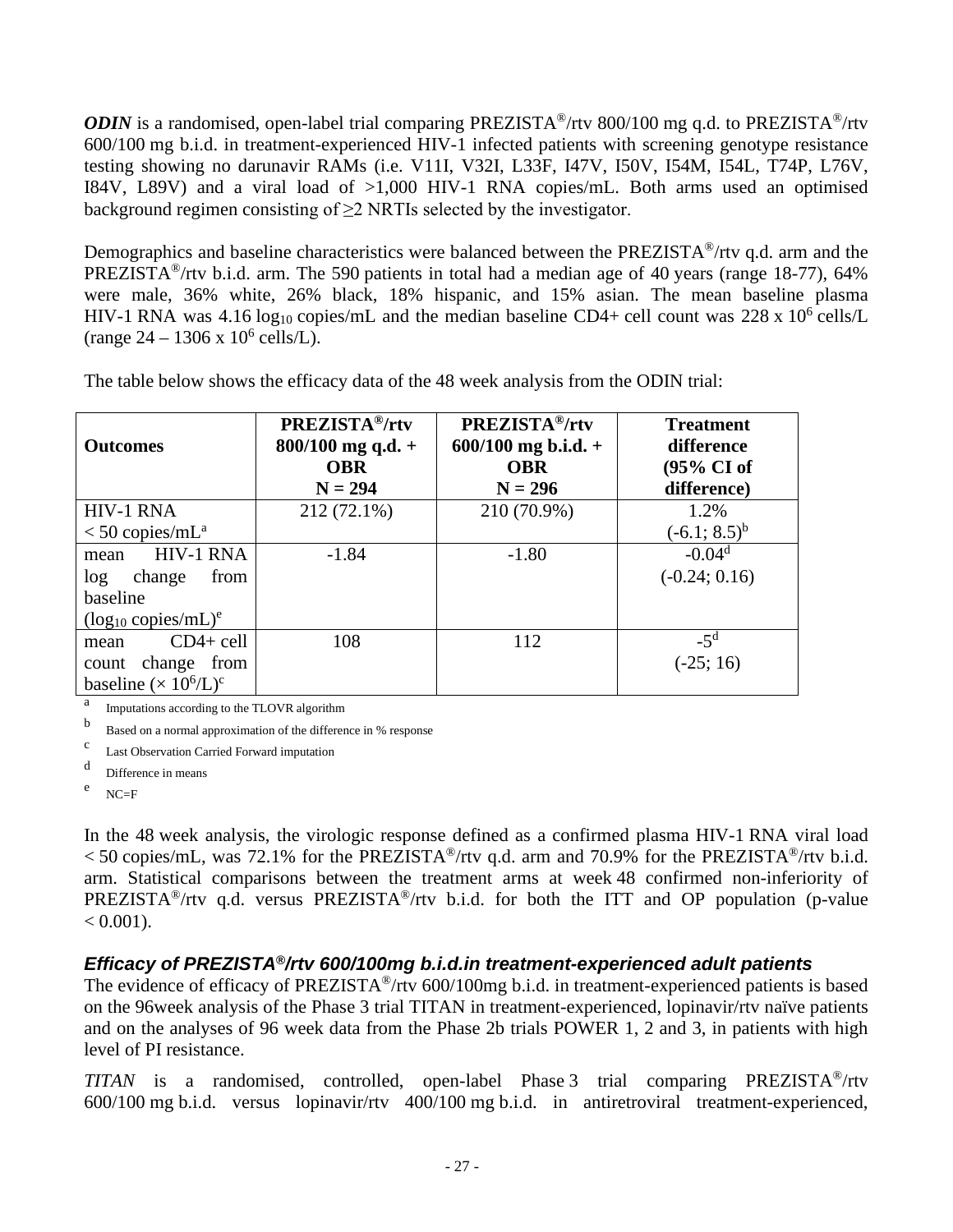lopinavir/rtv naïve HIV-1 infected adult patients. Both arms used an optimised background regimen (OBR) consisting of at least 2 antiretrovirals (NRTIs with or without NNRTIs).

HIV-1 infected patients who were eligible for this trial had plasma HIV-1 RNA > 1,000 copies/mL and were on a highly active antiretroviral therapy regimen (HAART) for at least 12 weeks.

Virologic response was defined as a confirmed plasma HIV-1 RNA viral load < 400 copies/mL. Analyses included 595 patients in the TITAN trial who had completed 96 weeks of treatment or discontinued earlier.

Demographics and baseline characteristics were balanced between the PREZISTA®/rtv arm and the lopinavir/ritonavir arm. The 298 patients on PREZISTA®/rtv 600/100 mg b.i.d. had a median age of 40 years (range 18-68), 77% were male, 54% white, 18% black, 15% hispanic, and 9% asian. The mean baseline plasma HIV-1 RNA was  $4.33 \log_{10}$  copies/mL and the median baseline CD4+ cell count was 235 x  $10^6$  cells/L (range  $3 - 831$  x  $10^6$  cells/L).

|                                     | At week 96 <sup>b</sup><br>At week 48 <sup>a</sup> |                                |                                       |                                |                              |                                |
|-------------------------------------|----------------------------------------------------|--------------------------------|---------------------------------------|--------------------------------|------------------------------|--------------------------------|
| <b>Outcomes</b>                     | PREZISTA <sup>®</sup> /<br>rty                     | Lopinavir/<br>rtv              | <b>Treatment</b><br>difference        | PREZISTA <sup>®</sup> /<br>rtv | Lopinavir/<br>rtv            | <b>Treatment</b><br>difference |
|                                     | $600/100$ mg<br>$b.i.d. + OBR$                     | $400/100$ mg<br>$b.i.d. + OBR$ | $(95\% \text{ CI of})$<br>difference) | $600/100$ mg<br>$b.i.d. + OBR$ | 400/100 mg<br>$b.i.d. + OBR$ | (95% CI of<br>difference)      |
|                                     | $N = 298$                                          | $N = 297$                      |                                       | $N = 298$                      | $N = 297$                    |                                |
| <b>HIV-1 RNA</b>                    | 228 (76.5%)                                        | 199 (67.0%)                    | 9.5%                                  | 199 (66.8%)                    | 175 (58.9%)                  | 7.9%                           |
| $< 400$ copies/mL <sup>c</sup>      |                                                    |                                | $(2.3; 16.7)^d$                       |                                |                              | $(0.1; 15.6)^d$                |
| <b>HIV-1 RNA</b>                    | 211 (70.8%)                                        | 179 (60.3%)                    | 10.5%                                 | 180 (60.4%)                    | $164(55.2\%)$                | 5.2%                           |
| $<$ 50 copies/mL <sup>c</sup>       |                                                    |                                | $(2.9; 18.1)^d$                       |                                |                              | $(-2.8; 13.1)^d$               |
| <b>HIV-1 RNA</b><br>mean            | $-1.95$                                            | $-1.72$                        | $-0.23$ <sup>f</sup>                  | $-1.71$                        | $-1.52$                      | $-0.19f$                       |
| from<br>change<br>log               |                                                    |                                | $(-0.44; -0.02)^d$                    |                                |                              | $(-0.40; 0.03)$                |
| baseline                            |                                                    |                                |                                       |                                |                              |                                |
| $(log_{10} copies/mL)^e$            |                                                    |                                |                                       |                                |                              |                                |
| $CD4+cell$<br>median                | 88                                                 | 81                             |                                       | 81                             | 93                           |                                |
| count change from                   |                                                    |                                |                                       |                                |                              |                                |
| baseline (x $10^6$ /L) <sup>e</sup> |                                                    |                                |                                       |                                |                              |                                |

The table below shows the efficacy data of the 48 week and 96 week analyses from the TITAN trial:

<sup>a</sup> Data based on analyses at week 48

Data based on analyses at week 96

Imputations according to the TLOVR algorithm

d Based on a normal approximation of the difference in % response

 $NC=F$ 

<sup>f</sup> Difference in means

At 48 weeks non-inferiority in virologic response to the PREZISTA®/ritonavir treatment, defined as the percentage of patients with plasma HIV-1 RNA level < 400 and < 50 copies/mL, was demonstrated (at the pre-defined 12% non-inferiority margin) for both ITT and OP populations. These results were confirmed in the analysis of data at 96 weeks of treatment in the TITAN trial, with 60.4% of patients in the PREZISTA<sup>®</sup>/rtv arm having HIV-1 RNA < 50 copies/mL at week 96 compared to 55.2% in the lopinavir/rtv arm [difference: 5.2%, 95% CI (-2.8–13.1)].

*POWER 1 and POWER 2* are randomised, controlled Phase 2b trials in adult patients with a high level of PI resistance, consisting of 2 parts: an initial partially blinded, dose-finding part and a second long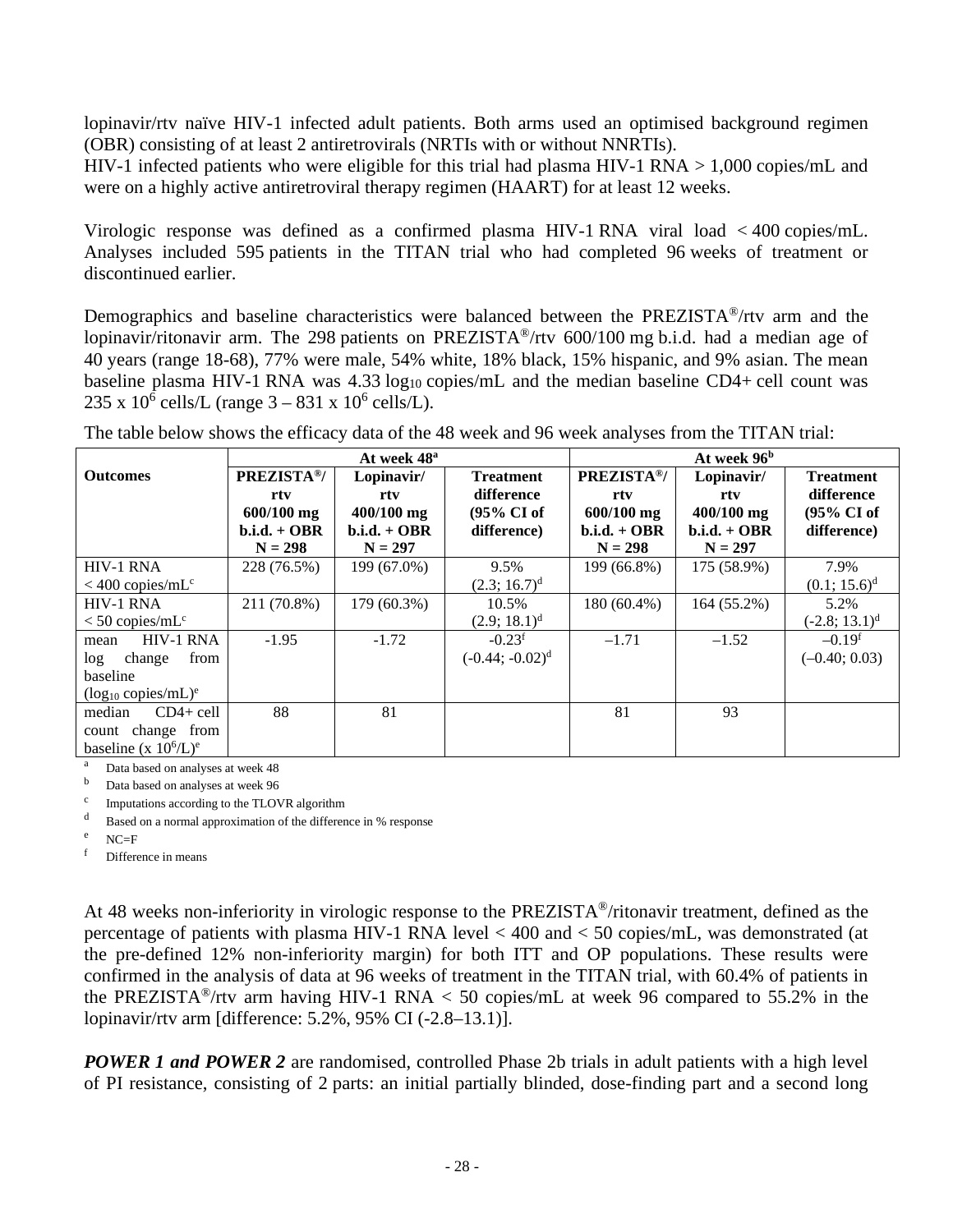term part in which all patients randomised to PREZISTA®/rtv received the recommended dose of 600/100 mg b.i.d.

HIV-1 infected patients who were eligible for these trials had plasma HIV-1 RNA > 1000 copies/mL, had prior treatment with PI(s), NNRTI(s) and NRTI(s), had at least 1 primary PI mutation at screening and were on a stable PI-containing regimen at screening for at least 8 weeks. Randomisation was stratified by the number of PI mutations, screening viral load and the use of enfuvirtide.

Demographics and baseline characteristics were balanced between the PREZISTA®/rtv arm and the comparator arm. In both studies combined, the 131 patients on PREZISTA®/rtv 600/100 mg b.i.d. had a median age of 43 years (range 27-73), 89% were male, 81% white, 10% black and 7% hispanic. The mean baseline plasma HIV-1 RNA was  $4.61 \log^{10}$  copies/mL and the median baseline CD4+ cell count was 153 x 10<sup>6</sup> cells/L (range  $3 - 776 \times 10^6$  cells/L). The median darunavir FC was 4.3. In the PREZISTA<sup>®</sup>/rtv 600/100 mg b.i.d. arm patients had prior exposure to a mean of 4 PIs, 5 NRTIs and 1 NNRTI versus 4 PIs, 6 NRTIs and 1 NNRTI in the comparator arm. Twenty percent of the patients in the PREZISTA®/rtv arm had prior use of enfuvirtide versus 17% in the comparator arm.

The virologic response, defined as a decrease in plasma HIV-1 RNA viral load of at least  $1.0 \log^{10}$ versus baseline, was evaluated in patients receiving PREZISTA®/rtv plus an optimised background regimen (OBR) versus a control arm receiving an investigator-selected PI(s) regimen plus an OBR. The OBR consisted of at least 2 NRTIs with or without enfuvirtide (ENF). Based on resistance testing and prior medical history, selected PIs in the control arm included: lopinavir/ritonavir in 36%, (fos)amprenavir in 34%, saquinavir in 35% and atazanavir in 17%. Twenty-three percent of the control patients used dual-boosted PIs. Approximately 47% of all patients used enfuvirtide and 35% of the use was in patients who were ENF-naïve.

*POWER* 3: additional data on the efficacy of PREZISTA<sup>®</sup> co-administered with ritonavir 600/100 mg b.i.d. with OBR have been obtained in similar treatment-experienced patients participating in the nonrandomised trial TMC114-C215. Entry criteria were the same as and baseline characteristics were comparable to those of POWER 1 and POWER 2.

The table below shows the efficacy data of the 48-week analyses on the recommended 600 mg dose of PREZISTA® co-administered with 100 mg ritonavir b.i.d. from the pooled POWER 1 and POWER 2 trials as well as from the POWER 3 trial.

| POWER 1 and POWER 2 pooled data | POWER 3                                                                            |                                                         |            |                  |  |  |
|---------------------------------|------------------------------------------------------------------------------------|---------------------------------------------------------|------------|------------------|--|--|
|                                 | Outcome at 48 weeks                                                                |                                                         |            |                  |  |  |
| <b>Baseline</b>                 |                                                                                    |                                                         |            |                  |  |  |
| characteristics                 |                                                                                    |                                                         |            |                  |  |  |
| Mean plasma HIV-                | 4.61 $log_{10}$ copies/mL (PREZISTA <sup>®</sup> /ritonavir)                       |                                                         |            | $4.58 \log_{10}$ |  |  |
| 1 RNA                           |                                                                                    | copies/mL<br>4.49 log <sub>10</sub> copies/mL (control) |            |                  |  |  |
| Median CD4+ cell                | $153 \times 10^6$ cells/L (PREZISTA®/ritonavir)<br>$120 \times 10^6$ cells/L       |                                                         |            |                  |  |  |
| count                           |                                                                                    | $163 \times 10^6$ cells/L (control)                     |            |                  |  |  |
|                                 | <b>PREZISTA®/rtv</b><br><b>PREZISTA®/rtv</b><br><b>Control</b><br><b>Treatment</b> |                                                         |            |                  |  |  |
| <i><b>Outcomes</b></i>          | 600/100 mg b.i.d.<br>600/100 mg b.i.d.<br>difference                               |                                                         |            |                  |  |  |
|                                 | $N = 131$                                                                          | $N = 124$                                               | (95% Cl of | $N = 334$        |  |  |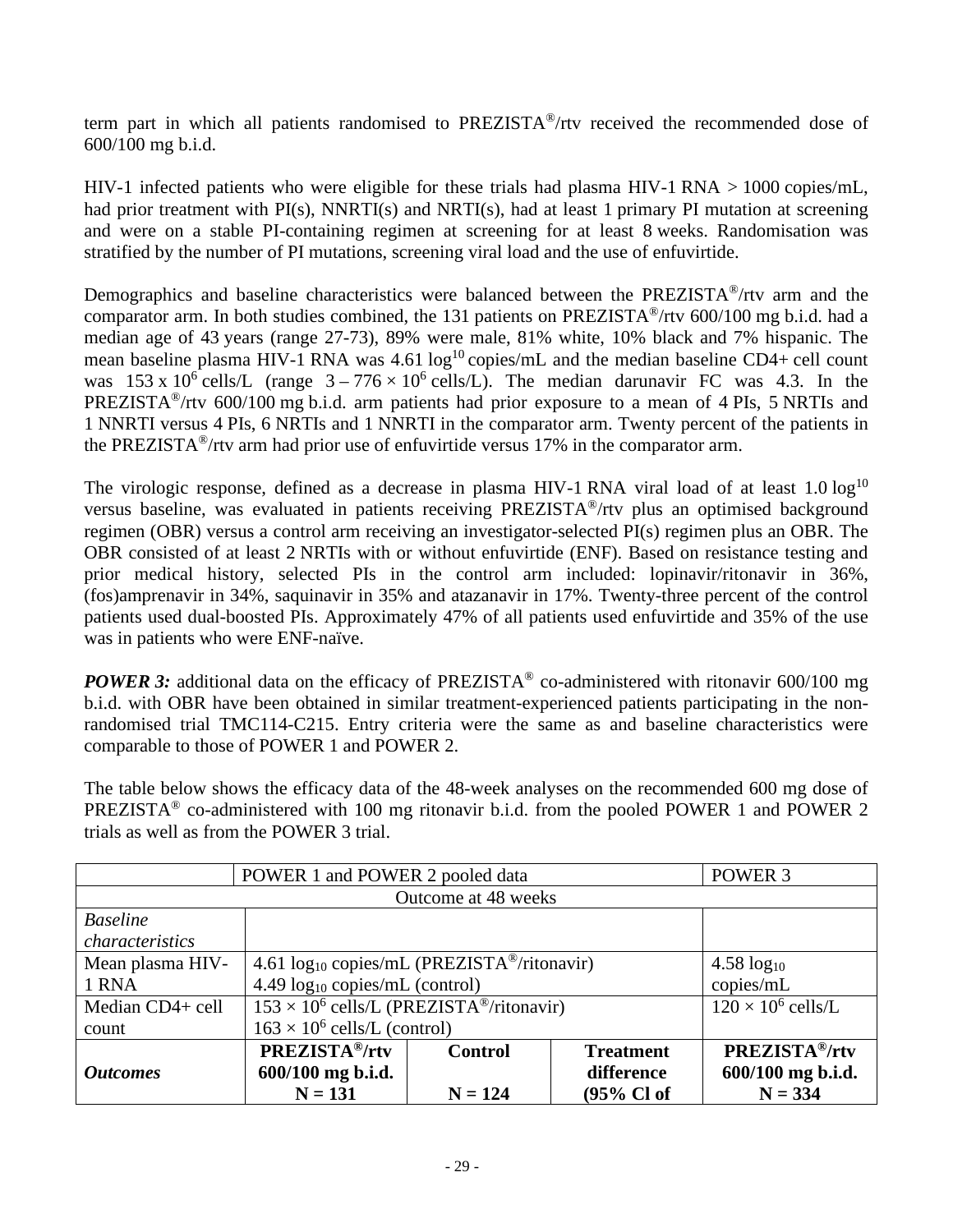|                                |            |              | difference)                     |             |
|--------------------------------|------------|--------------|---------------------------------|-------------|
| HIV-1 RNA log <sub>10</sub>    | $-1.69$    | $-0.37$      | 1.32                            | $-1.62$     |
| mean change from               |            |              | $(1.58; 1.05)^d$                |             |
| baseline $(log_{10}$           |            |              |                                 |             |
| $copies/mL)^a$                 |            |              |                                 |             |
| $CD4+$ cell count              | 103        | 17           | 86                              | 105         |
| mean change from               |            |              | $(57; 114)^d$                   |             |
| baseline $(\times 10^6/L)^b$   |            |              |                                 |             |
| HIV RNA $\geq 1 \log_{10}$     | 81 (61.8%) | $20(16.1\%)$ | 45.7%                           | 196 (58.7%) |
| below baseline <sup>c</sup>    |            |              | $(35.0\%; 56.4\%)$ <sup>d</sup> |             |
| <b>HIV RNA</b>                 | 72 (55.0%) | 18 (14.5%)   | 40.4%                           | 183 (54.8%) |
| $<$ 400 copies/mL <sup>c</sup> |            |              | $(29.8\%; 51.1\%)$ <sup>d</sup> |             |
| <b>HIV RNA</b>                 | 59 (45.0%) | 14(11.3%)    | 33.7%                           | 155 (46.4%) |
| $<$ 50 copies/mL <sup>c</sup>  |            |              | $(23.4\%; 44.1\%)$ <sup>d</sup> |             |

<sup>a</sup> Non-completer is failure imputation: patients who discontinued prematurely are imputed with a change equal to 0

**b** Last Observation Carried Forward imputation

<sup>c</sup> Imputations according to the TLOVR algorithm

<sup>d</sup> 95% confidence intervals.

In the pooled POWER 1 and POWER 2 analysis, the proportion of patients in the PREZISTA<sup>®</sup>/rtv  $(600/100 \text{ mg b.i.d.})$  arm provided superior decreases in  $\log_{10}$  viral load from baseline compared to the comparator arm. At week-48, the proportion of patients in the PREZISTA®/rtv arm resulted in 62% of patients with a decrease of at least  $1.0 \log^{10}$  in viral load, compared to 16% in the comparator arm. The proportion of patients with HIV-1 RNA  $<$  50 copies/mL was 45% in the PREZISTA<sup>®</sup>/rtv arm compared to 11% for the comparator arm.

The 48-week efficacy POWER 3 analysis confirmed the viral load reduction and CD4+ increase observed in the POWER 1 and POWER 2 trials. Of the 334 patients included in the week 48 analysis, 59% had a virologic response defined as a decrease of at least  $1.0 \log_{10}$  in plasma viral load versus baseline and 46% of the patients reached less than 50 HIVRNA copies/mL.

Analyses of data through 96 weeks of treatment in the POWER trials demonstrated sustained antiretroviral efficacy and immunological benefit. Treatment with PREZISTA®/rtv (600/100 mg b.i.d.) resulted in 56.5% (POWER 1 and 2) and 52.2% (POWER 3) of patients with a decrease of at least 1 log<sub>10</sub> in HIV-1 RNA from baseline. 38.9% (POWER 1 and 2) and 42.1% (POWER 3) of patients reached an HIV-1 RNA level  $<$  50 copies/mL. At 96 weeks, 49.6% (POWER 1 and 2) and 50.0% (POWER 3) of patients reached less than 400 HIV-1 RNA copies/mL. The mean decrease in HIV-1 RNA level compared to baseline was  $1.58$  (POWER 1 and 2) and  $1.43$  (POWER 3) log<sub>10</sub> copies/mL and a mean increase in CD4+ cell count of  $133 \times 10^6$  cells/L (POWER 1 and 2) and  $103 \times 10^6$  cells/L (POWER 3) was observed. Out of the 206 patients who responded with complete viral suppression  $\leq 50$ copies/mL) at week 48, 177 patients (86% of the responders at week 48) remained responders at week 96.

#### *In vivo selection of viral resistance during PREZISTA®/rtv therapy*

In the 192 week analysis of the ARTEMIS trial, the number of virologic failures was lower in the group of patients receiving PREZISTA®/rtv 800/100 mg q.d. than in patients receiving lopinavir/ritonavir 800/200 mg per day (16.0% vs. 20.5%, respectively). In the virologic failures of the PREZISTA<sup>®</sup>/rtv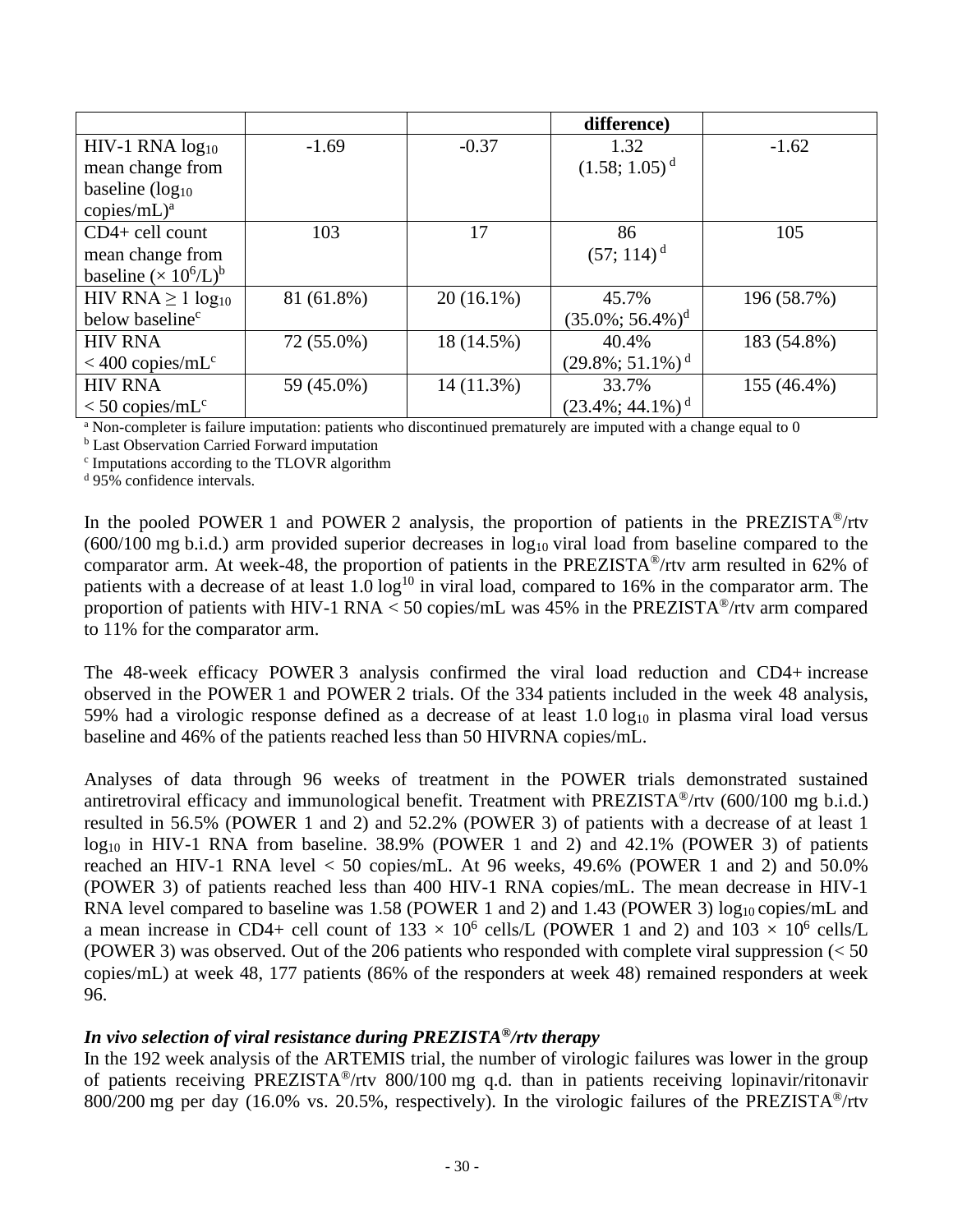group, 4 patients with developing PI RAMs were identified. In the virologic failures of the lopinavir/rtv group, 9 patients with developing PI RAMs were identified. None of the developing mutations in the PREZISTA<sup>®</sup>/rtv group or in the lopinavir/rtv group were primary (i.e. major) PI mutations. In 4 virologic failures of the PREZISTA®/rtv group and 7 virologic failures of the lopinavir/rtv group, a maximum of 2 developing NRTI RAMs were identified. The development of the NRTI RAM at position 184 ( $n = 9$ ) was associated with a decreased susceptibility to FTC included in the background regimen.

In the 48 week analysis of the ODIN trial the number of virologic failures was comparable in the PREZISTA<sup>®</sup>/rtv 800/100 mg q.d. group and the PREZISTA<sup>®</sup>/rtv 600/100 mg b.i.d. group (22.1% vs. 18.2%, respectively). In the virologic failures in the PREZISTA®/rtv 800/100 mg q.d. group 7 subjects (12%) with developing PI RAMs were identified, compared to 4 subjects (10%) in the PREZISTA<sup>®</sup>/rtv 600/100 mg b.i.d. group. One subject in the PREZISTA<sup>®</sup>/rtv 800/100 mg q.d. group developed primary (i.e. major) PI mutations, which included 3 DRV RAMs, resulting in decreased susceptibility to darunavir. All the virologic failures from the PREZISTA<sup>®</sup>/rtv 600/100 mg b.i.d. group retained susceptibility to darunavir. Four (6.7%) and 3 (7.1%) virologic failures developed 1 or 2 NRTI RAMs in the PREZISTA<sup>®</sup>/rtv 800/100 mg q.d. and the PREZISTA<sup>®</sup>/rtv 600/100 mg b.i.d. groups, respectively. In 3 and 2 of these virologic failures in the PREZISTA®/rtv 800/100 mg q.d. and the PREZISTA<sup>®</sup>/rtv 600/100 mg b.i.d. groups, respectively, the development of these NRTI RAMs was associated with a decreased susceptibility to a NRTI included in the treatment regimen.

In a pooled analysis of the POWER and DUET trials, the identified amino acid substitutions that developed on PREZISTA<sup>®</sup>/rtv 600/100 mg b.i.d. in  $> 20\%$  of the isolates from patients who experienced virological failure by rebound were V32I, I54L, and L89V. Amino acid substitutions that developed in 10 to 20% of the isolates were V11I, I13V, L33F, I50V, and F53L.

### *In vivo cross-resistance with other HIV protease inhibitors*

Of the viruses isolated from subjects receiving PREZISTA®/rtv 800/100 mg q.d. experiencing virologic failure in the ODIN trial, 98% remained susceptible to darunavir after treatment. In the same group of subjects, 96% to 100% that were susceptible at baseline to amprenavir, atazanavir, indinavir, lopinavir, saquinavir or tipranavir remained susceptible to these protease inhibitors after treatment. In the virologic failures receiving PREZISTA®/rtv 600/100 mg b.i.d. no cross-resistance with other PIs was observed.

Of the viruses isolated from patients experiencing virologic failure by rebound from the PREZISTA®/rtv 600/100 mg b.i.d. group of the POWER and DUET trials, 85% that were susceptible to Darunavir at baseline developed decreased susceptibility to darunavir during treatment. In the same group of patients, 71% of viruses that were susceptible to tipranavir at baseline remained susceptible after treatment. In the POWER trials, patients with resistance to tipranavir ( $FC > 3$ ) at baseline showed a mean change in viral load at week-24 of  $-1.38 \log_{10}$ . Cross-resistance with the other PIs could not be studied in the POWER and DUET trials, since most of the baseline viruses were already resistant to these PIs. Patients with no susceptible PI at baseline (excluding tipranavir) showed a mean change in viral load at week-24 of  $-1.57 \log^{10}$ .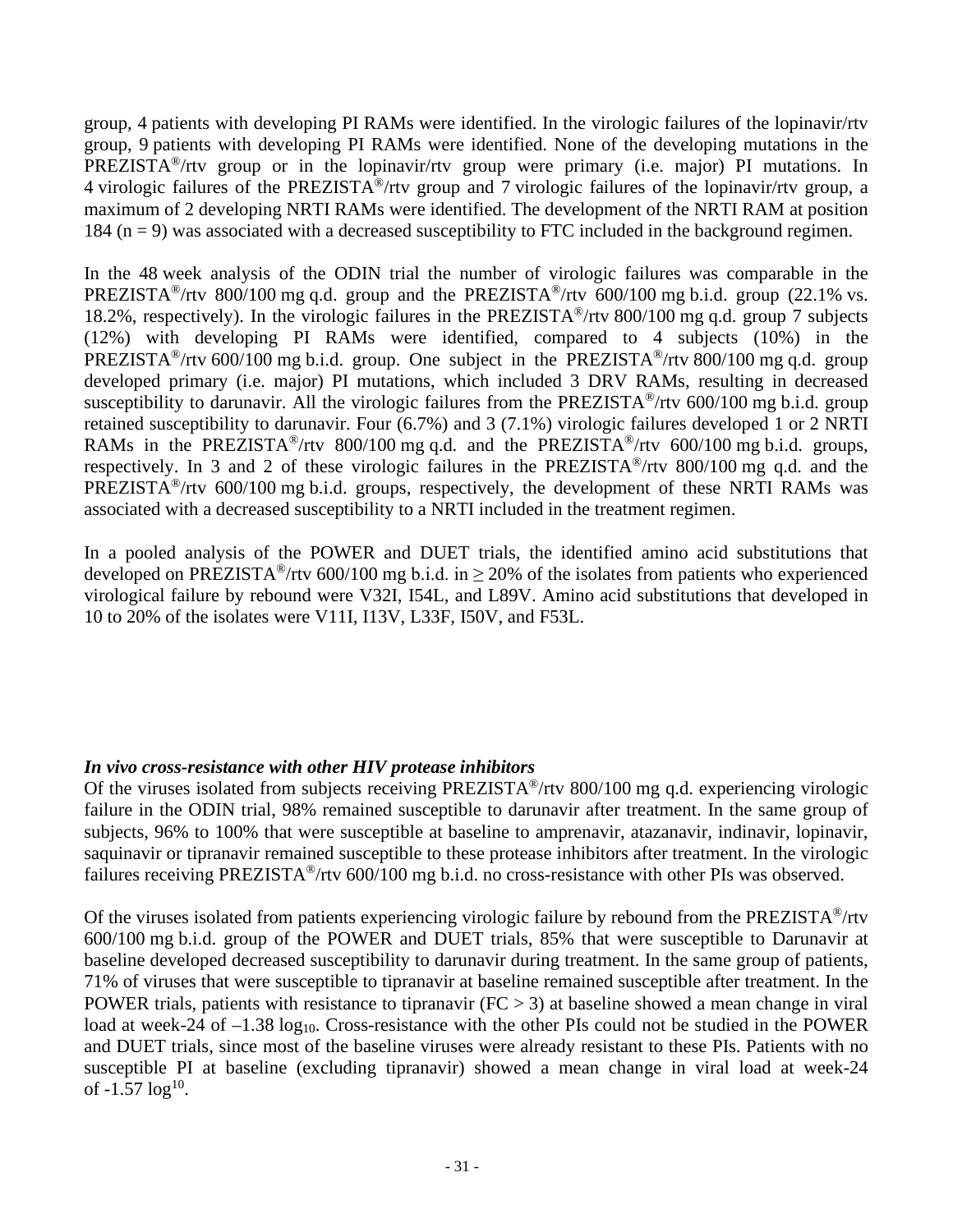### *Baseline genotype or phenotype and virologic outcome*

In a pooled analysis of the 600/100 b.i.d groups of the POWER and DUET trials, the presence at baseline of three or more of the mutations V11I, V32I, L33F, I47V, I50V, I54L or M, T74P, L76V, I84V or L89V was associated with a decreased virologic response to PREZISTA®/rtv.

*Response (HIV-1 RNA, < 50 Copies/mL at Week 24) to PREZISTA®/rtv 600/100 mg b.i.d. by Baseline Genotype\* and by Use of Enfuvirtide: As-Treated Analysis (POWER and DUET Trials)*

| Number of mutations at | All           | No/non-naïve use of ENF | Naïve use of ENF |
|------------------------|---------------|-------------------------|------------------|
| baseline*              | $\frac{6}{6}$ | $\frac{6}{6}$           | $\frac{6}{9}$    |
|                        | (n/N)         | (n/N)                   | (n/N)            |
| All ranges             | 45%           | 39%                     | 60%              |
|                        | (455/1014)    | (290/741)               | (165/273)        |
| $0 - 2$                | 54%           | 50%                     | 66%              |
|                        | (359/660)     | (238/477)               | (121/183)        |
| 3                      | 39%           | 29%                     | 62%              |
|                        | (67/172)      | (35/120)                | (32/52)          |
| >4                     | 12%           | 7%                      | 28%              |
|                        | (20/171)      | (10/135)                | (10/36)          |

Number of mutations from the list of mutations associated with a diminished response to PREZISTA®/rtv (V11I, V32I, L33F, I47V, I50V, I54L or M, T74P, L76V, I84V or L89V)

Baseline darunavir phenotype (shift in susceptibility relative to reference) was shown to be a predictive factor of virologic outcome.

Response rates assessed by baseline darunavir phenotype are shown in the table below. The data are provided to give clinicians information on the likelihood of virologic success based on pre-treatment susceptibility to darunavir.

| <b>Baseline darunavir</b> | All           | No/non-naive use of ENF | <b>Naive use of ENF</b> |
|---------------------------|---------------|-------------------------|-------------------------|
| phenotype                 | $\frac{0}{0}$ | $\frac{6}{9}$           | $\frac{0}{0}$           |
|                           | (n/N)         | (n/N)                   | (n/N)                   |
| All ranges                | 45%           | 39%                     | 60%                     |
|                           | (455/1014)    | (290/741)               | (165/273)               |
| $\leq 10$                 | 55%           | 51%                     | 66%                     |
|                           | (364/659)     | (244/477)               | (120/182)               |
| $10 - 40$                 | 29%           | 17%                     | 61%                     |
|                           | (59/203)      | (25/147)                | (34/56)                 |
| >40                       | 8%            | 5%                      | 17%                     |
|                           | (9/118)       | (5/94)                  | (4/24)                  |

*Response (HIV-1 RNA <50 Copies/mL at Week 24) to PREZISTA®/rtv 600/100 mg b.i.d. by Baseline Darunavir Phenotype and by Use of Enfuvirtide: As-Treated Analysis (POWER AND DUET Trials) :*

In deciding on a new regimen for patients who have failed an antiretroviral regimen, careful consideration should be given to the treatment history and to resistance testing results where available.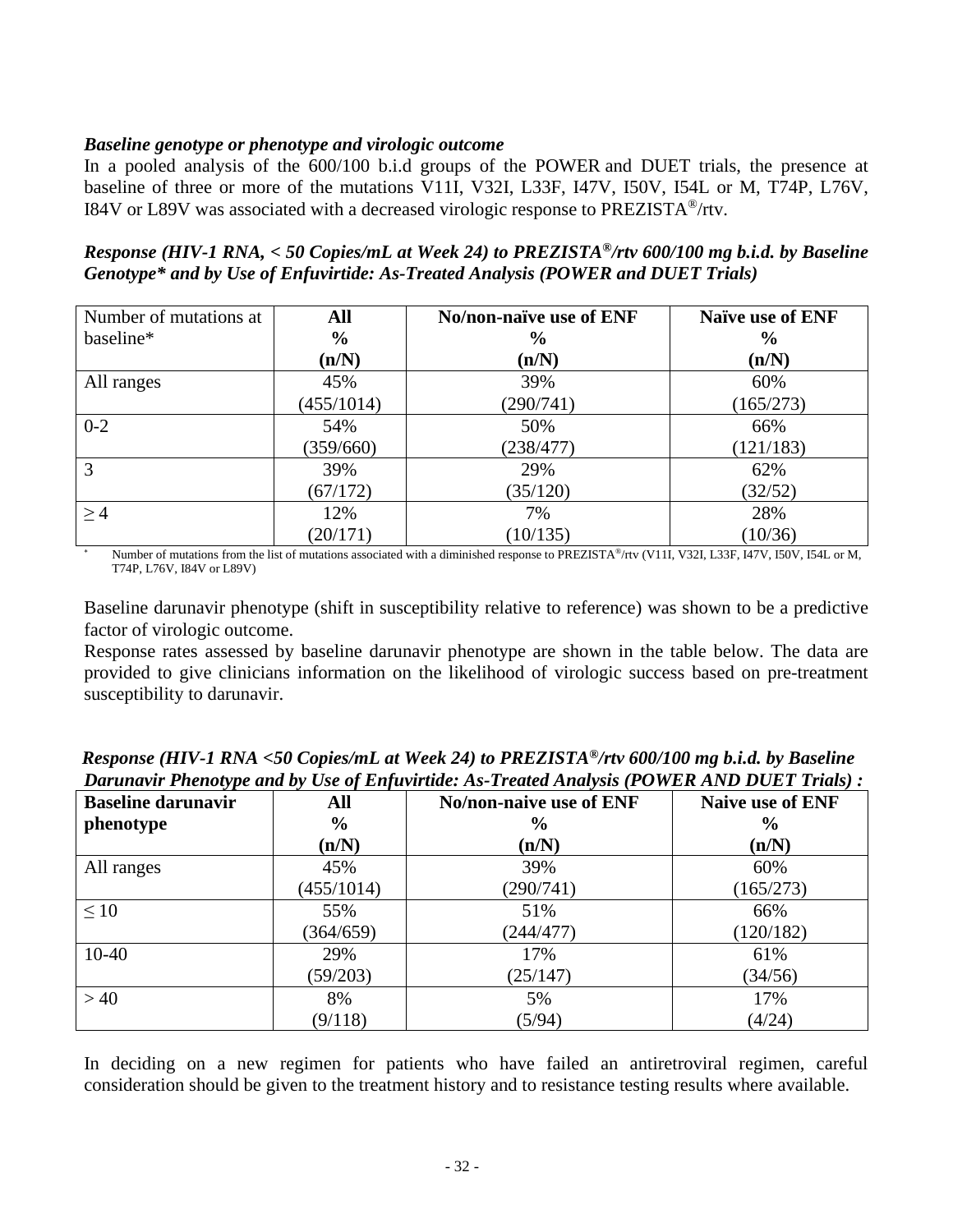### *Description of the clinical study in pediatric patients*

**DELPHI** is an open-label, Phase 2 trial evaluating the pharmacokinetics, safety, tolerability, and efficacy of PREZISTA®/rtv in 80 antiretroviral treatment-experienced HIV-1 infected pediatric patients aged 6 to < 18 years and weighing at least 20 kg. At week 24, the virologic response rate was evaluated in pediatric patients receiving PREZISTA®/rtv in combination with other antiretroviral agents (see Table "Recommended dose for treatment-experienced pediatric patients (6 to < 18 years of age) for PREZISTA® tablets and ritonavir"). Virologic response was defined as a decrease in plasma HIV-1 RNA viral load of at least  $1.0 \log_{10}$  versus baseline. The mean baseline plasma HIV-1 RNA was 4.64 log<sub>10</sub> copies/mL, and the median baseline CD4+ cell count was  $330 \times 10^6$  cells/L (range: 6 - $1505 \times 10^6$  cells/L).

In the study, patients who were at risk of discontinuing therapy due to intolerance of ritonavir oral solution (e.g. taste aversion) were allowed to switch to the capsule formulation. Of the 44 patients taking ritonavir oral solution, 23 switched to the 100 mg capsule formulation and exceeded the weight-based ritonavir dose without changes in observed safety.

At week 24, 73.8% of the pediatric patients had at least 1.0 log<sub>10</sub> HIV-1 RNA decrease from baseline. The proportion of pediatric patients reaching undetectable viral load (< 50 HIV-1 RNA copies/mL) was 50.0%, and the proportion of pediatric patients with < 400 HIV-1 RNA copies/mL was 63.8%. The mean change in plasma HIV-1 RNA from baseline was  $-1.98 \log_{10}$  copies/mL. The mean CD4+ cell count increase from baseline was  $117 \times 10^6$  cells/L.

### **Pharmacokinetic Properties**

The pharmacokinetic properties of PREZISTA®, co-administered with ritonavir, have been evaluated in healthy adult volunteers and in HIV-1 infected patients. Exposure to darunavir was higher in HIV-1 infected patients than in healthy subjects. The increased exposure to darunavir in HIV-1 infected patients compared to healthy subjects may be explained by the higher concentrations of alpha-1-acid glycoprotein (AAG) in HIV-1 infected patients, resulting in higher darunavir binding to plasma AAG and, therefore, higher plasma concentrations.

Darunavir is primarily metabolized by CYP3A. Ritonavir inhibits CYP3A, thereby increasing the plasma concentrations of darunavir considerably.

### *Absorption*

Darunavir was rapidly absorbed following oral administration. Maximum plasma concentration of darunavir in the presence of low-dose ritonavir is generally achieved within 2.5-4.0 hours.

The absolute oral bioavailability of a single 600 mg dose of PREZISTA<sup>®</sup> alone was approximately 37% and increased to approximately 82% in the presence of 100 mg b.i.d. ritonavir. The overall pharmacokinetic enhancement effect by ritonavir was an approximate 14-fold increase in the systemic exposure of darunavir when a single dose of 600 mg PREZISTA® was given orally in combination with ritonavir at 100 mg b.i.d. (see *Warnings and Precautions*).

When administered without food, the relative bioavailability of PREZISTA<sup>®</sup> in the presence of low-dose ritonavir is 30% lower as compared to intake with food. Therefore, PREZISTA® tablets should be taken with ritonavir and with food. The type of food does not affect exposure to darunavir.

### *Distribution*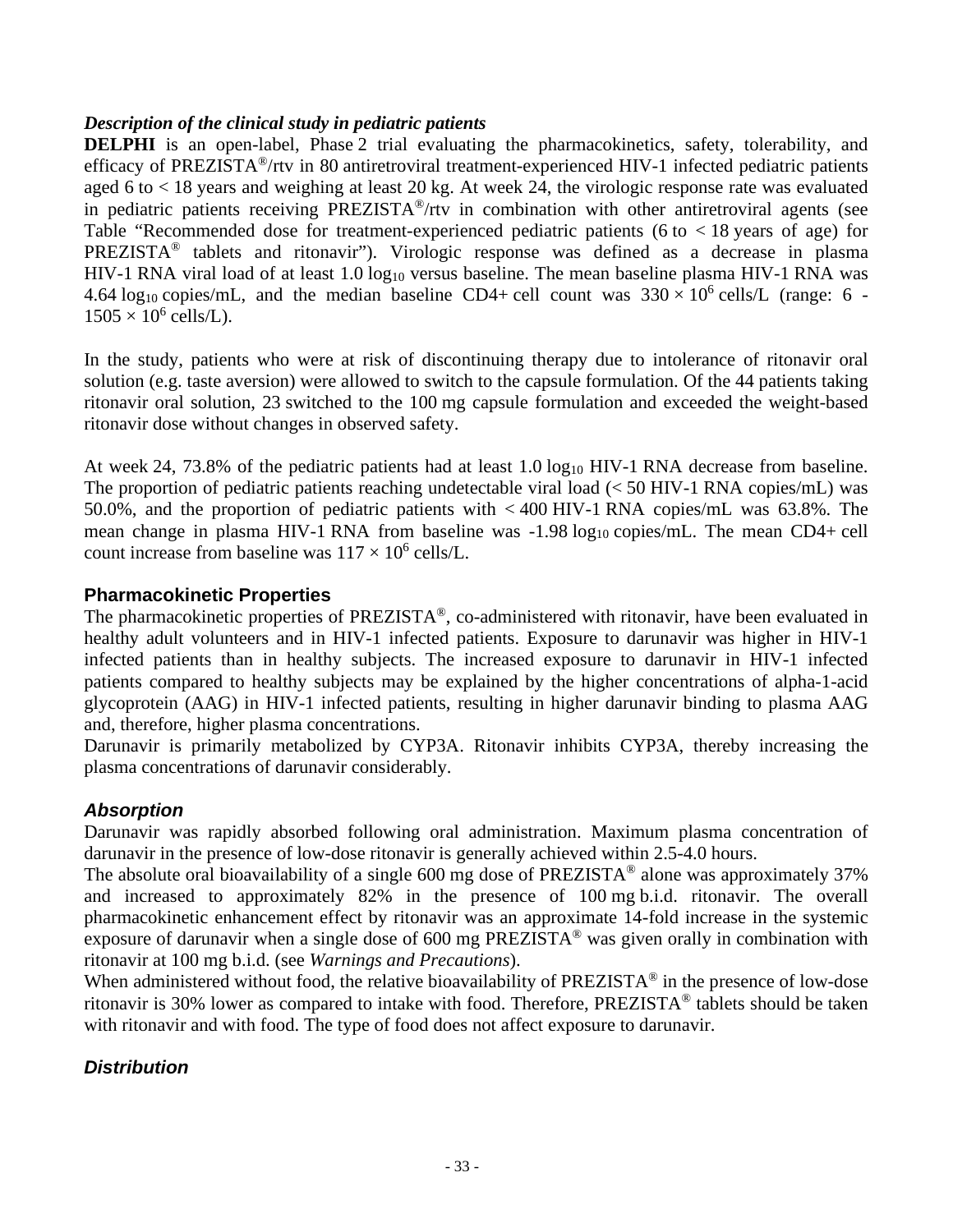Darunavir is approximately 95% bound to plasma protein. Darunavir binds primarily to plasma alpha-1-acid glycoprotein.

### *Metabolism*

*In vitro* experiments with human liver microsomes (HLMs) indicate that darunavir primarily undergoes oxidative metabolism. Darunavir is extensively metabolised by the hepatic CYP system and almost exclusively by isozyme CYP3A. A  $^{14}$ C-darunavir trial in healthy volunteers showed that a majority of the radioactivity in plasma after a single 400/100 mg PREZISTA®/rtv dose was due to the parent drug. At least 3 oxidative metabolites of darunavir have been identified in humans; all showed activity that was at least 10-fold less than the activity of darunavir against wildtype HIV.

### *Elimination*

After a 400/100 mg <sup>14</sup>C-darunavir/rtv dose, approximately 79.5% and 13.9% of the administered dose of <sup>14</sup>C-darunavir could be retrieved in feces and urine, respectively. Unchanged darunavir accounted for approximately 41.2% and 7.7% of the administered dose in feces and urine, respectively. The terminal elimination half-life of darunavir was approximately 15 hours when combined with ritonavir.

The intravenous clearance of darunavir alone (150 mg) and in the presence of low-dose ritonavir was 32.8 l/h and 5.9 l/h, respectively.

### *Special Populations*

### *Pediatrics (17 years of age and younger)*

The pharmacokinetics of darunavir in combination with ritonavir in 74 treatment-experienced pediatric patients, aged 6 to < 18 years and weighing at least 20 kg, showed that the administered weight-based dosages resulted in darunavir exposure comparable to that in adults receiving PREZISTA®/rtv 600/100 mg b.i.d. (see *Dosage and Administration*) . Median (range) darunavir AUC12h and C0h values in this pediatric population were 63,670 (33,527; 115,360) ng.h/mL and 3,888 (1,836; 7,821) ng.h/mL, respectively.

### *Elderly (65 years of age and older)*

Population pharmacokinetic analysis in HIV-infected patients showed that PREZISTA® pharmacokinetics are not considerably different in the age range (18 to 75 years) evaluated in HIV infected patients (see *Warnings and Precautions*).

### *Renal impairment*

Results from a mass balance study with  $^{14}$ C-darunavir/rtv showed that approximately 7.7% of the administered dose of darunavir is excreted in the urine as unchanged drug.

Although PREZISTA® has not been studied in patients with renal impairment, population pharmacokinetic analysis showed that the pharmacokinetics of PREZISTA® were not significantly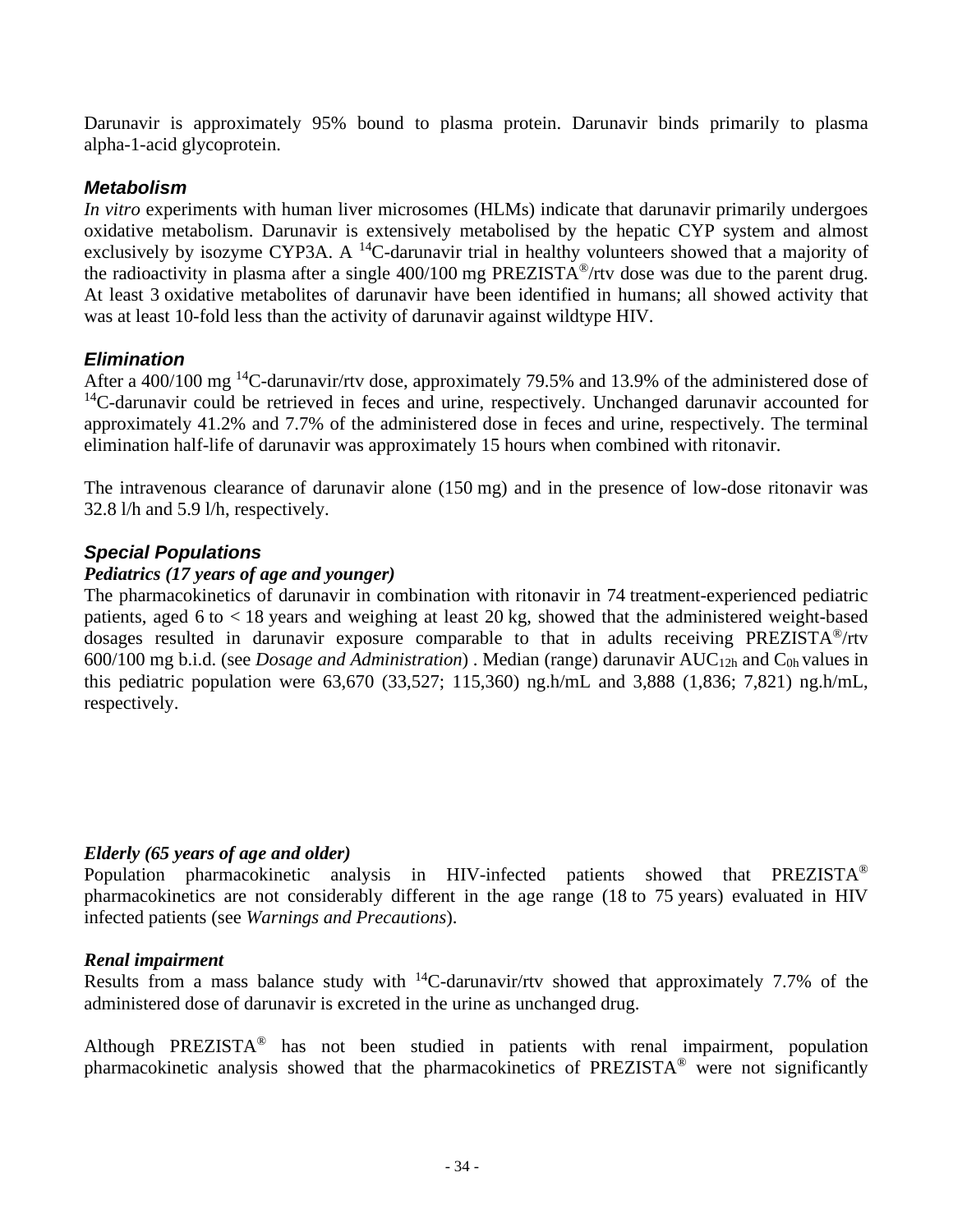affected in HIV infected patients with moderate renal impairment (CrCl between 30-60 mL/min,  $n = 20$ ) (see *Dosage and Administration* and *Warnings and Precautions*).

#### *Hepatic impairment*

Darunavir is primarily metabolised and eliminated by the liver. In a multiple dose study with PREZISTA<sup>®</sup> co-administered with ritonavir (600/100 mg) twice daily, it was demonstrated that the steady-state pharmacokinetic parameters of darunavir in subjects with mild (Child-Pugh Class A,  $n = 8$ ) and moderate (Child-Pugh Class B,  $n = 8$ ) hepatic impairment were comparable with those in healthy subjects. The effect of severe hepatic impairment on the pharmacokinetics of darunavir has not been studied (see *Dosage and Administration* and *Warnings and Precautions*).

#### *Gender*

Population pharmacokinetic analysis showed a slightly higher darunavir exposure in HIV infected females compared to males. This difference is not clinically relevant.

#### *Pregnancy*

#### *Pregnancy and Postpartum*

The exposure to total darunavir and ritonavir after intake of darunavir/ritonavir 600/100 mg b.i.d and darunavir/ritonavir 800/100 mg q.d. as part of an antiretroviral regimen was generally lower during pregnancy compared with postpartum (see tables below). However, for unbound (i.e., active) darunavir, the pharmacokinetic parameters were less reduced during pregnancy compared to postpartum, due to an increase in the unbound fraction of darunavir during pregnancy compared to postpartum.

**Pharmacokinetic Results of Total Darunavir After Administration of Darunavir/Ritonavir at 600/100 mg bid as Part of an Antiretroviral Regimen, During the 2nd Trimester of Pregnancy, the 3rd Trimester of Pregnancy and Postpartum**

| <b>Pharmacokinetics of total</b> | $2nd$ Trimester  | 3 <sup>rd</sup> Trimester | <b>Postpartum</b> |
|----------------------------------|------------------|---------------------------|-------------------|
| darunavir (mean $\pm SD$ )       | of pregnancy     | of pregnancy              | $(6-12$ Weeks)    |
|                                  | $n=12^a$         | $n=12$                    | $n=12$            |
| $C_{\text{max}}$ , ng/mL         | $4668 \pm 1097$  | $5328 \pm 1631$           | $6659 \pm 2364$   |
| $AUC_{12h}$ , ng.h/mL            | $39370 \pm 9597$ | $45880 \pm 17360$         | $56890 \pm 26340$ |
| $C_{\text{min}}$ , ng/mL         | $1922 \pm 825$   | $2661 \pm 1269$           | $2851 \pm 2216$   |
| $9 \t 110 \t 1170$               |                  |                           |                   |

 $a$  n=11 for AUC<sub>12h</sub>

**Pharmacokinetic Results of Total Darunavir After Administration of Darunavir/Ritonavir at 800/100 mg qd as Part of an Antiretroviral Regimen, During the 2nd Trimester of Pregnancy, the 3rd Trimester of Pregnancy and Postpartum**

| <b>Pharmacokinetics of total</b><br>darunavir (mean $\pm SD$ ) | $2nd$ Trimester<br>of pregnancy<br>$n=17$ | 3 <sup>rd</sup> Trimester<br>of pregnancy<br>$n=15$ | <b>Postpartum</b><br>$(6-12$ Weeks)<br>$n=16$ |
|----------------------------------------------------------------|-------------------------------------------|-----------------------------------------------------|-----------------------------------------------|
| $C_{\text{max}}$ , ng/mL                                       | $4964 \pm 1505$                           | $5132 \pm 1198$                                     | $7310 \pm 1704$                               |
| $AUC24h$ , ng.h/mL                                             | $62289 \pm 16234$                         | $61112 \pm 13790$                                   | $92116 \pm 29241$                             |
| $C_{\min}$ , ng/mL                                             | $1248 \pm 542$                            | $1075 \pm 594$                                      | $1473 \pm 1141$                               |

In women receiving darunavir/ritonavir 600/100 mg b.i.d during the 2nd trimester of pregnancy, mean intra-individual values for total darunavir  $C_{\text{max}}$ ,  $AUC_{12h}$  and  $C_{\text{min}}$  were 28%, 26% and 26% lower, respectively, as compared with postpartum; during the 3rd trimester of pregnancy, total darunavir  $C_{\text{max}}$ , AUC12h and Cmin values were 18%, 16% lower and 2% higher, respectively, as compared with postpartum.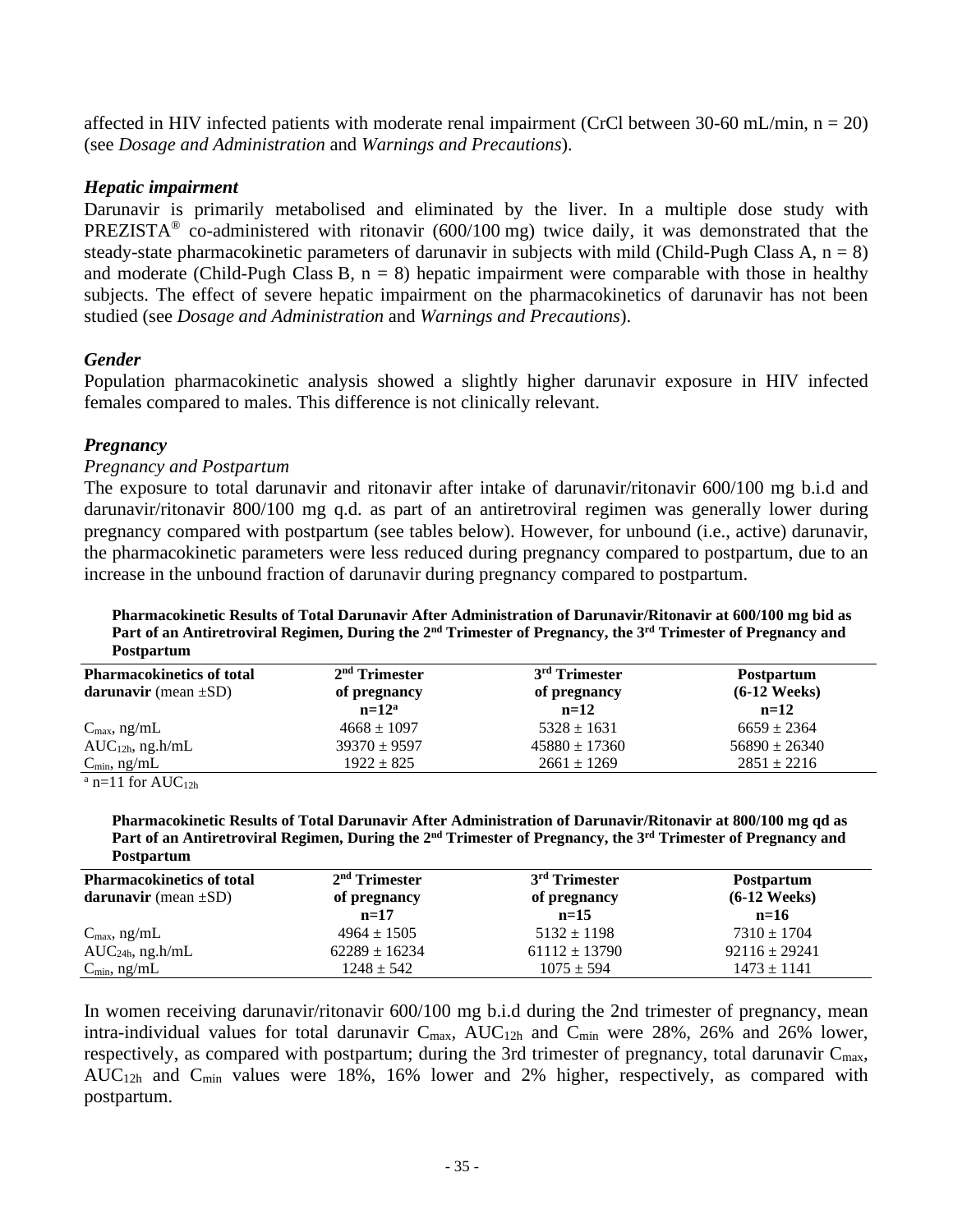In women receiving darunavir/ritonavir 800/100 mg q.d during the 2nd trimester of pregnancy, mean intra-individual values for total darunavir  $C_{\text{max}}$ , AUC<sub>12h</sub> and  $C_{\text{min}}$  were 33%, 31% and 30% lower, respectively, as compared with postpartum; during the 3rd trimester of pregnancy, total darunavir  $C_{\text{max}}$ , AUC<sub>24h</sub> and C<sub>min</sub> values were 29%, 32% and 50% lower, respectively, as compared with postpartum.

# **NON-CLINICAL INFORMATION Carcinogenicity and Mutagenicity**

Darunavir was evaluated for carcinogenic potential by oral gavage administration to mice and rats up to 104 weeks. Daily doses of 150, 450 and 1000 mg/kg were administered to mice and doses of 50, 150 and 500 mg/kg were administered to rats. Dose-related increases in the incidences of hepatocellular adenomas and carcinomas were observed in males and females of both species. Thyroid follicular cell adenomas were noted in male rats. Administration of darunavir did not cause a statistically significant increase in the incidence of any other benign or malignant neoplasm in mice or rats. The observed hepatocellular findings in rodents are considered to be of limited relevance to humans. Repeated administration of darunavir to rats caused hepatic microsomal enzyme induction and increased thyroid hormone elimination, which predispose rats, but not humans, to thyroid neoplasms. At the highest tested doses, the systemic exposures (based on AUC) to darunavir were between 0.4- and 0.7-fold (mice) and 0.7- and 1-fold (rats), relative to those observed in humans at the recommended therapeutic doses (600/100 mg twice daily or 800/100 mg once daily).

Darunavir was not mutagenic or genotoxic in a battery of in vitro and in vivo assays including bacterial reverse mutation (Ames), chromosomal aberration in human lymphocytes and in vivo micronucleus test in mice.

# **Toxicology**

Animal toxicology studies have been conducted with darunavir alone, in mice, rats, dogs and in combination with ritonavir in rats and dogs.

In chronic toxicology studies in rats and dogs, there were only limited effects of treatment with darunavir. In the rat the key target organs identified were the hematopoietic system, the blood coagulation system, liver, and thyroid, observed at 100 mg/kg/day and above and at exposures below clinical levels. A variable but limited decrease in red blood cell-related parameters was observed, together with increases in activated PTT. The observed liver and thyroid changes were considered to reflect an adaptive response to enzyme induction in the rat rather than an adverse effect. In combination toxicity studies with ritonavir, no additional target organs of toxicity were reported in rats. In the dog, no major toxicity findings or key target organs were identified at doses up to 120 mg/kg/day and exposures equivalent to clinical exposure at the recommended dose.

# **Reproductive Toxicology**

In a study conducted in rats, there were no effects on mating or fertility with PREZISTA<sup>®</sup> treatment up to 1000 mg/kg/day and exposure levels below (AUC - 0.5 fold) of that in humans at the clinically recommended dose. Up to same dose levels, there was no teratogenicity with darunavir in rats and rabbits when treated alone, nor in mice when treated in combination with ritonavir. The exposure levels were lower than those with the recommended clinical dose in humans.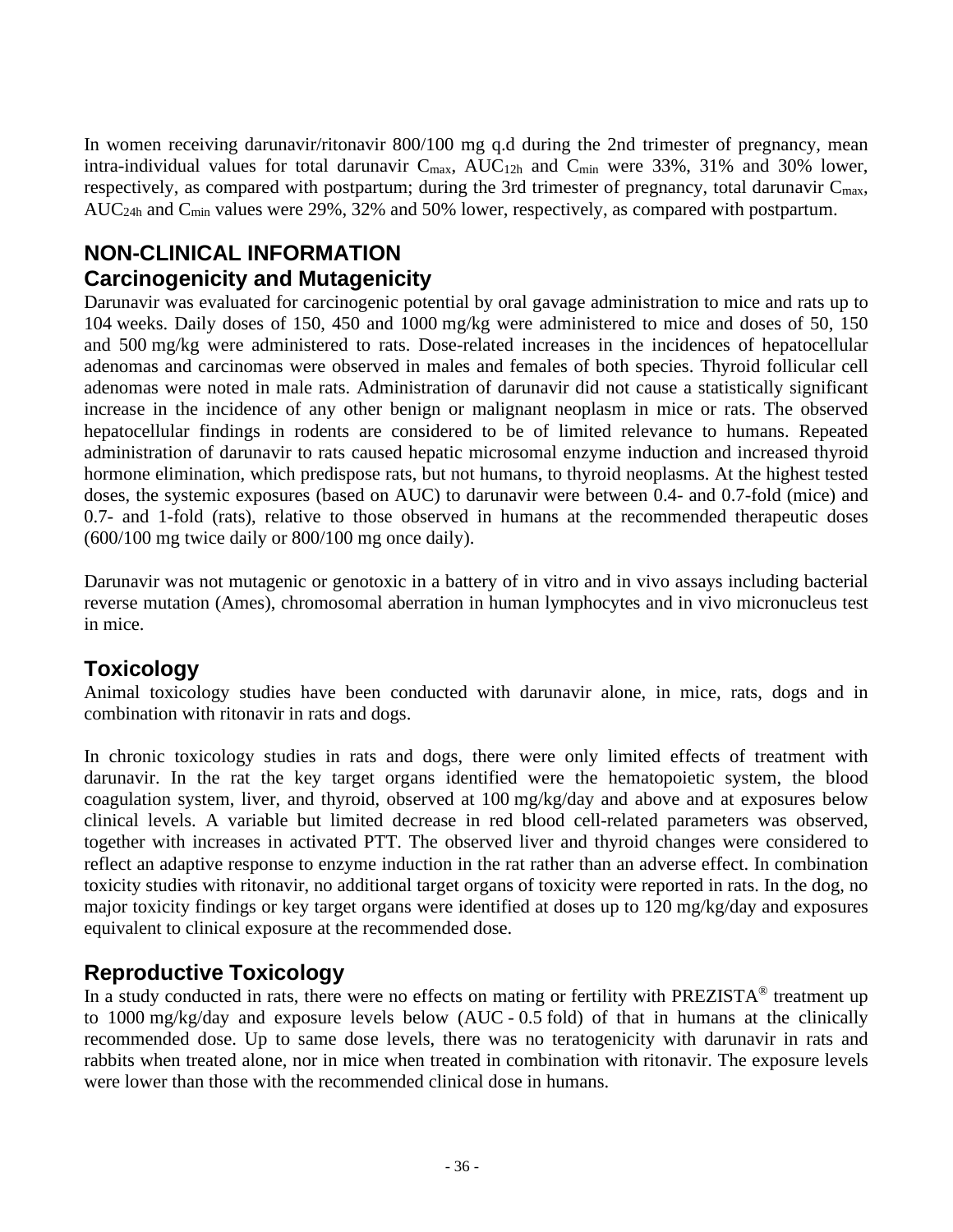## **Juvenile Toxicity**

In a pre and postnatal development assessment in rats, darunavir with and without ritonavir, caused a transient reduction in body weight of the offspring during lactation. This was attributed to drug exposure via the milk. No post weaning functions were affected with darunavir alone or in combination with ritonavir. In juvenile rats directly dosed with darunavir (from 20 mg/kg to 1000 mg/kg) up to days 23 to 26 of age, mortality was observed and, in some of the animals, convulsions. Within this age range exposures in plasma, liver and brain were dose and age dependent and were considerably greater than those observed in adult rats.

These findings were attributed to the ontogeny of the CYP450 liver enzymes involved in the metabolism of darunavir and the immaturity of the blood brain barrier. No treatment related mortalities were noted in juvenile rats dosed at 1000 mg/kg darunavir (single dose) on day 26 of age or at 500 mg/kg (repeated dose) from day 23 to 50 of age, and the exposures and toxicity profile were comparable to those observed in adult rats. Due to uncertainties regarding the rate of development of the human blood brain barrier and liver enzymes, PREZISTA®/rtv should not be used in pediatric patients below 3 years of age.

## **PHARMACEUTICAL INFORMATION List of Excipients**

### **Tablet core** Colloidal silicon dioxide Crospovidone Magnesium stearate Microcrystalline cellulose Hypromellose (For PREZISTA® 800-mg only)

### **Tablet film-coat**

Poly(vinyl alcohol) – partially hydrolyzed PEG 3350 Titanium dioxide Talc FD&C Yellow #6 (For PREZISTA® 400-mg and 600-mg tablet only) Iron Oxide Red (For PREZISTA® 800-mg only)

## **Incompatibilities**

(None known)

# **Shelf Life**

Please refer to Outer Carton

## **Storage Conditions**

Do not store above 30°C. Keep out of reach of children.

## **Nature and Contents of Container**